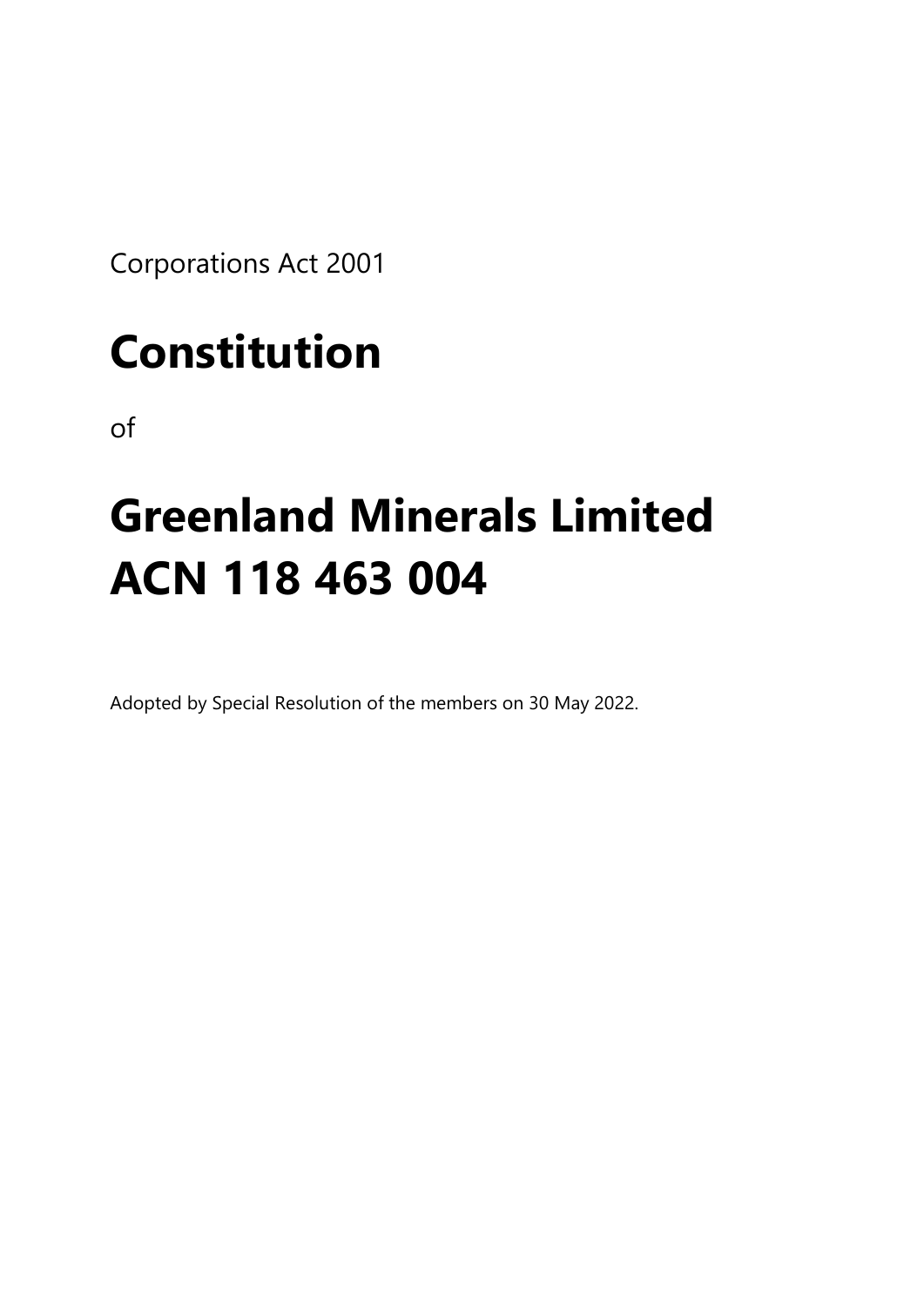#### $1.$ **Interpretation**

#### <span id="page-1-0"></span>**1.1 Definitions**

In this Constitution:

**Alternate Director** means a person appointed as an alternate director under clause [17.7.](#page-35-0)

**ASIC** means Australian Securities and Investments Commission.

**ASX** means ASX Limited (ACN 008 624 691) or the Australian Securities Exchange, as the context requires.

**ASX Settlement** means ASX Settlement Pty Ltd (ACN 008 504 532).

**ASX Settlement Operating Rules** means the operating rules of ASX Settlement.

**ASX Settlement Transfer** means a transfer of quoted securities or quoted rights effected in:

- (a) accordance with the ASX Settlement Operating Rules; or
- (b) substantial accordance with the ASX Settlement Operating Rules and determined by ASX Settlement to be an effective transfer.

**Auditor** means the Company's auditor.

**Bonus Share Plan** means a plan implemented under clause [25.](#page-44-0) 

**Business Day** means a day other than a Saturday, a Sunday, New Year's Day, Australia Day, Good Friday, Easter Monday, Anzac Day, Christmas Day, Boxing Day and any other day declared and published by ASX to be a day which is not a business day.

**Certificated Holding** means a security or securities for which the Company is required to issue a certificate, and for which the certificate has not been subsequently cancelled by the Company.

**CHESS Approved Securities** means securities of the Company for which CHESS approval has been given in accordance with the ASX Settlement Operating Rules, or such amended definition as may be prescribed by the Listing Rules from time to time.

**CHESS System** means the Clearing House Electronic Subregister System operated by ASX Settlement or such other securities clearing house as is approved pursuant to the Corporations Act and to which the Listing Rules apply.

**Company** means Greenland Minerals Limited (ACN 118 463 004) or as it is from time to time named in accordance with the Corporations Act of this jurisdiction.

**Constitution** means this Constitution as altered or amended from time to time.

**Corporations Act** means the Corporations Act <sup>2001</sup> (Cth).

**Corporations Regulations** means the Corporations Regulations 2001 (Cth).

**Director** means a person appointed to the position of a director of the Company and where appropriate, includes an Alternate Director.

**Directors** means all or some of the Directors acting as a board.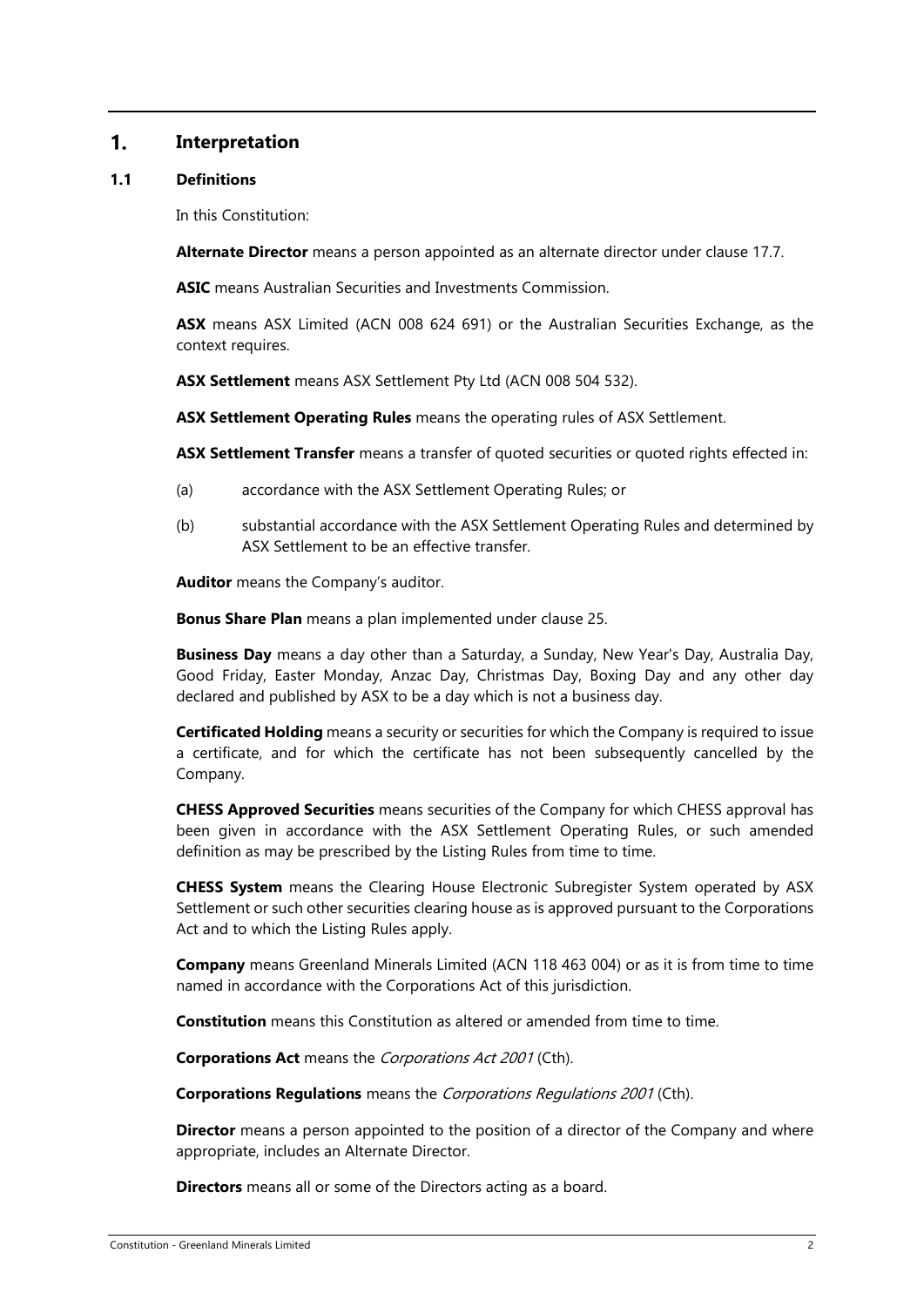**Direct Vote** means a notice of a Shareholder's voting intention delivered to the Company by post, fax, electronic or other means approved by the Board and otherwise in accordance with this Constitution and regulations, rules and procedures made by the Board in accordance with clause [13.35.](#page-27-0)

**Dispose** (where that term is capitalised) has the meaning given to it in the Listing Rules and **Disposal** has the corresponding meaning.

**Dividend Reinvestment Plan** means a plan implemented under clause [26.](#page-44-1)

**Duty** means any transfer, transaction or registration duty or similar charge imposed by any Government Authority and includes any interest, fine, penalty, charge or other amount imposed in respect of any of them.

**Government Authority** means a government or government department, a governmental or semi-governmental or judicial person (whether autonomous or not) charged with the administration of any applicable law.

**Holding Lock** has the meaning given to it in the Listing Rules.

**Home Branch** means the state branch of ASX designated as such in relation to the Company by ASX.

**Listed Securities** means any Shares, Share Options, stock, debentures, debenture stock or other securities for the time being issued by the Company and officially quoted by ASX on its stock market.

**Listing Rules** means the listing rules of ASX and any other rules of ASX which are applicable while the Company is admitted to the official list of ASX, each as amended or replaced from time to time, except to the extent of any express written waiver by ASX.

**Marketable Parcel** has the meaning given to that term in the Listing Rules.

**Officer** means any Director or Secretary of the Company or such other person within the meaning of that term as defined by the Corporations Act.

**Official List** means the Official List of the ASX.

**Optionholder** means a person or company registered in the Register of Optionholders as the holder of one or more Share Options.

**Prescribed Rate** means the interest rate which is 2% above the Reserve Bank of Australia cash rate as published or quoted from time to time, or such other rate as may from time to time be fixed by the Directors, calculated daily.

**Registered Office** means the registered office of the Company in the State.

**Register of Optionholders** means the register of Optionholders kept by the Company in accordance with section 170 of the Corporations Act (including any branch register and any computerised or electronic subregister established and administered under the ASX Settlement Operating Rules).

**Register of Shareholders** means the register of Shareholders kept by the Company in accordance with section 169 of the Corporations Act (including any branch register and any computerised or electronic subregister established and administered under the ASX Settlement Operating Rules).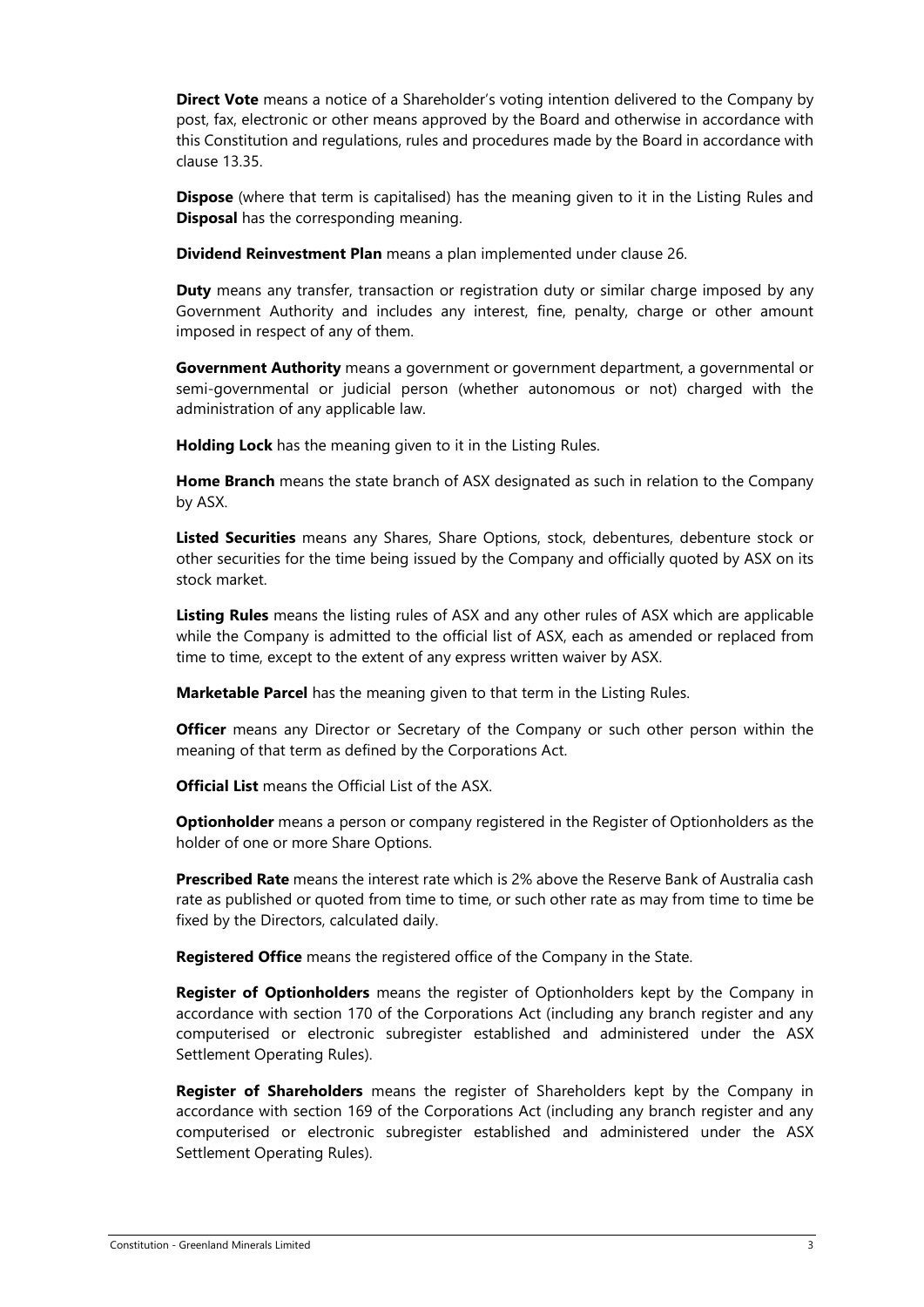**Related Body Corporate** means a corporation which by virtue of the provisions of section 50 of the Corporations Act is deemed to be related to the relevant corporation and related has a corresponding meaning.

**Representative** means a person authorised to act as a representative of a corporation under clause [13.32.](#page-26-0)

**Restricted Securities** has the meaning ascribed to it by the Listing Rules.

**Seal** means the common seal of the Company and includes any official seal and, where the context so admits, the Share Seal of the Company.

**Secretary** means any person appointed to perform the duties of a secretary of the Company.

**Securities** has the meaning ascribed to it by the Listing Rules.

**Share** means a share in the capital of the Company.

**Shareholder** means a person or company registered in the Register of Shareholders as the holder of one or more Shares and includes any person or company who is a member of the Company in accordance with or for the purposes of the Corporations Act.

**Shareholding Account** means an entry in the Register of Shareholders in respect of a Shareholder for the purpose of providing a separate identification of some or all of the ordinary Shares registered from time to time in the name of that Shareholder and Securities Account has an equivalent meaning in relation to Listed Securities of all kinds, including ordinary Shares.

**Share Option** means an option to require the Company to allot and issue a Share.

**Share Seal** means the duplicate common seal referred to in clause [20.3.](#page-40-0)

**State** means Western Australia.

**Takeover** has the meaning given to that term in the Listing Rules.

**Uncertificated Holding** means a security or securities for which a certificate has not been issued by the Company, or in respect of which any certificate which was issued by the Company has been cancelled without the issue of a replacement certificate.

# **1.2 Interpretation**

- (a) A reference in this Constitution to a partly paid share is a reference to a share on which there is an amount unpaid.
- (b) A reference in this Constitution to an amount unpaid on a share includes a reference to any amount of the issue price which is unpaid.
- (c) Unless the contrary intention appears, in this Constitution:
	- (i) the singular includes the plural and the plural includes the singular;
	- (ii) words that refer to any gender include all genders;
	- (iii) words used to refer to persons generally or to refer to a natural person include a body corporate, body politic, partnership, joint venture, association, board, group or other body (whether or not the body is incorporated);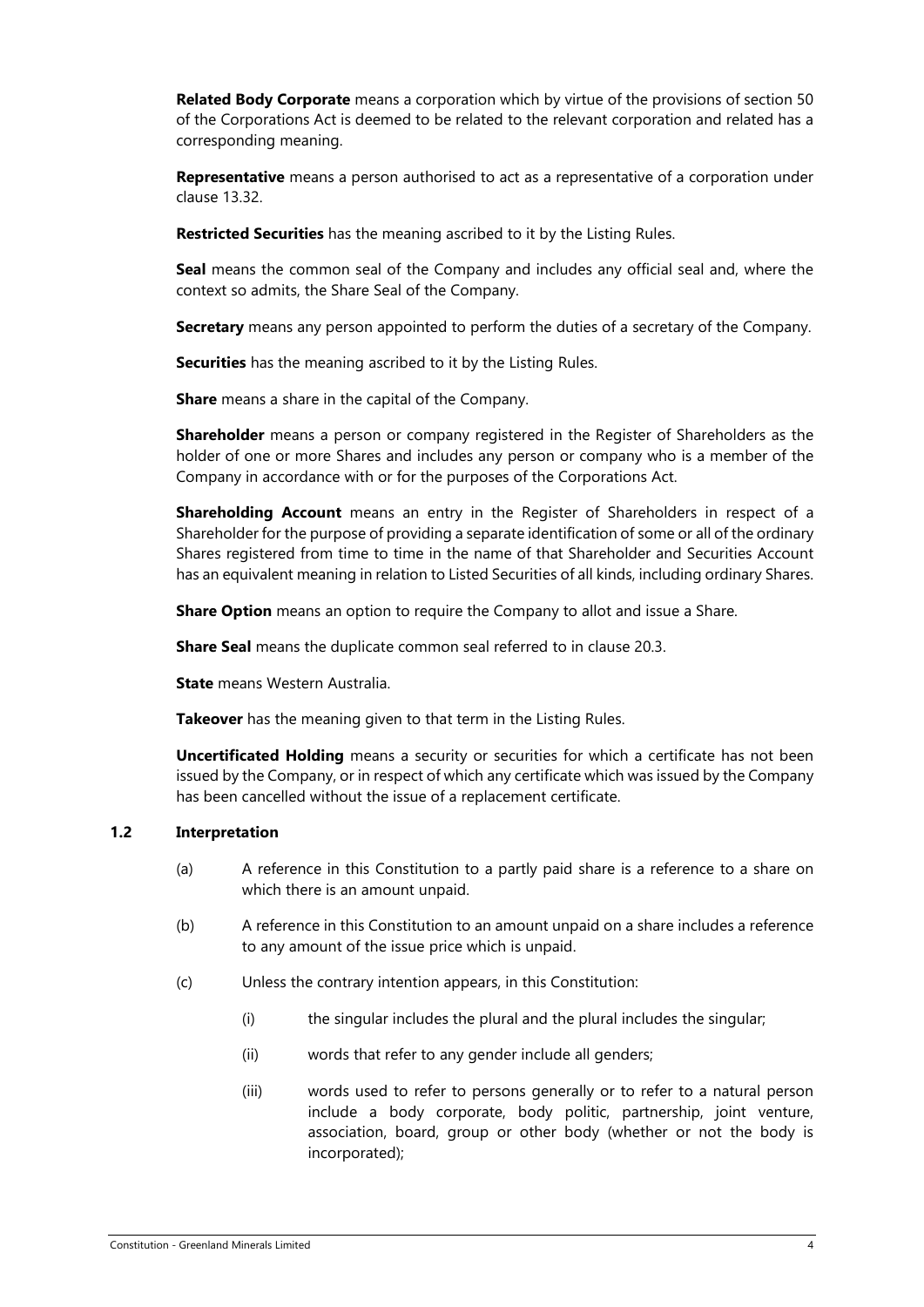- (iv) a reference to a person includes that person's successors and legal personal representatives;
- (v) a reference to a statute or regulation, or a provision of any of them includes all statutes, regulations or provisions amending, consolidating or replacing them, and a reference to a statute includes all regulations, proclamations, ordinances and by-laws issued under that statute;
- (vi) a reference to the Listing Rules or the ASX Settlement Operating Rules includes any variation, consolidation or replacement of those rules and is to be taken to be subject to any applicable waiver or exemption; and
- (vii) a reference to writing includes any method of reproducing words in a visible form.
- (d) In this Constitution, headings and body type are only for convenience and do not affect the meaning of this Constitution.

# **1.3 Corporations Act Definitions**

Any word or expression defined in or for the purposes of the Corporations Act shall, unless otherwise defined in clause [1.1](#page-1-0) or the context otherwise requires, have the same meaning when used in this Constitution, and the rules of interpretation specified in or otherwise applicable to the Corporations Act shall, unless the context otherwise requires, apply in the interpretation of this Constitution.

# **1.4 Status of Constitution**

This Constitution is adopted by the Company in substitution for any former memorandum and articles of association or other consistent documents of the Company. To the extent permitted by law, the replaceable rules provided for in the Corporations Act do not apply to the Company.

# **1.5 General Authorisation**

Where the Corporations Act authorises or permits a company of the same type as the Company to do any thing, if so authorised by its constitution, the Company is authorised by this rule to do that thing.

# **1.6 Displacement of Replaceable Rules**

The provisions of the Corporations Act that apply to public companies as replaceable rules are displaced completely by this Constitution in relation to the Company except to the extent they are repeated in this Constitution.

# **1.7 Enforceability**

If any provision of this Constitution is or becomes illegal, invalid or unenforceable in any jurisdiction then that illegality, invalidity or unenforceability does not affect the legality, validity or enforceability in that jurisdiction of any other provision of this Constitution or the legality, validity or enforceability in any other jurisdiction of that provision or any other provision of this Constitution.

#### **1.8 Jurisdiction**

The courts having jurisdiction in the State have non-exclusive jurisdiction to settle any dispute arising out of or in connection with this Constitution and each Shareholder irrevocably submits to the jurisdiction of those courts.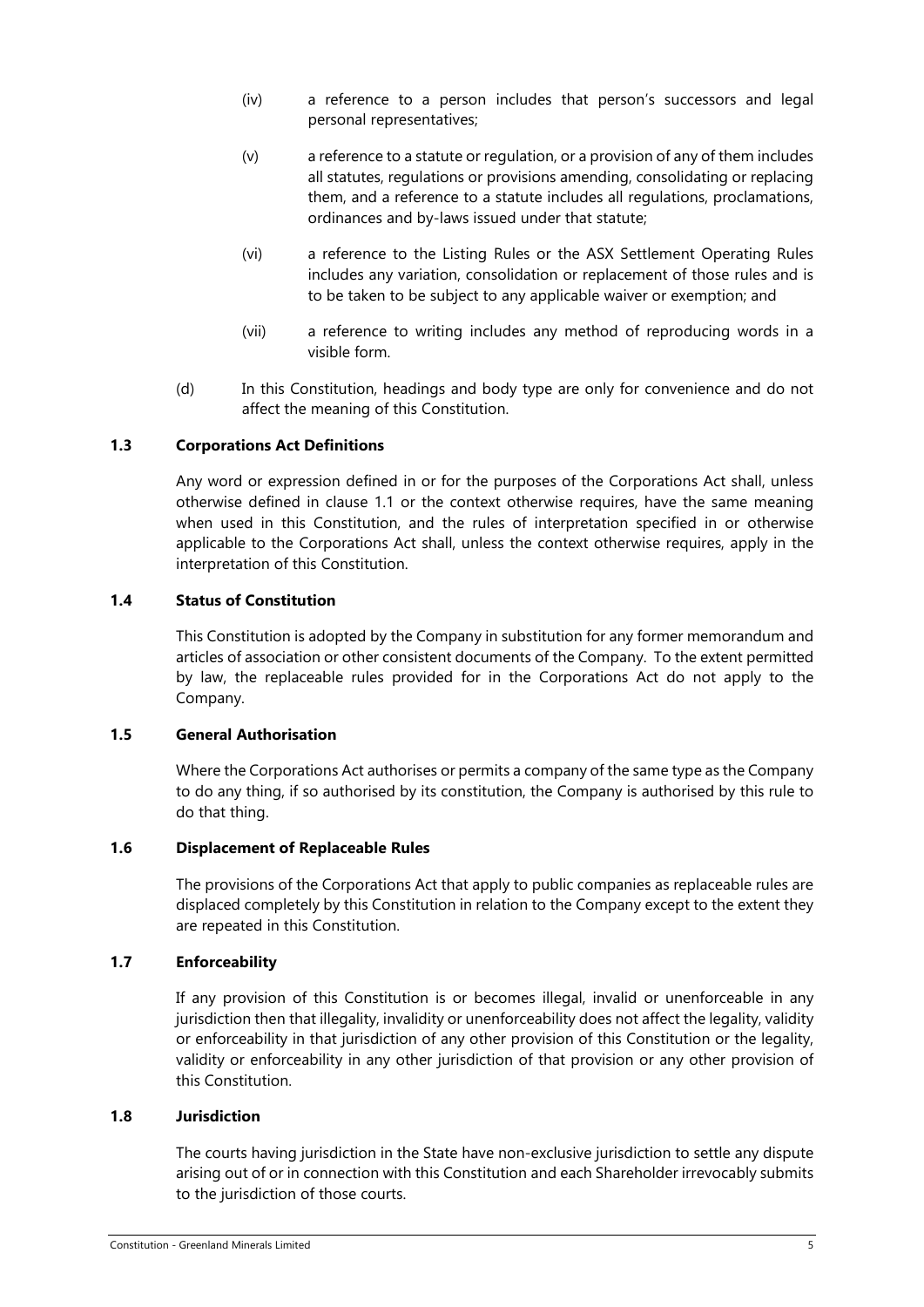#### <span id="page-5-2"></span> $2.$ **Share Capital and Variation Of Rights**

# **2.1 Rights Attaching to Shares**

Subject to the Corporations Act, this Constitution and to the terms of issue of Shares, all Shares attract the right to receive notice of and to attend and vote at all general meetings of the Company, the right to receive dividends, in a winding up or a reduction of capital, the right to participate equally in the distribution of the assets of the Company (both capital and surplus), subject to any amounts unpaid on the Share and, in the case of a reduction, to the terms of the reduction.

# **2.2 Issue of Shares**

Without prejudice to any special rights previously conferred on the holders of any existing Shares or class of Shares, unissued Shares shall be under the control of the Directors and, subject to the Corporations Act, the Listing Rules and this Constitution, the Directors may at any time issue such number of Shares either as ordinary Shares or Shares of a named class or classes (being either an existing class or a new class) at the issue price that the Directors determine and with such preferred, deferred, or other special rights or such restrictions, whether with regard to dividend, voting, return of capital or otherwise, as the Directors shall, in their absolute discretion, determine.

# **2.3 Share Options**

Subject to the Listing Rules, the Directors may at any time and from time to time issue Share Options on such terms and conditions as the Directors shall, in their absolute discretion, determine.

# <span id="page-5-0"></span>**2.4 Variation of class rights**

If at any time the share capital of the Company is divided into different classes of Shares, the rights attached to any class (unless otherwise provided by the terms of issue of the Shares of that class) may be varied, whether or not the Company is being wound up, with the consent in writing of the holders of three quarters of the issued Shares of that class, or if authorised by a special resolution passed at a separate meeting of the holders of the Shares of the class. Any variation of rights under this clause [2.4](#page-5-0) shall be subject to Part 2F.2 of Chapter 2F of the Corporations Act. The provisions of this Constitution relating to general meetings shall apply so far as they are capable of application and with necessary alterations to every such separate meeting except that a quorum is constituted by two persons who together hold or represent by proxy not less than one-third of the issued Shares of the class.

# **2.5 Effect of share issue on class rights**

The rights attached to any class of shares are not taken to be varied by the issue or creation of further shares ranking equally with them unless expressly provided by the terms of issue of the shares of that class.

# <span id="page-5-3"></span>**2.6 Preference Shares**

Subject to the Listing Rules and the Corporations Act, the Company may issue Preference Shares:

- <span id="page-5-1"></span>(a) that are liable to be redeemed whether at the option of the Company or otherwise; and
- (b) including, without limitation preference shares of the kind described in clause [2.6\(a\)](#page-5-1) in accordance with the terms of Schedule 1.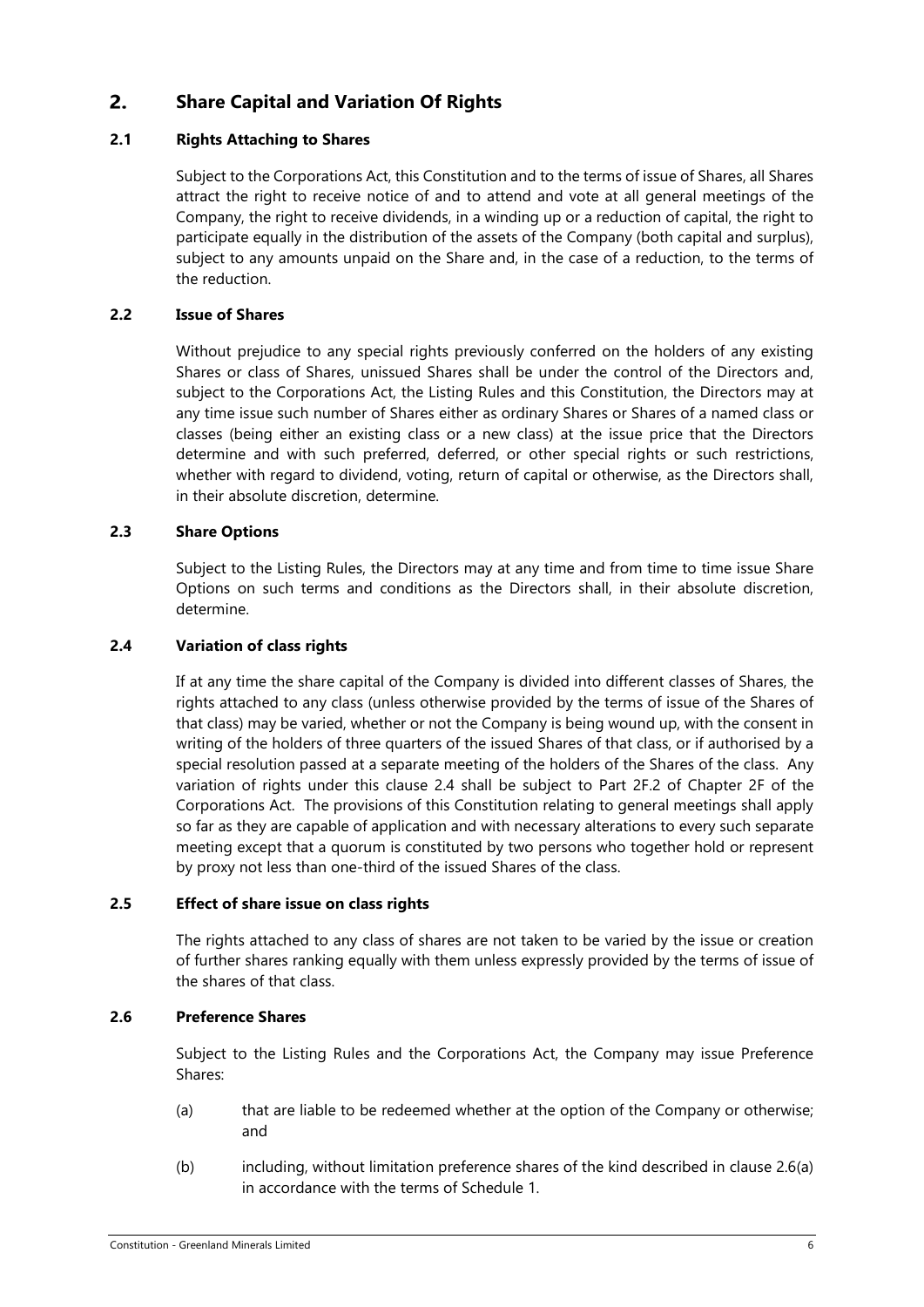# **2.7 Recognition of Trusts**

Except as permitted or required by the Corporations Act, the Company shall not recognise a person as holding a Share or Share Option upon any trust.

# **2.8 Unregistered Interests**

The Company is not bound by or compelled in any way to recognise any equitable, contingent, future or partial right or interest in any Share or Share Option (whether or not it has notice of the interest or right concerned) unless otherwise provided by this Constitution or by law, except an absolute right of ownership in the registered holder of the Share or Share Option.

# <span id="page-6-0"></span>**2.9 Share Certificates and Share Option Certificates**

Subject to the ASX Settlement Operating Rules (if applicable), clause [4](#page-8-0) and the Listing Rules, a person whose name is entered as a Shareholder in the Register of Shareholders is entitled without payment to receive a Share certificate or notice (as the case may be) in respect of the Share under the Seal in accordance with the Corporations Act but, in respect of a Share or Shares held jointly by several persons, the Company is not bound to issue more than one certificate or notice. Delivery of a certificate or notice for a Share to one of several joint Shareholders is sufficient delivery to all such holders. In addition:

- (a) Share certificates or notices in respect of Shares shall only be issued in accordance with the Listing Rules;
- (b) subject to this Constitution, the Company shall dispatch all appropriate Share certificates within one month from the date of issue of any of its Shares and within one month after the date upon which a transfer of any of its Shares is lodged with the Company;
- (c) where a Share certificate is lost, worn out or destroyed, the Company shall issue a duplicate certificate in accordance with the requirements of section 1070D of the Corporations Act and the Listing Rules; and
- (d) the above provisions of this claus[e 2.9](#page-6-0) shall, with necessary alterations, apply to Share Options.

If securities of the Company are CHESS Approved Securities and held in uncertificated mode, then the preceding provisions of this clause [2.9](#page-6-0) do not apply to those CHESS Approved Securities and the Company shall allot such CHESS Approved Securities and enter those CHESS Approved Securities into the Shareholder's uncertificated holding in accordance with the Listing Rules and the ASX Settlement Operating Rules.

# **2.10 Section 1071H of the Corporations Act**

Clause [2.9](#page-6-0) shall not apply if and to the extent that, on an application by or on behalf of the Company, the ASIC has made a declaration under section 1071H(5) of the Corporations Act published in the Commonwealth of Australia Gazette that the Company is a person in relation to whom section 1071H of the Corporations Act does not apply.

# **2.11 Commissions**

The Company may, subject to the Listing Rules, exercise the powers of paying commission conferred by section 258C of the Corporations Act. Such commission may be satisfied by the payment of cash or the allotment of fully or partly paid Shares or partly in the one way and partly in the other. The Company may also on any issue of Shares pay such brokerage as may be lawful.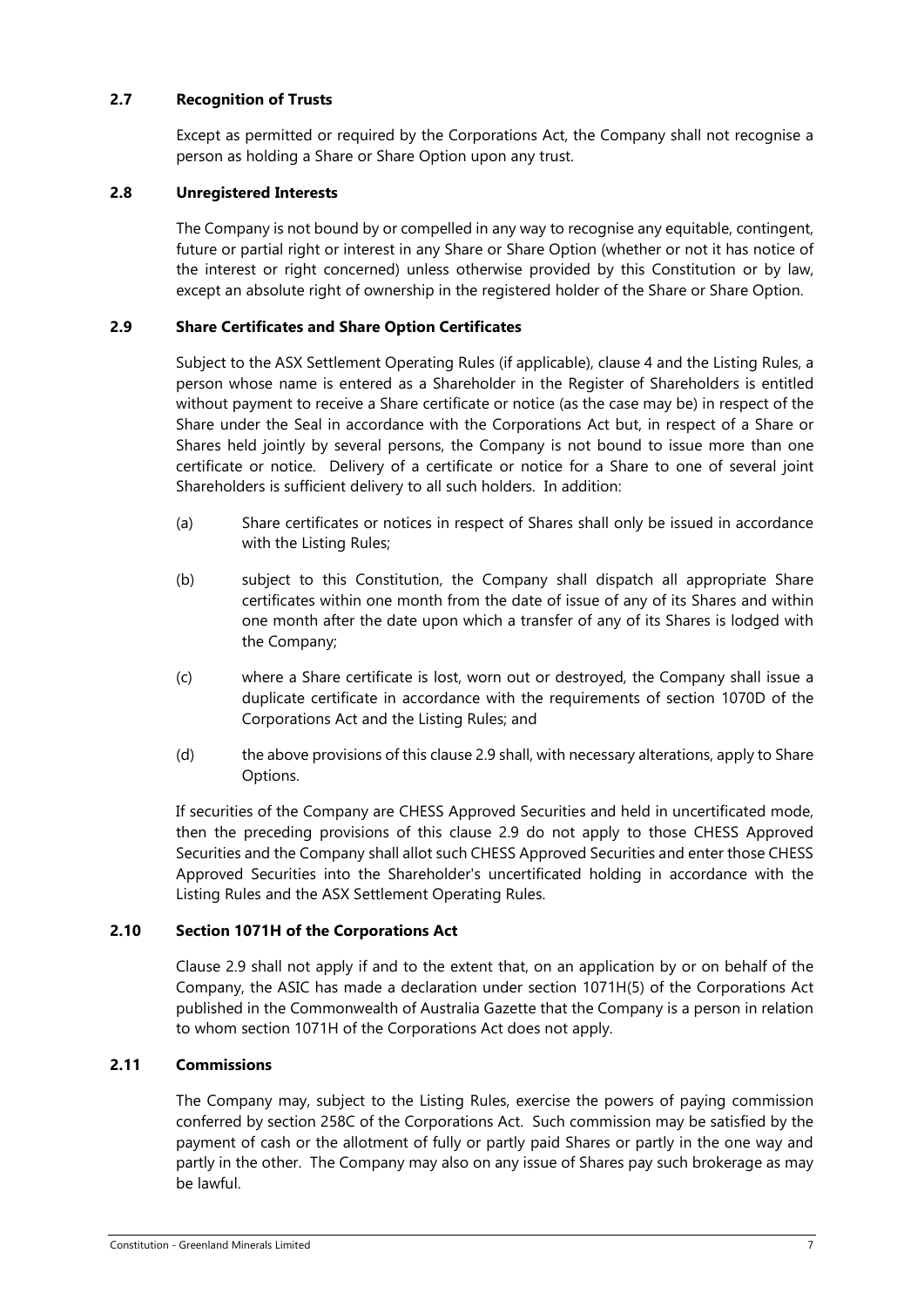# **2.12 Restricted Securities**

The Company shall comply in all respects with the requirements of the Listing Rules with respect to Restricted Securities. Without limiting the generality of the above:

- (a) a holder of Restricted Securities must not Dispose of, or agree or offer to Dispose of, the securities during the escrow period applicable to those securities except as permitted by the Listing Rules or ASX;
- (b) if the Restricted Securities are in the same class as quoted securities, the holder will be taken to have agreed in writing that the Restricted Securities are to be kept on the Company's issuer sponsored subregister and are to have a Holding Lock applied for the duration of the escrow period applicable to those securities;
- (c) the Company will refuse to acknowledge any Disposal (including, without limitation, to register any transfer) of Restricted Securities during the escrow period applicable to those securities except as permitted by the Listing Rules or the ASX;
- (d) a holder of Restricted Securities will not be entitled to participate in any return of capital on those securities during the escrow period applicable to those securities except as permitted by the Listing Rules or ASX; and
- (e) if a holder of Restricted Securities breaches a restriction deed or a provision of this Constitution restricting a Disposal of those securities, the holder will not be entitled to any dividend or distribution, or to exercise any voting rights, in respect of those securities for so long as the breach continues.

# **2.13 Non-Issue or Cancellation of Certificate**

Notwithstanding any other provision of this Constitution, the Company need not issue a certificate, and may cancel any certificate without issuing a certificate in substitution, in respect of any Shares or Share Options of the Company in any circumstances where the non-issue or cancellation of that certificate is permitted by the Corporations Act, the Listing Rules or the ASX Settlement Operating Rules.

# **2.14 No Prohibition on Foreign Ownership**

Nothing in this Constitution shall have the effect of limiting or restricting the ownership of any securities of the Company by foreign persons except where such limits or restrictions are prescribed by Australian law.

# **2.15 Payment of Interest out of Capital**

Where any Shares are issued for the purpose of raising money to defray the expenses of the construction of any works or buildings or the provision of any plant which cannot be made profitable for a lengthened period the Company may pay interest on so much of such share capital as is paid up for the period and may charge this interest to capital as part of the cost of construction of the works, buildings or plant.

#### <span id="page-7-1"></span><span id="page-7-0"></span> $\overline{\mathbf{3}}$ . **Minimum Shareholding**

- (a) The Company may sell the securities of a holder who has less than a Marketable Parcel of those securities on the following conditions:
	- (i) the Company may do so only once in any 12 month period;
	- (ii) the Company must notify the holder in writing of its intention in the manner required by clause [27.1;](#page-45-0)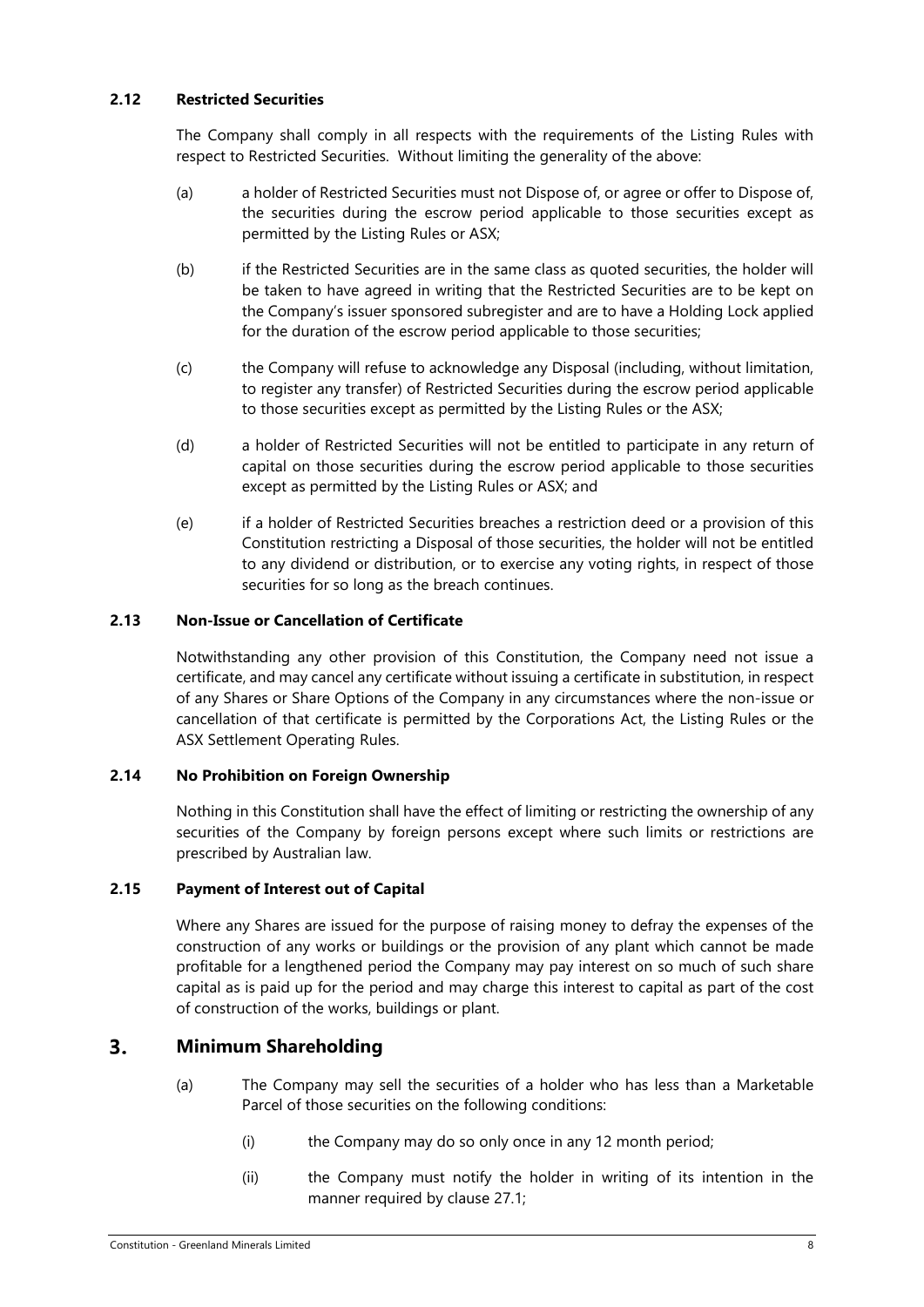- <span id="page-8-1"></span>(iii) the holder must be given at least 6 weeks from the date the notice is sent in which to tell the Company that the holder wishes to retain the holding;
- $(iv)$  if the holder tells the Company under clause  $3(a)(iii)$  that the holder wishes to retain the holding, the Company will not sell it;
- (v) the Company's power to sell lapses following the announcement of a Takeover. However, the procedure may be started again after the close of the offers made under the Takeover;
- (vi) the Company must ensure that either it or the purchaser pays the costs of the sale; and
- (vii) in the case of a Certificated Holding, the Company must not send the proceeds of the sale to the holder until the Company has received any certificate relating to the securities (or has satisfied itself that the certificate has been lost or destroyed).
- (b) Subject to claus[e 3\(a\),](#page-7-0) the Listing Rules and the ASX Settlement Operating Rules, the Company may sell the securities on the terms and in the manner that the Board sees fit.
- (c) Where any securities are sold under this clause [3,](#page-7-1) the Board may:
	- (i) receive the consideration given for the securities under the sale;
	- (ii) effect a transfer of the securities and, if required, execute or appoint a person to execute on behalf of the former holder an instrument of transfer of the securities or any other instrument for the purpose of giving effect to the sale; and
	- (iii) register the purchaser as the holder of the securities.
- (d) Where securities sold are an Uncertificated Holding, the Company must do all things necessary or appropriate under the ASX Settlement Operating Rules to effect the sale of the securities under this clause [3.](#page-7-1)
- (e) The title of a person to whom securities are sold under this clause [3](#page-7-1) is not affected by an irregularity or invalidity in connection with that sale, and the remedy of any person aggrieved by a sale under this clause [3](#page-7-1) is limited to damages against the Company.
- (f) The Company may deduct from the proceeds of a sale under this clause [3,](#page-7-1) all monies presently payable by the former holder to the Company for calls due and payable, and may apply the amount deducted in or towards satisfaction of the monies owing.
- (g) A statement in writing signed by a Director or company secretary to the effect that a security in the Company has been duly sold under this clause [3](#page-7-1) on a specified date is conclusive evidence of the facts stated in the statement as against all persons claiming to be entitled to the security and of the right of the Company to sell the security.

#### <span id="page-8-0"></span> $\boldsymbol{4}$ . **Uncertificated Holdings and Electronic Transfers**

# **4.1 Electronic or Computerised Holding**

The Directors may do anything they consider necessary or desirable and which is permitted under the Corporations Act and the Listing Rules to facilitate the participation by the Company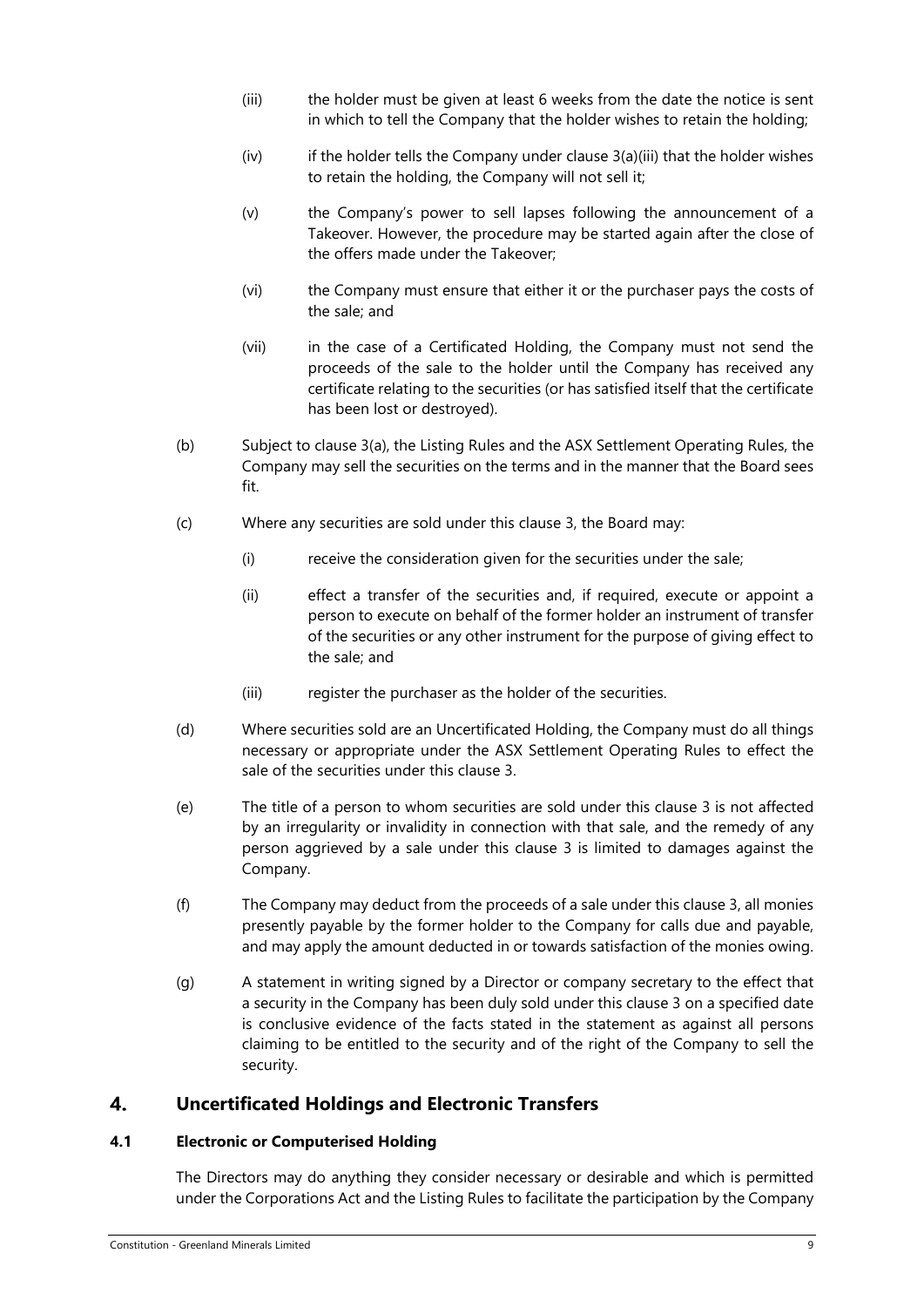in the CHESS System and any other computerised or electronic system established or recognised by the Corporations Act or the Listing Rules for the purposes of facilitating dealings in Shares or securities.

# **4.2 Statement of Holdings**

Where the Directors have determined not to issue Share certificates or Share Option certificates or to cancel existing Share certificates or Share Option certificates, a Shareholder or Optionholder shall have the right to receive such statements of the holdings of their Shares or Share Options as are required to be distributed to a Shareholder under the Corporations Act or the Listing Rules.

# **4.3 Share Certificates**

If the Directors determine to issue a certificate for Shares held by a Shareholder, the provisions in relation to Share certificates contained in clause [2](#page-5-2) shall apply.

# **4.4 Listing Rules**

The Company shall comply with the Listing Rules and the ASX Settlement Operating Rules in relation to the CHESS System.

#### <span id="page-9-1"></span> $5<sub>1</sub>$ **Lien**

# **5.1 Lien for Members Debts**

The Company has a first and paramount lien on each Share (except where the Share is a Listed Security and is fully paid up) registered in a Shareholder's name in respect of all money owed to the Company by the Shareholder (including any money payable under clause [5.2](#page-9-0) to the extent that the Company has made a payment in respect of a liability or a requirement referred to in that clause) but not any unpaid call once the Share has been forfeited under section 254Q of the Corporations Act. The lien extends to reasonable interest and expenses incurred because the amount is not paid.

# <span id="page-9-0"></span>**5.2 Generally**

Whenever any law for the time being of any country, state or place imposes or purports to impose any immediate or future possible liability upon the Company to make any payments or empowers any government or taxing authority or governmental official to require the Company to make any payment in respect of any Shares held either jointly or solely by any Shareholder, or in respect of any transfer of Shares, or of any dividends, bonuses or other moneys due or payable or accruing due or which may become due or payable to such Shareholder by the Company on or in respect of any Shares or for or on account or in respect of any Shareholder, and whether in consequence of:

- (a) the death of such Shareholder;
- (b) the non-payment of any income tax or other tax by such Shareholder;
- (c) the non-payments of any estate, probate, succession or death, duty or of any other Duty by the executor or administrator of such Shareholder or by or out of his estate; or
- (d) any other act or thing,

the Company in every case: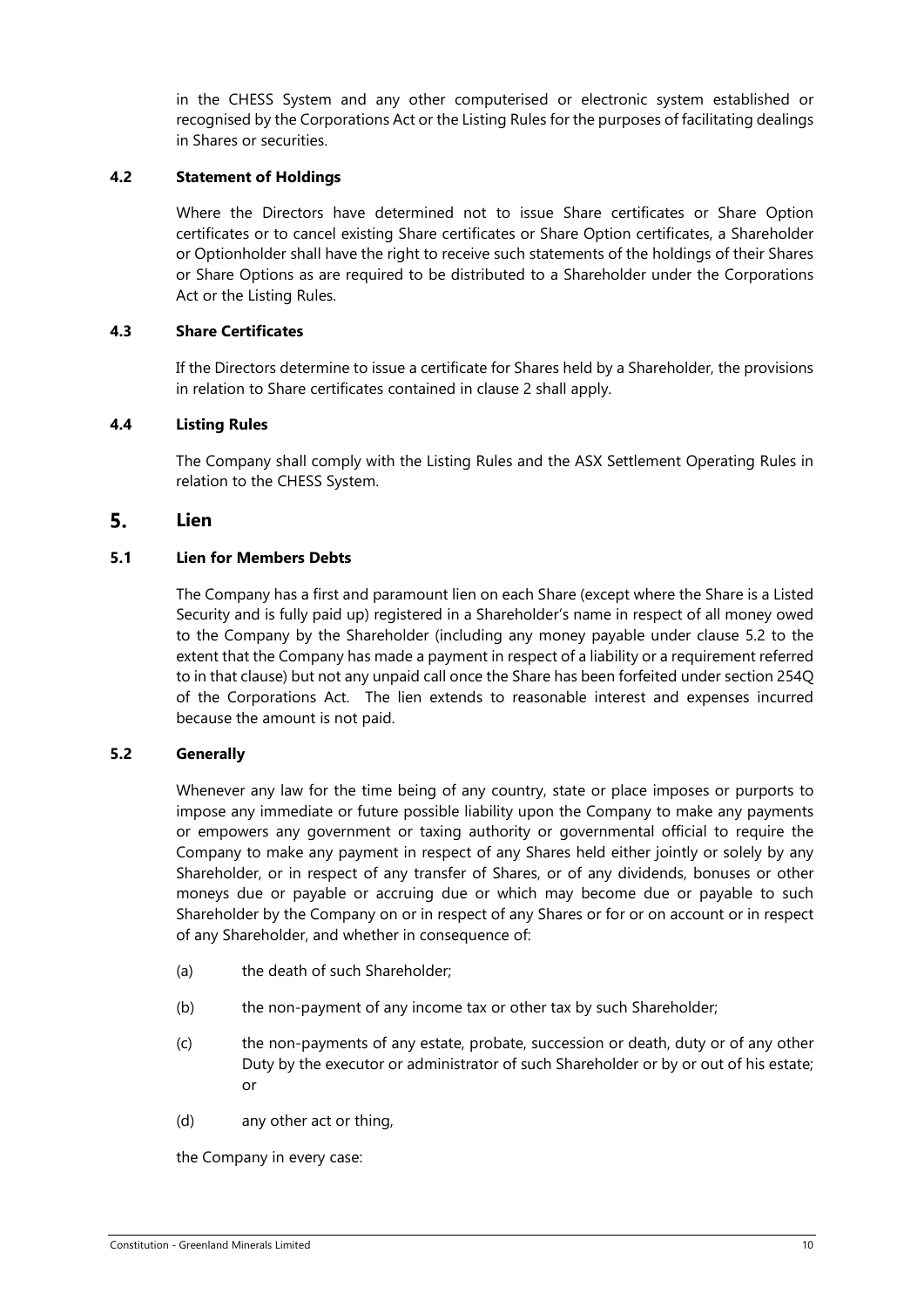- (a) shall be fully indemnified by such Shareholder or his executor or administrator from all liability;
- (b) shall have a lien upon all dividends, bonuses and other moneys payable in respect of the Shares held either jointly or solely by this Shareholder for all moneys paid by the Company in respect of the Shares or in respect of any dividend, bonus or other money or for an account or in respect of this Shareholder under or in consequence of any law, together with interest at the Prescribed Rate from date of payment to date of repayment, and may deduct or set off against any dividend, bonus or other moneys so paid or payable by the Company together with interest at the Prescribed Rate;
- (c) may recover as a debt due from this Shareholder or his or her executor or administrator, wherever constituted or situate, any moneys paid by the Company under or in consequence of any such law and interest on these moneys at the Prescribed Rate and for the period mentioned above in excess of any dividend, bonus or other money as mentioned above then due or payable by the Company to such Shareholder; and
- (d) may, subject to the Listing Rules, if any such money be paid or payable by the Company under any such law, refuse to register a transfer of any Shares by this Shareholder or his executor or administrator until the money and interest mentioned above is set off or deducted or, in case the money and interest exceeds the amount of any dividend, bonus or other money then due or payable by the Company to the Shareholder, until this excess is paid to the Company.

Nothing contained in this clause shall prejudice or affect any right or remedy which any law may confer or purport to confer on the Company, and, as between the Company and every such Shareholder, his or her executor, administrator and estate, wherever constituted or situate, any right or remedy which this law shall confer on the Company shall be enforceable by the Company.

# **5.3 Exemption**

The Directors may at any time exempt a Share wholly or in part from the provisions of this clause [5.](#page-9-1)

# **5.4 Dividends**

Whenever the Company has a lien on a Share, the lien extends to all dividends payable in respect of the Share.

# <span id="page-10-1"></span>**5.5 Sale of Shares**

Subject to clause [5.6,](#page-10-0) the Company may sell, in such manner as the Directors think fit, any Shares on which the Company has a lien.

# <span id="page-10-0"></span>**5.6 Restrictions on Sale**

A Share on which the Company has a lien shall not be sold unless:

- (a) the sum in respect of which the lien exists is presently payable; and
- (b) the Company has, not less than 14 days before the date of the sale, given to the registered holder for the time being of the Share or the person entitled to the Share by reason of the death or bankruptcy of the registered holder a notice in writing setting out, and demanding payment of, that part of the amount in respect of which the lien exists as is presently payable.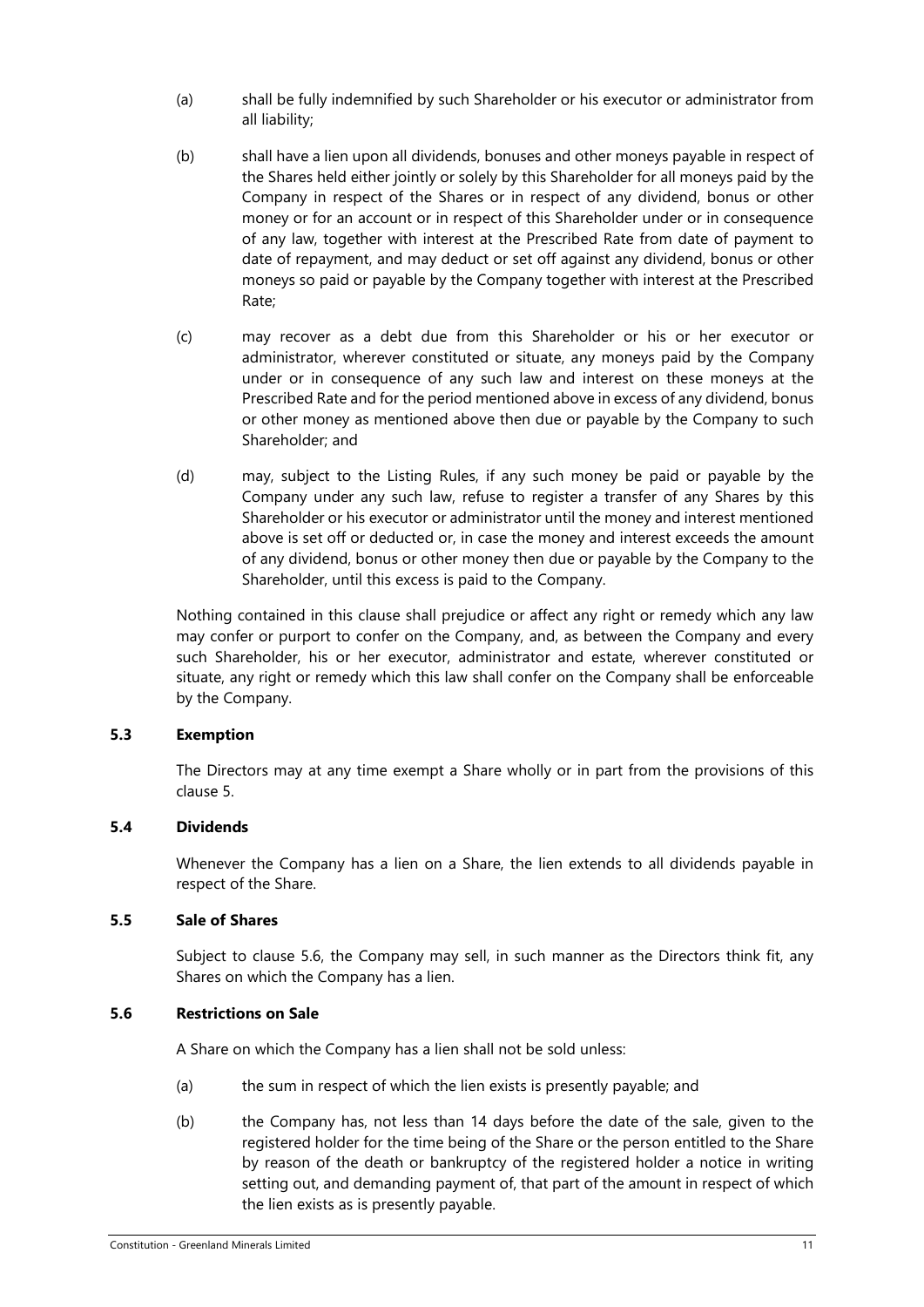# **5.7 Person Authorised to Sign Transfers**

For the purpose of giving effect to a sale of a Share under clause [5.5,](#page-10-1) the Directors may authorise a person to transfer the Shares sold to the purchaser of the Shares. The Company shall register the purchaser as the holder of the Shares comprised in any such transfer and he or she is not bound to see to the application of the purchase money. The title of the purchaser to the Shares is not affected by any irregularity or invalidity in connection with the sale.

# **5.8 Proceeds of Sale**

The proceeds of a sale under clause [5.5](#page-10-1) shall be applied by the Company in payment of that part of the amount in respect of which the lien exists as is presently payable, and the residue (if any) shall (subject to any like lien for sums not presently payable that existed upon the Shares before the sale) be paid to the person entitled to the Shares at the date of the sale.

# **5.9 Protection of Lien under ASX Settlement Operating Rules**

The Company may do all such things as may be necessary or appropriate for it to do under the ASX Settlement Operating Rules to protect any lien, charge or other right to which it may be entitled under any law or this Constitution.

# **5.10 Further Powers re Forfeited Shares and Liens**

Where a transfer following the sale of any Shares after forfeiture or for enforcing a lien, charge or right to which the Company is entitled under any law or under this Constitution is effected by an ASX Settlement Transfer, the Company may do all things necessary or desirable for it to do under the ASX Settlement Operating Rules in relation to that transfer.

#### <span id="page-11-0"></span>**Calls on Shares** 6.

# **6.1 Calls**

- (a) The Directors may by resolution make calls on Shareholders of partly paid Shares to satisfy the whole or part of the debt owing on those Shares provided that the dates for payment of those Shares were not fixed at the time of issue.
- (b) A call shall be deemed to have been made at the time when the resolution of the Directors authorising the call was passed.
- (c) A call may be required or permitted to be paid by instalments.
- (d) Failure to send a notice of a call to any Shareholder or the non-receipt of a notice by any Shareholder does not invalidate the call.

# **6.2 Payment of Calls**

A Shareholder to whom notice of a call is given in accordance with this Constitution must pay to the Company the amount called in accordance with the notice.

# **6.3 Quoted Shares**

- (a) The Directors must not make the date for payment of calls, (**Due Date**), for Shareholders who hold quoted partly paid Shares, less than 30 Business Days and no more than 40 Business Days from the date the Company dispatches notices to relevant Shareholders that a call is made.
- (b) If after a call is made, new Shareholders purchase the same class of Share subject to the call, or if the holdings of the original Shareholders on whom the call was made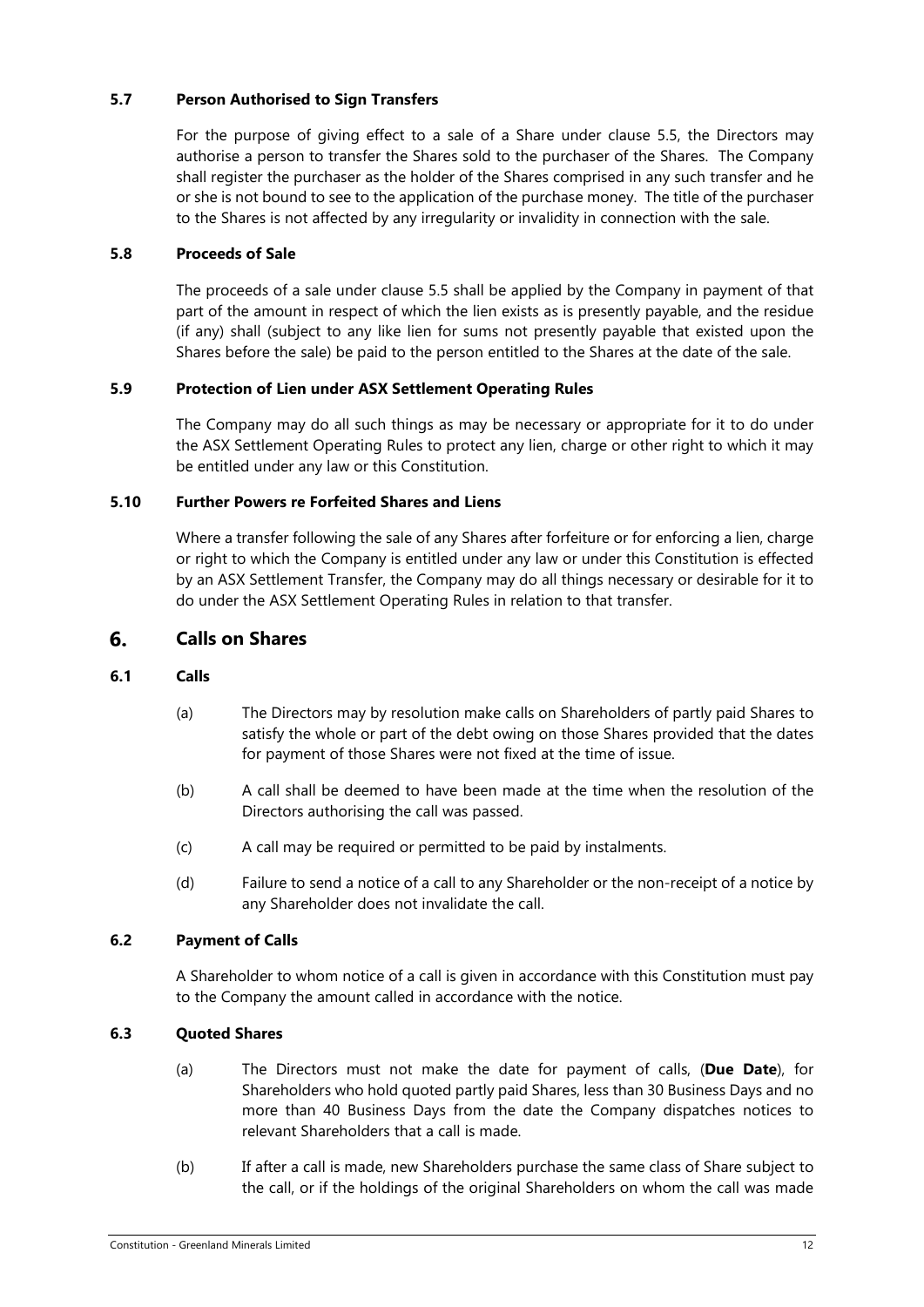change, Directors must dispatch a notice informing these Shareholders that a call has been made at least 4 days before the Due Date.

(c) The Company must enter a call payment on the Company register no more than 5 Business Days after the Due Date.

#### **6.4 Unquoted Shares**

The Directors must not make the Due Date for Shareholders who hold unquoted partly paid Shares, less than 5 Business Days from the date the Company dispatches notices to relevant Shareholders that a call is made.

#### **6.5 Joint Liability**

The joint holders of a Share are jointly and severally liable to pay all calls in respect of the Share.

#### **6.6 Deemed Calls**

Any amount that, by the terms of issue of a Share, becomes payable on allotment or at a fixed date, shall for the purposes of this Constitution be deemed to be a call duly made and payable, and, in case of non-payment, all the relevant provisions of this Constitution as to payment of interest and expenses, forfeiture or otherwise apply as if the amount had become payable by virtue of a call duly made and notified.

# **6.7 Differentiation between Shareholders**

The Directors may, on the issue of Shares, differentiate between the holders as to the amount of calls to be paid and the times of payment.

#### **6.8 Payments in Advance of Calls**

The Directors may accept from a Shareholder the whole or any part of the amount unpaid on a Share even if no part of that amount has been called up, in which case the Directors shall nominate whether the amount so paid is to be treated as capital or a loan to the Company by the Shareholder, and:

- (a) if the amount paid is nominated to be capital, it shall be deemed as from the date of the nomination to have been applied in paying up (so far as it will extend) the unpaid balance of the total issue price of the Share, but the dividend entitlement attaching to the Share shall remain as it was prior to the payment so made until there is a call in respect of the Share under this clause [6](#page-11-0) of an amount equal to or greater than the amount so paid; or
- (b) if the amount paid is nominated to be a loan to the Company, it shall carry interest at a rate, not exceeding the Prescribed Rate, as is agreed between the Directors and the Shareholder, shall not be repayable unless the Directors so determine, shall not confer on the Shareholder any rights attributable to subscribed capital, and shall, unless so repaid, be applied in payment of calls on the Share as and when the calls become due.

# **6.9 Outstanding Moneys**

Any moneys payable in respect of a call made in accordance with this Constitution which remain outstanding shall from and including the day for payment until the date payment is received bear interest at the Prescribed Rate.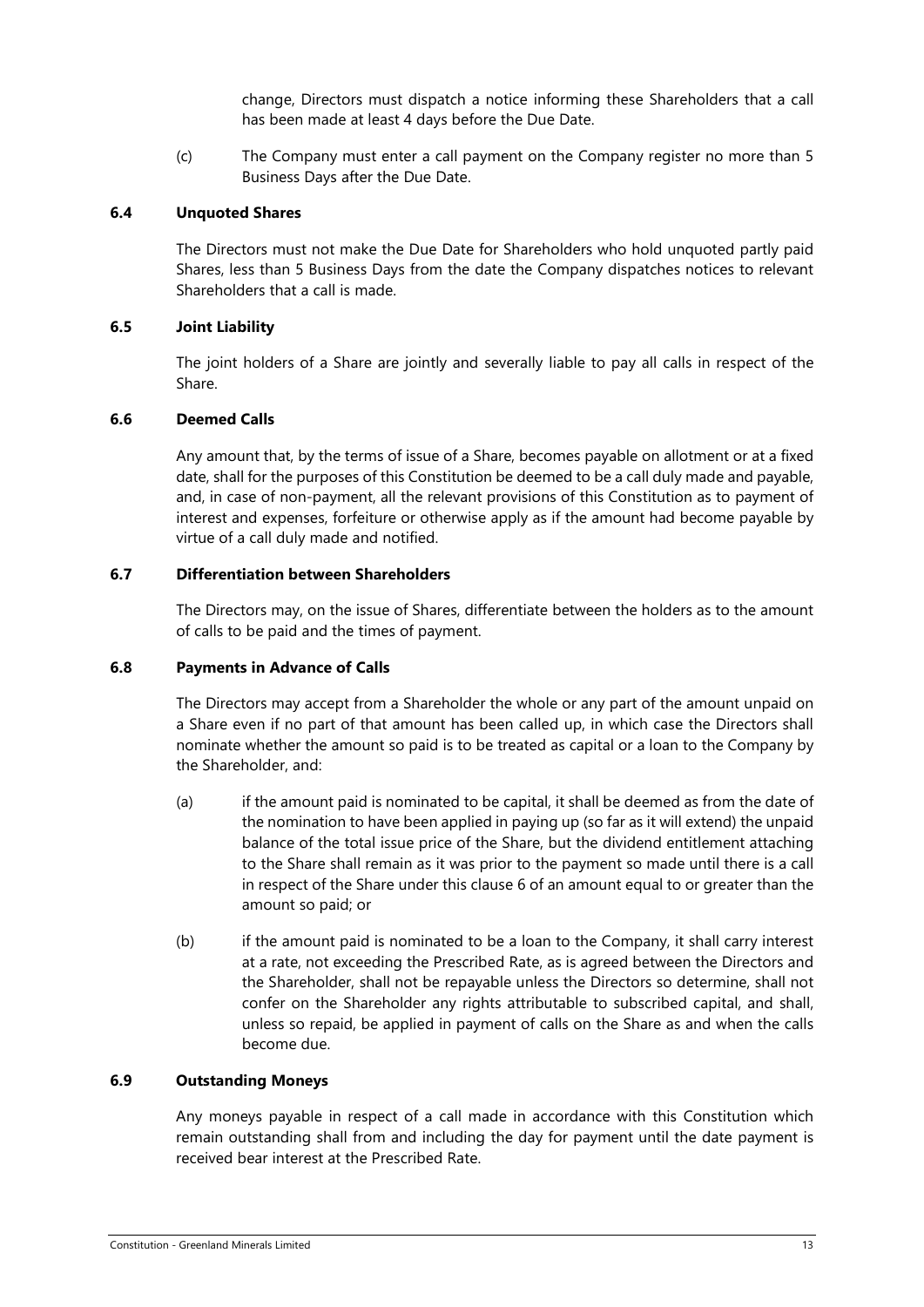# **6.10 Revocation/Postponement or Extension**

The Directors may revoke or postpone a call or extend time for payment in accordance with the Listing Rules and/or the Corporations Act, if revocation or postponement is not prohibited by either.

# **6.11 Compliance with the Listing Rules and Corporations Act**

The Company shall comply with the Listing Rules and the Corporations Act in relation to calls. All Listing Rule requirements in relation to calls are not covered in this Constitution.

# **6.12 Waive**

The Directors may, to the extent the law permits, waive or compromise all or part of any payment due to the Company under the terms of issue of a Share under this clause [6.](#page-11-0)

#### <span id="page-13-1"></span> $\overline{7}$ . **Forfeiture of Shares**

# <span id="page-13-0"></span>**7.1 Failure to Pay Call**

If a Shareholder fails to pay a call or instalment of a call on the day appointed for payment of the call or instalment, the Directors may, at any time after this day during the time any part of the call or instalment remains unpaid (but subject to this clause [7.1\)](#page-13-0) serve a notice on such Shareholder requiring payment of so much of the call or instalment as is unpaid, together with any interest that has accrued and all costs and expenses incurred by the Company as a result of the non-payment. The notice shall name a further day being not less than 14 days after the date of notice on or before which the payment required by the notice is to be made and shall state that, in the event of non-payment at or before the time appointed, the Shares in respect of which the call was made will be liable to be forfeited.

# **7.2 Forfeiture**

If the requirements of a notice served under clause [7.1](#page-13-0) are not complied with, any Share in respect of which a call is unpaid at the expiration of 14 days after the day for its payment may be forfeited by a resolution of the Directors to that effect. Such a forfeiture shall include all dividends and other distributions declared in respect of the forfeited Shares and not actually paid or distributed before the forfeiture.

# **7.3 Sale of Forfeited Shares**

Subject to the Corporations Act and the Listing Rules, a forfeited Share may be sold or otherwise disposed of on the terms and in the manner that the Directors determine and, at any time before a sale or disposition, the forfeiture may be cancelled on the terms the Directors determine.

# **7.4 Continuing Liability**

A person whose Shares have been forfeited ceases to be a Shareholder in respect of the forfeited Shares, but remains liable to pay the Company all money that, at the date of forfeiture, was payable by him to the Company in respect of the Shares (including interest at the Prescribed Rate from the date of forfeiture on the money for the time being unpaid if the Directors decide to enforce payment of the interest), but his or her liability ceases if and when the Company receives payment in full of all the money (including interest) payable in respect of the Shares.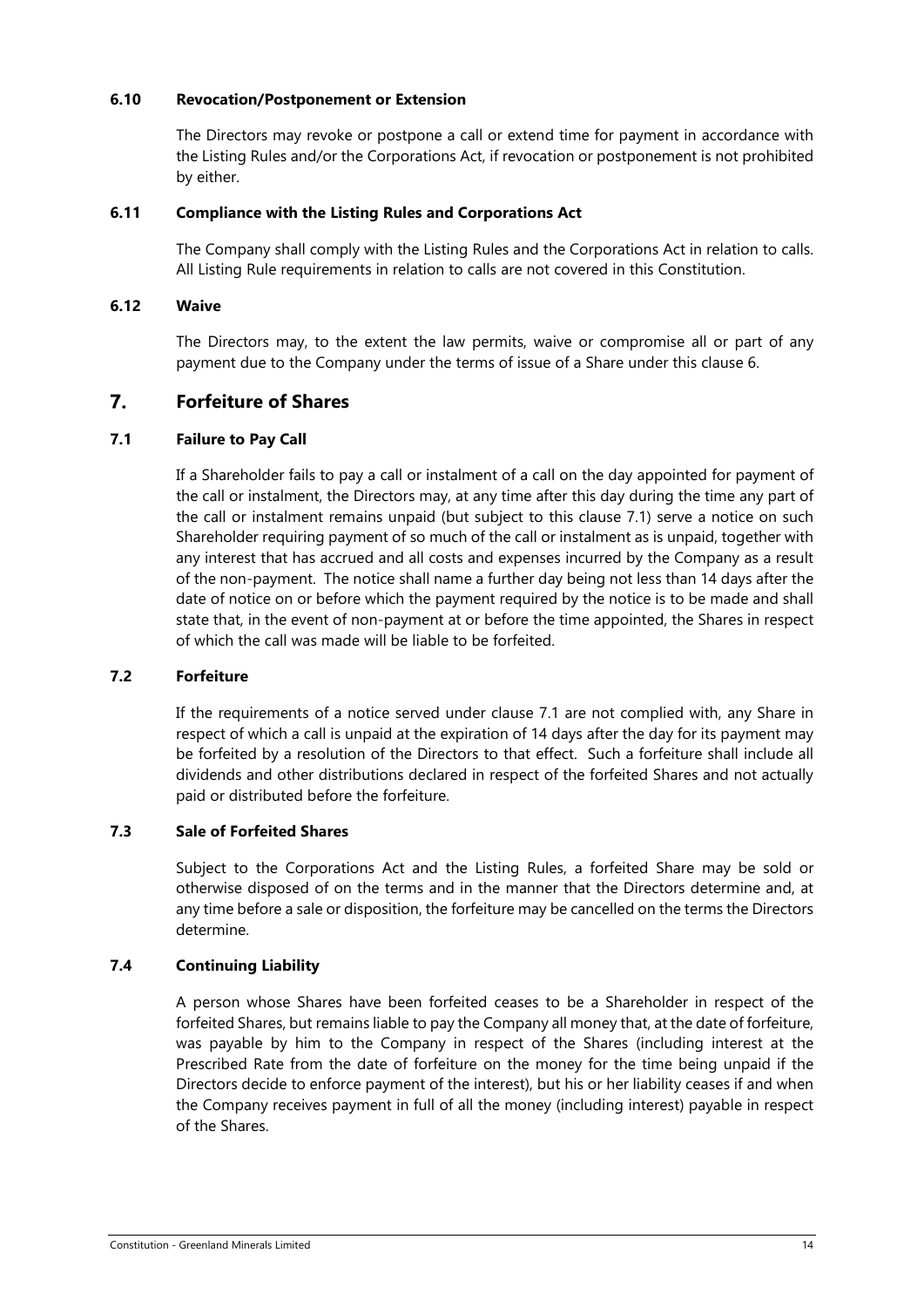# **7.5 Officer's Statement Prima Facie Evidence**

A statement in writing declaring that the person making the statement is a Director or a Secretary of the Company, and that a Share in the Company has been duly forfeited on a date stated in the statement, is prima facie evidence of the facts stated in the statement as against all persons claiming to be entitled to the Share.

# **7.6 Procedures**

The Company may receive the consideration (if any) given for a forfeited Share on any sale or disposition of the Share, execute a transfer of the Share in favour of the person to whom the Share is sold or disposed of and take all other steps necessary or desirable to transfer or dispose of those shares to the relevant transferee. Upon the execution of the transfer, the transferee shall be registered as the holder of the Share and is not bound to see to the application of any money paid as consideration. The title of the transferee to the Share is not affected by any irregularity or invalidity in connection with the forfeiture, sale or disposal of the Share.

# **7.7 Listing Rules and ASX Settlement Operating Rules**

The Company shall comply with the Listing Rules with respect to forfeited Shares and may do all such things as may be necessary or appropriate for it to do under the ASX Settlement Operating Rules to protect any lien, charge or other right to which it may be entitled under any law or this Constitution.

# **7.8 Waive**

The Directors may:

- (a) exempt a Share from all or part of this clause [7;](#page-13-1)
- (b) waive or compromise all or part of any payment due to the Company under this clause [7;](#page-13-1) and
- (c) before a forfeited Share has been sold, reissued and otherwise disposed of, cancel the forfeiture on the conditions they decide.

#### <span id="page-14-1"></span> $\mathbf{8}$ **Transfer of Shares**

# **8.1 Form of Transfer**

Subject to this Constitution, Shareholders may transfer any Share held by them by:

- (a) an ASX Settlement Transfer or any other method of transferring or dealing in Shares introduced by ASX or operated in accordance with the ASX Settlement Operating Rules or Listing Rules and in any such case recognised under the Corporations Act; or
- (b) an instrument in writing in any usual or common form or in any other form that the Directors approve.

# <span id="page-14-0"></span>**8.2 CHESS Transfers**

(a) The Company must comply with all obligations imposed on the Company under the Corporations Act, the Listing Rules and the ASX Settlement Operating Rules in respect of an ASX Settlement Transfer or any other transfer of Shares.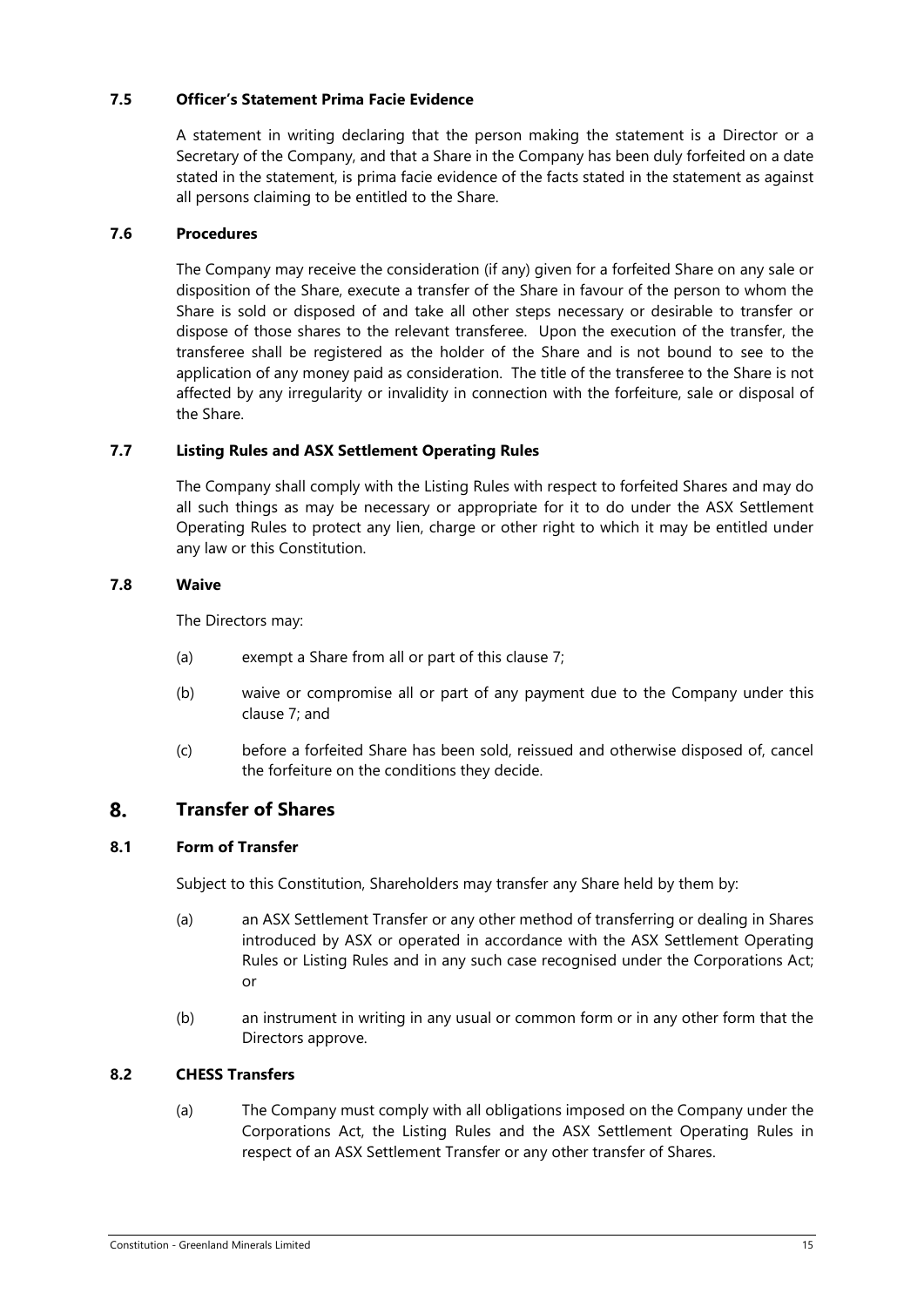(b) Subject to clause [8.5](#page-15-0) and notwithstanding any other provision in this Constitution, the Company must not prevent, delay or interfere with the registration of an ASX Settlement Transfer or any other transfer of Shares.

# **8.3 Participation in CHESS**

The Directors may do anything they consider necessary or desirable and which is permitted under the Corporations Act, the Listing Rules and the ASX Settlement Operating Rules to facilitate participation by the Company in any system established or recognised by the Corporations Act and the Listing Rules or the ASX Settlement Operating Rules in respect of transfers of or dealings in marketable securities.

# **8.4 Registration Procedure**

Where an instrument of transfer referred to in clause [8.1\(b\)](#page-14-0) is to be used by a Shareholder to transfer Shares, the following provisions apply:

- (a) the instrument of transfer must be executed by or on behalf of both the transferor and the transferee unless it is a sufficient transfer of marketable securities within the meaning of the Corporations Act and any Duty duly paid if required by law;
- (b) the instrument of transfer shall be left at the Registered Office for registration accompanied by the certificate for the Shares to be transferred (if any) and such other evidence as the Directors may require to prove the title of the transferor and his right to transfer the shares;
- (c) subject to clause [34,](#page-50-0) a reasonable fee may be charged on the registration of a paperbased transfer in a registrable form of Shares or other securities; and
- (d) on registration of a transfer of Shares, the Company must cancel the old certificate (if any).

# <span id="page-15-0"></span>**8.5 Power to Refuse to Register**

The Directors may refuse to register any transfer of Shares (other than an ASX Settlement Transfer) where:

- (a) the Listing Rules permit the Company to do so;
- (b) the Listing Rules require the Company to do so; or
- (c) the transfer is a transfer of Restricted Securities which is or might be in breach of the Listing Rules or any escrow agreement entered into by the Company in relation to such Restricted Securities pursuant to the Listing Rules.

Where the Directors refuse to register a transfer in accordance with this clause, they shall send notice of the refusal and the precise reasons for the refusal to the transferee and the lodging broker (if any) in accordance with the Listing Rules.

# **8.6 Closure of Register**

Subject to the Listing Rules and the ASX Settlement Operating Rules, the Register of Shareholders may be closed during such time as the Directors may determine, not exceeding 30 days in each calendar year or any one period of more than 5 consecutive Business Days.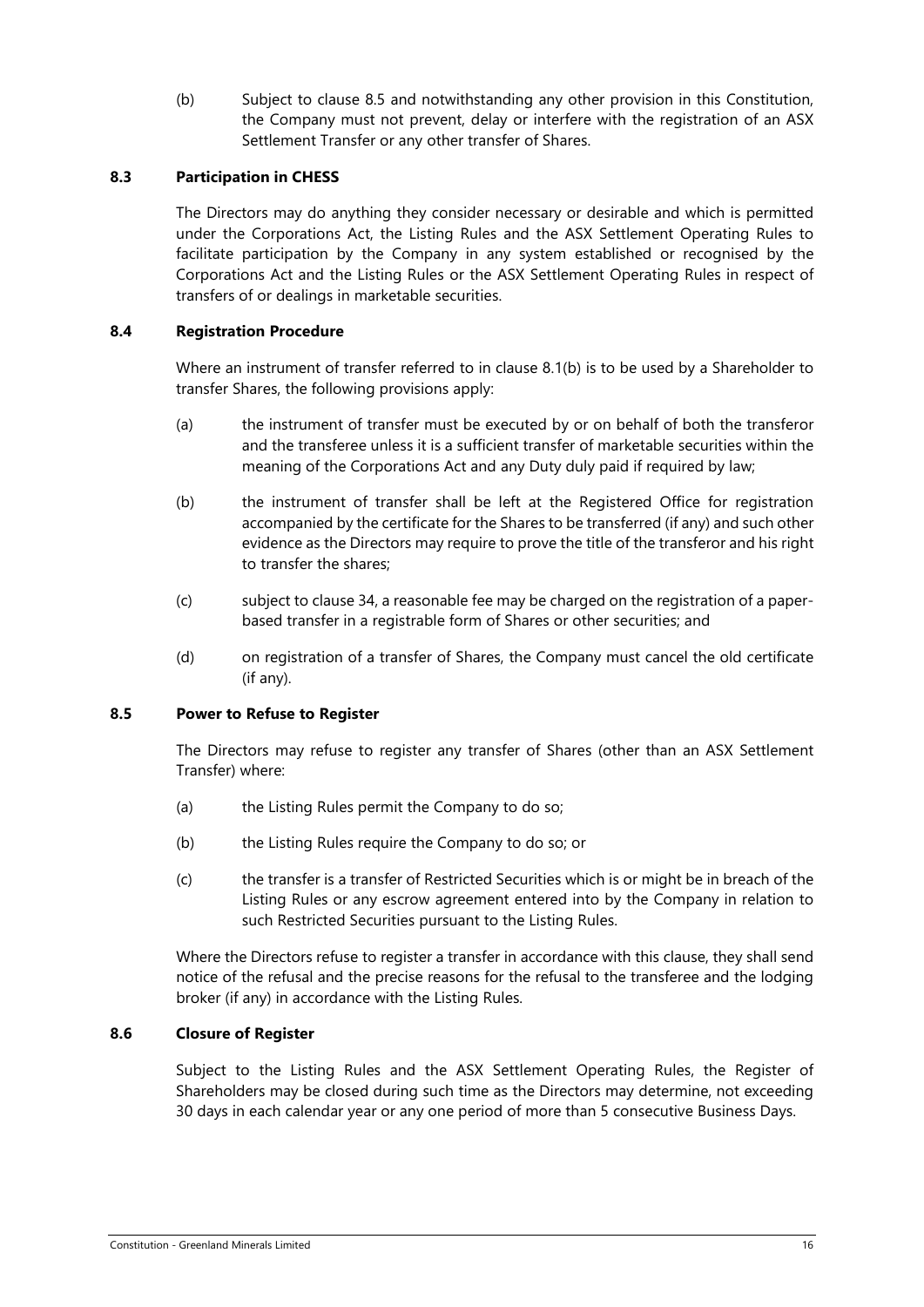# **8.7 Retention of Transfers by Company**

All instruments of transfer which are registered will be retained by the Company, but any instrument of transfer which the Directors decline or refuse to register (except in the case of fraud) shall on demand be returned to the transferee.

# **8.8 Power to suspend registration of transfers**

The Directors may suspend the registration of transfers at any times, and for any periods, permitted by the ASX Settlement Operating Rules that they decide.

# **8.9 Powers of Attorney**

Any power of attorney granted by a Shareholder empowering the recipient to transfer Shares which may be lodged, produced or exhibited to the Company or any Officer of the Company will be taken and deemed to continue and remain in full force and effect, as between the Company and the grantor of that power, and the power of attorney may be acted on, until express notice in writing that it has been revoked or notice of the death of the grantor has been given and lodged at the Registered Office or at the place where the Register of Shareholders is kept.

#### **8.10 Other Securities**

The provisions of this clause [8](#page-14-1) shall apply, with necessary alterations, to any other Listed Securities for the time being issued by the Company.

#### **8.11 Branch Register**

The Company may cause a Register of Shareholders to be kept in any place (including without limitation, a branch register) and the Directors may from time to time make such provisions as they (subject to the Corporations Act, the Listing Rules and the ASX Settlement Operating Rules) may think fit with respect to the keeping of any such Register.

# **8.12 Compliance with ASX Settlement Operating Rules**

The Company shall comply with the ASX Settlement Operating Rules and the Listing Rules in relation to all matters covered by those rules.

#### **8.13 Issuer Sponsored Subregister**

The Company may establish and maintain an issuer sponsored subregister in compliance with any relevant provisions of the Corporations Act, the Listing Rules or the ASX Settlement Operating Rules.

# **8.14 Transferor Holds Shares until Registration of Transfer**

A transferor of Shares remains the registered holder of the Shares transferred until an ASX Settlement Transfer has taken effect in accordance with the ASX Settlement Operating Rules or the transfer is registered in the name of the transferee and is entered in the Register of Shareholders in respect of them, whichever is the earlier.

# **8.15 Waive**

The Directors may, to the extent the law permits, waive any of the requirements of this clause [8](#page-14-1) and prescribe alternative requirements instead.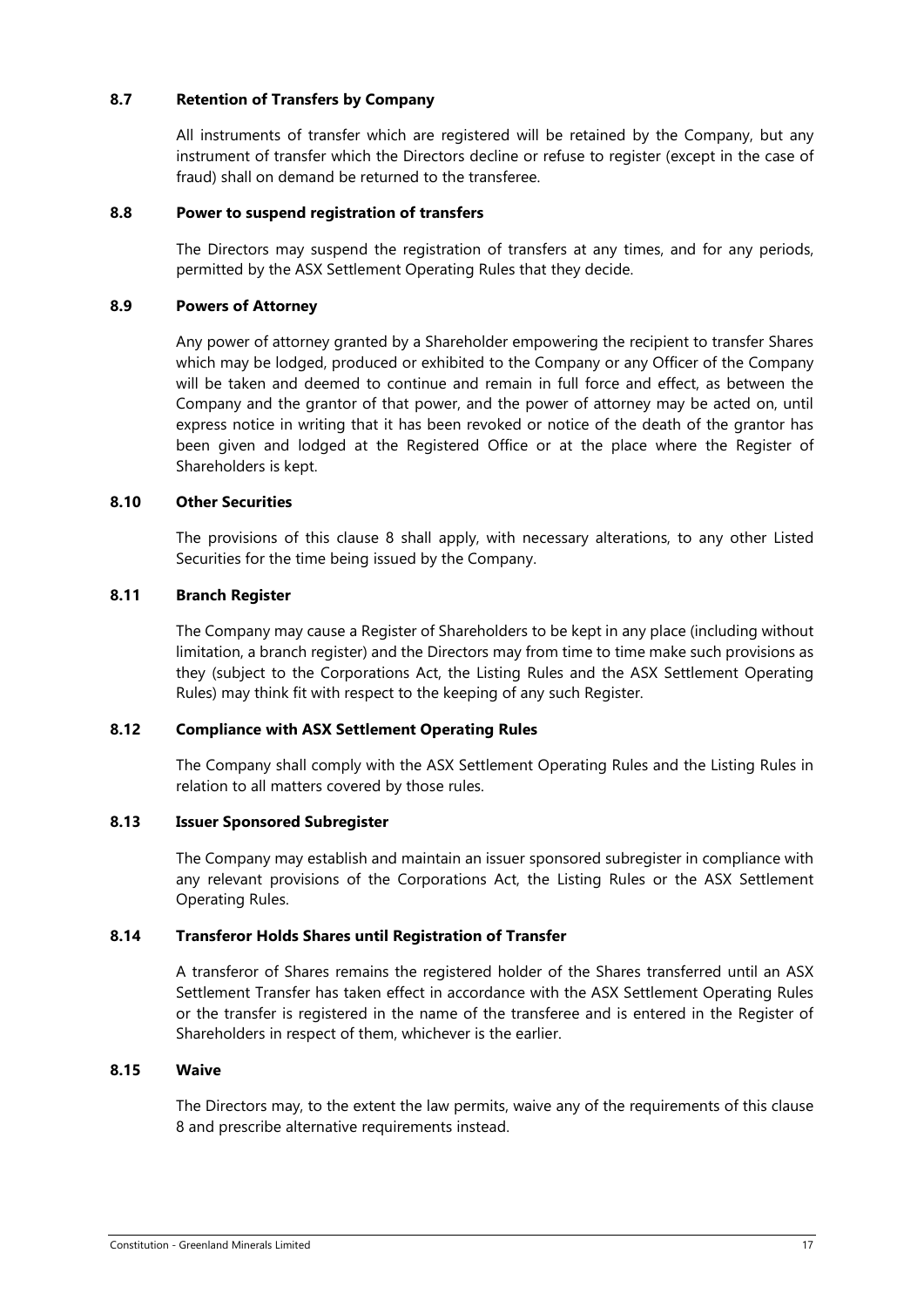#### <span id="page-17-0"></span>9. **Transmission of Shares**

# <span id="page-17-3"></span>**9.1 Death of Shareholder Leaving a Will**

On the death of a Shareholder who leaves a will appointing an executor, the executor shall be entitled as from the date of death, and on behalf of the deceased Shareholder's estate, to the same dividends and other advantages and to the same rights whether in relation to meetings of the Company, or voting or otherwise, as the Shareholder would have been entitled to if he or she had not died, whether or not probate of the will has been granted. Nevertheless, if probate of the will is granted to a person or persons other than the executor first referred to in this clause [9,](#page-17-0) his or her executor's rights shall cease, and these rights shall only be exercisable by the person or persons to whom probate is granted as provided in clauses [9.2](#page-17-1) an[d 9.3.](#page-17-2) The estate of a deceased Shareholder will not be released from any liability to the Company in respect of the Shares.

# <span id="page-17-1"></span>**9.2 Death or Bankruptcy of a Shareholder or the Shareholder becomes of unsound mind**

Subject to clause [9.1,](#page-17-3) where the registered holder of a Share dies, becomes bankrupt, or the Shareholder becomes of unsound mind, his or her personal representative or the trustee of his or her estate, as the case may be, shall be entitled upon the production of such information as is properly required by the Directors, to the same dividends and other advantages, and to the same rights (whether in relation to meetings of the Company, or to voting or otherwise), as the registered holder would have been entitled to if he or she had not died or become bankrupt.

# <span id="page-17-2"></span>**9.3 Registration by Transmission or to Beneficiary**

A person becoming entitled to a Share in consequence of the death or, subject to the Bankruptcy Act 1966, the bankruptcy of a Shareholder or the Shareholder becoming of an unsound mind may, upon information being produced that is properly required by the Directors, elect by written notice to the Company either to be registered himself or herself as holder of the Share or to have some other person nominated by the person registered as the transferee of the Share. If this person elects to have another person registered, he or she shall execute a transfer of the Share to that other person.

# **9.4 Limitations to Apply**

All the limitations, restrictions and provisions of this Constitution relating to the right to transfer Shares and the registration of a transfer of Shares are applicable to any notice or transfer as if the death, bankruptcy of the Shareholder or on the Shareholder becoming of unsound mind had not occurred and the notice or transfer were a transfer signed by that Shareholder.

# <span id="page-17-4"></span>**9.5 Death of a Joint Holder**

In the case of the death of a Shareholder who was a joint holder, the survivor or survivors shall be the only persons recognised by the Company as having any title to the deceased's interest in the Shares, but this clause [9.5](#page-17-4) does not release the estate of a deceased joint holder from any liability in respect of a Share that had been jointly held by this person with one or more other persons.

# **9.6 Joint Personal Representatives**

Where two or more persons are jointly entitled to any Share in consequence of the death of the registered holder, they shall, for the purpose of this Constitution, be deemed to be joint holders of the Share.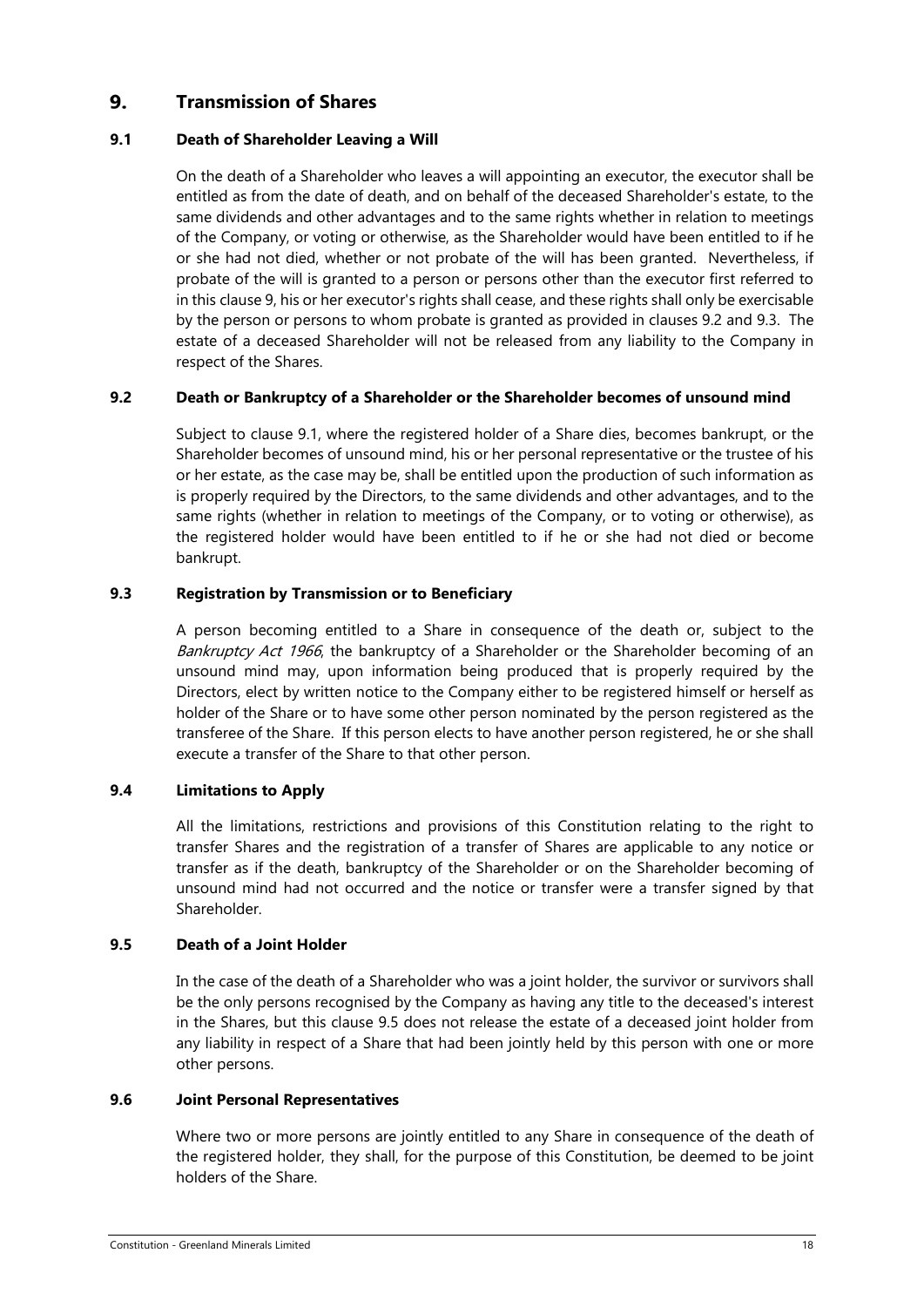# **9.7 ASX Settlement Transfer**

In the case of an ASX Settlement Transfer the provisions of this clause [9](#page-17-0) are subject to any obligation imposed on the Company or the person entitled to the relevant Shares on the death or bankruptcy of a member by the Listing Rules, the ASX Settlement Operating Rules or any law.

# **9.8 Joint Holders**

The number of registered joint holders of Securities in the Company shall be as permitted under the Listing Rules and ASX Settlement Operating Rules.

#### $10<sub>1</sub>$ **Changes to Capital Structure**

# **10.1 Alterations to Capital**

Subject to the Corporations Act and the Listing Rules, the Company may by compliance with the same:

- (a) consolidate and divide all or any of its Shares into Shares of a larger amount than its existing Shares;
- (b) subject to the Listing Rules, sub-divide all or any of its Shares into Shares of smaller amount, but so that in the sub-division the proportion between the amount paid and the amount (if any) unpaid on each such Share of a smaller amount remains the same; and
- (c) cancel Shares that, at the date of the passing of the resolution, have not been taken or agreed to be taken by any person or have been forfeited and, subject to the Corporations Act, reduce the amount of its share capital by the amount of the Shares so cancelled,

and the Directors may take such action as the Directors think fit to give effect to any resolution altering the Company's share capital.

# **10.2 Reduction of Capital**

Subject to the Corporations Act and the Listing Rules, the Company may reduce its share capital in any way including, but not limited to, distributing to Shareholders securities of any other body corporate and, on behalf of the Shareholders, consenting to each Shareholder becoming a member of that body corporate and agreeing to be bound by the constitution of that body corporate. Each Shareholder who will hold a parcel of less than a Marketable Parcel following a reduction of capital pursuant to this clause acknowledges that, subject to compliance with the Listing Rules and Corporations Act, the Company may arrange for a nominee to dispose of any of its entitlement to participate in any issue of Shares by the Company to Shareholders.

# **10.3 Buy-Backs**

- (a) In this clause "**Buy-Back Provisions**" means the provisions of Part 2J.1 Division 2 of the Corporations Act.
- (b) The Company may, subject to the Corporations Act and the Listing Rules and in accordance with the Buy-Back Provisions, purchase its own Shares on such terms and at such times as may be determined by the Directors from time to time.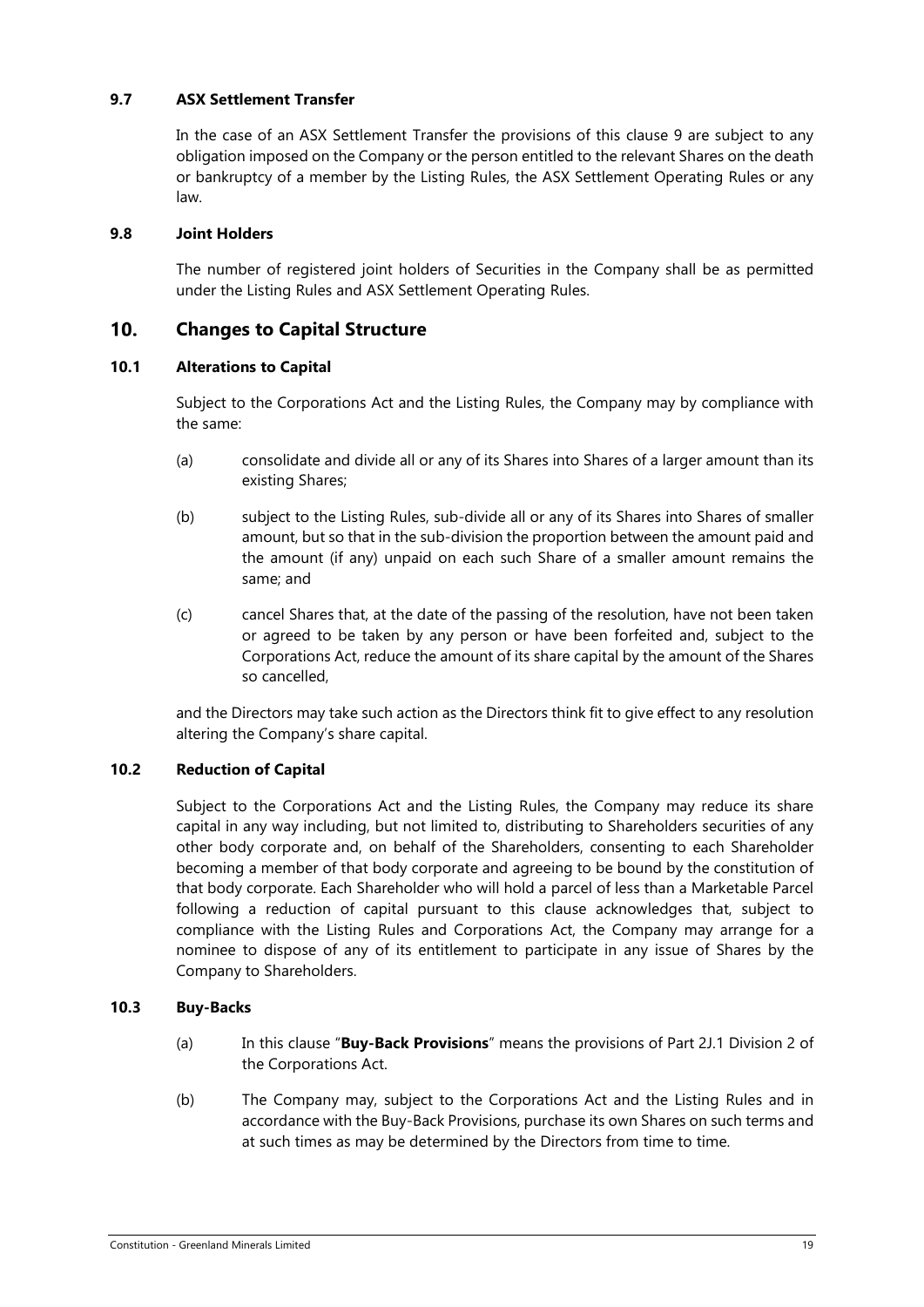(c) The Company may give financial assistance to any person or entity for the purchase of its own Shares in accordance with the Buy-Back Provisions on such terms and at such times as may be determined by the Directors from time to time.

# **10.4 Fractions**

If as a result of any issue of shares or any alteration to the Company's share capital any Shareholders would become entitled to fractions of a share, the Directors may deal with those fractions as the Directors think fit including by:

- (a) ignoring fractional entitlements or making cash payments in lieu of fractional entitlements;
- (b) appointing a trustee to deal with any fractions on behalf of Shareholders; and
- (c) rounding up each fractional entitlement to the nearest whole share by capitalising any amount available for capitalisation under clause [24.1](#page-43-0) even though only some of the Shareholders participate in the capitalisation.

#### $11.$ **Written Resolutions**

Where the Company has only one Shareholder, to the extent permitted by law, a resolution in writing signed by that Shareholder, shall be as valid and effectual as if it had been passed at a meeting of Shareholders duly convened and held. A facsimile transmission, an email bearing the signature of the Shareholder or an email of the Shareholder addressed to an officer of the Company confirming agreement with the resolution and undertaking to sign the resolution as soon as practicable shall be deemed to be a document in writing signed by the Shareholder.

#### <span id="page-19-0"></span> $12.$ **General Meetings**

# <span id="page-19-1"></span>**12.1 Convening of General Meetings of Shareholders by Directors' Resolution**

The Directors may, by a resolution passed by a majority of Directors, convene a general meeting of Shareholders in accordance with this clause [12](#page-19-0) and the requirements of the Corporations Act.

# **12.2 Change of place or postponement of a General Meeting of Shareholders**

The Directors may, subject to the Corporations Act and the Listing Rules, postpone a meeting of Shareholders or change the place for a general meeting of Shareholders by giving written notice to ASX. If a meeting of Shareholders is postponed for one month or more, the Company must give new notice of the postponed meeting. The only business that may be transacted at a general meeting the holding of which is postponed is the business specified at the original meeting.

# **12.3 Convening of General Meetings of Shareholders by a Director or requisition**

Any Director may, whenever he or she thinks fit, convene a general meeting of Shareholders, and a general meeting shall also be convened on requisition as is provided for by the Corporations Act, or in default, may be convened by such requisitions as empowered to do so by the Corporations Act. If there are no Directors for the time being, a Secretary may convene a general meeting of Shareholders for the purpose of enabling the election of Directors but for no other purpose. A general meeting may be held at two or more venues simultaneously using any technology that gives the Shareholders as a whole a reasonable opportunity to participate.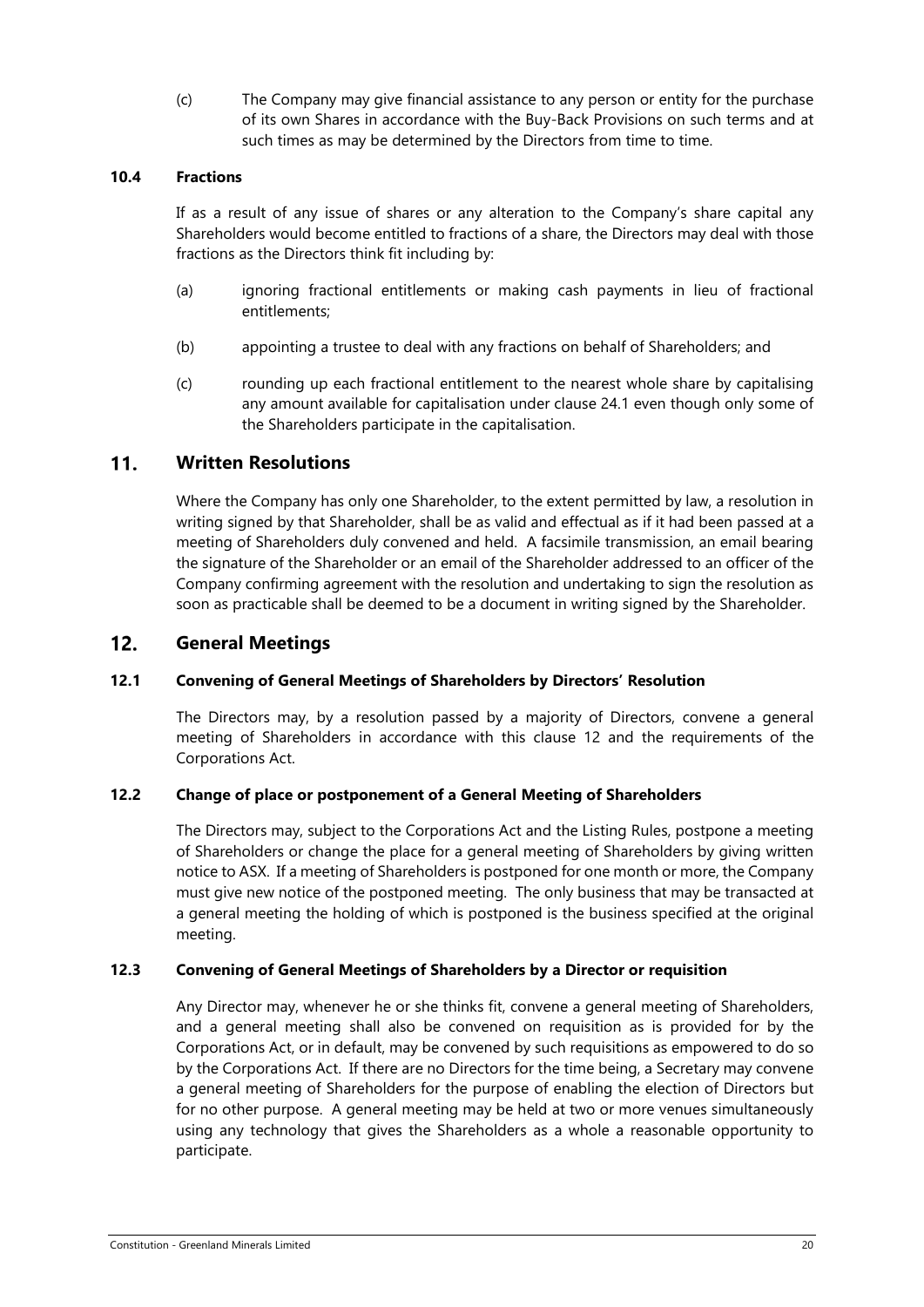# **12.4 Cancellation of a General Meeting of Shareholders**

- (a) A general meeting of Shareholders convened by the Directors in accordance with clause [12.1](#page-19-1) may be cancelled by a resolution passed by a majority of Directors.
- (b) A general meeting of shareholders convened on a requisition as provided for by the Corporations Act, may, if the application for requisition is withdrawn in writing, be cancelled by a resolution passed by a majority of the Directors.
- (c) Notice of the cancellation of a general meeting of Shareholders must be given to the Shareholders in accordance with clause [27,](#page-45-1) but notice of such cancellation must be given to each Shareholder not less than two (2) days prior to the date on which the meeting was proposed to be held.

# **12.5 Notice**

A notice of a general meeting shall be given in accordance with the requirements of the Corporations Act, clause [27](#page-45-1) and the Listing Rules, and:

- (i) must specify the place, the day and the time of the meeting;
- (b) must state the general nature of the business to be transacted at the meeting;
- (c) must, if a special resolution is proposed at the meeting, set out an intention to propose the special resolution and state the resolution;
- (d) must include such statements about the appointment of proxies as are required by the Corporations Act;
- (e) must specify a place and fax number for the purposes of receipt of proxy appointments; and
- (f) may specify an electronic address for the purposes of receipt of proxy appointments,

and shall include any other information required to be included in the notice by the Listing Rules. The non-receipt of a notice of a general meeting by a Shareholder or the accidental omission to give this notice to a Shareholder shall not invalidate any resolution passed at the meeting.

# **12.6 Irregularities in giving notice**

A person who attends any general meeting waives any objection that the person may have to any failure to give notice or any other irregularity in the notice of that meeting unless that person objects to the holding of the meeting at the start of the meeting. The accidental failure to give notice of a general meeting to, or the non-receipt of the notice by, any person entitled to receive notice of that meeting does not invalidate the proceedings at the meeting or any resolution passed at that meeting.

# **12.7 Business at General Meeting**

Subject to the Corporations Act, only matters that appear in a notice of meeting shall be dealt with at a general meeting or an annual general meeting, as the case may be.

# **12.8 Notice to Home Branch**

(a) The Company shall notify the Home Branch of any meeting at which Directors are to be elected at least 5 Business Days before the closing day for receipt of nominations for Directors, and in any other case (other than a meeting to pass a special resolution) at least 10 Business Days before the meeting is held, and in the case of a meeting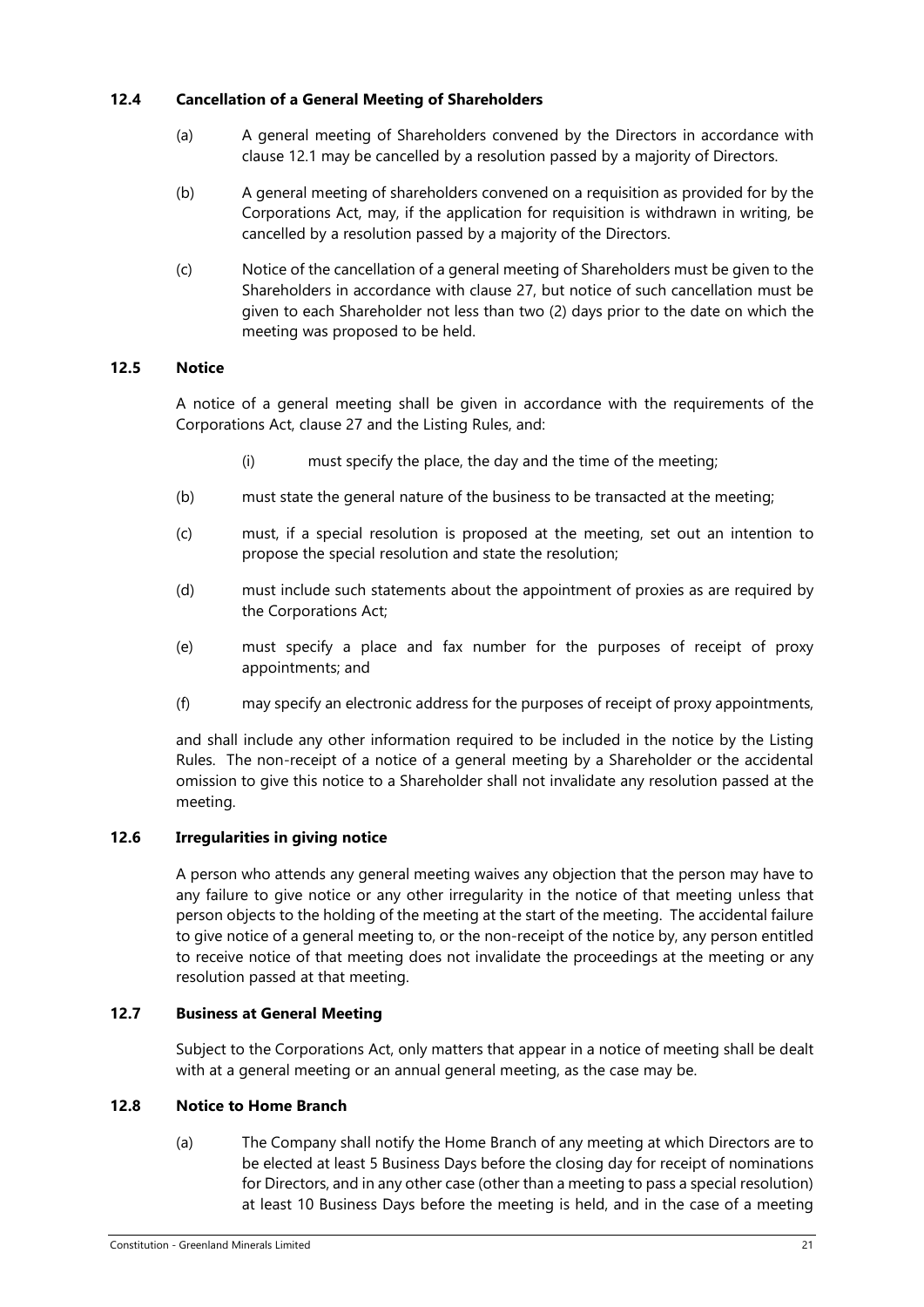convened to pass a special resolution, at least 15 Business Days before the meeting is held. All notices convening meetings shall specify the place, date and hour of the meeting, and shall set out all resolutions to be put to the meeting.

(b) The Company shall notify the Home Branch as soon as is practicable after any general meeting in the case of special business as to whether or not the resolutions were carried and in the case of ordinary business as to which of those resolutions were not carried or were amended or were withdrawn.

#### **12.9 Annual General Meeting**

An annual general meeting shall be held in accordance with the requirements of the Corporations Act.

#### $13.$ **Proceedings at General Meetings**

# **13.1 Quorum**

No business, the election of a chairperson and the adjournment of the meeting, shall be transacted at any general meeting unless a quorum is present comprising two Shareholders present in person, by proxy, attorney or Representative. For the purpose of determining whether a quorum is present, a person attending as a proxy, attorney or Representative, shall be deemed to be the Shareholder present in person. If a quorum is not present within 30 minutes after the time appointed for a general meeting, the meeting, if convened upon a requisition shall be dissolved, but in any other case, it shall stand adjourned to a date and at a time and place to be fixed by the Directors. If at such adjourned meeting a quorum is not present within 30 minutes after the time appointed for the adjourned meeting, the meeting is dissolved.

# **13.2 Persons Entitled to Attend a General Meeting**

The persons entitled to attend a general meeting shall be:

- (a) Shareholders, in person, by proxy, attorney or Representative;
- (b) Directors and public officers of the Company;
- (c) the Company's auditor; and
- (d) any other person or persons as the chairperson may approve.

#### <span id="page-21-0"></span>**13.3 Refusal of Admission to Meetings**

The chairperson of a general meeting may refuse admission to a person, or require a person to leave and not return to, a meeting if the person:

- (a) refuses to permit examination of any article in the person's possession;
- (b) is in possession of any:
	- (i) electronic or broadcasting or recording device;
	- (ii) placard or banner; or
	- (iii) other article,

which the chairperson considers to be dangerous, offensive or liable to cause disruption;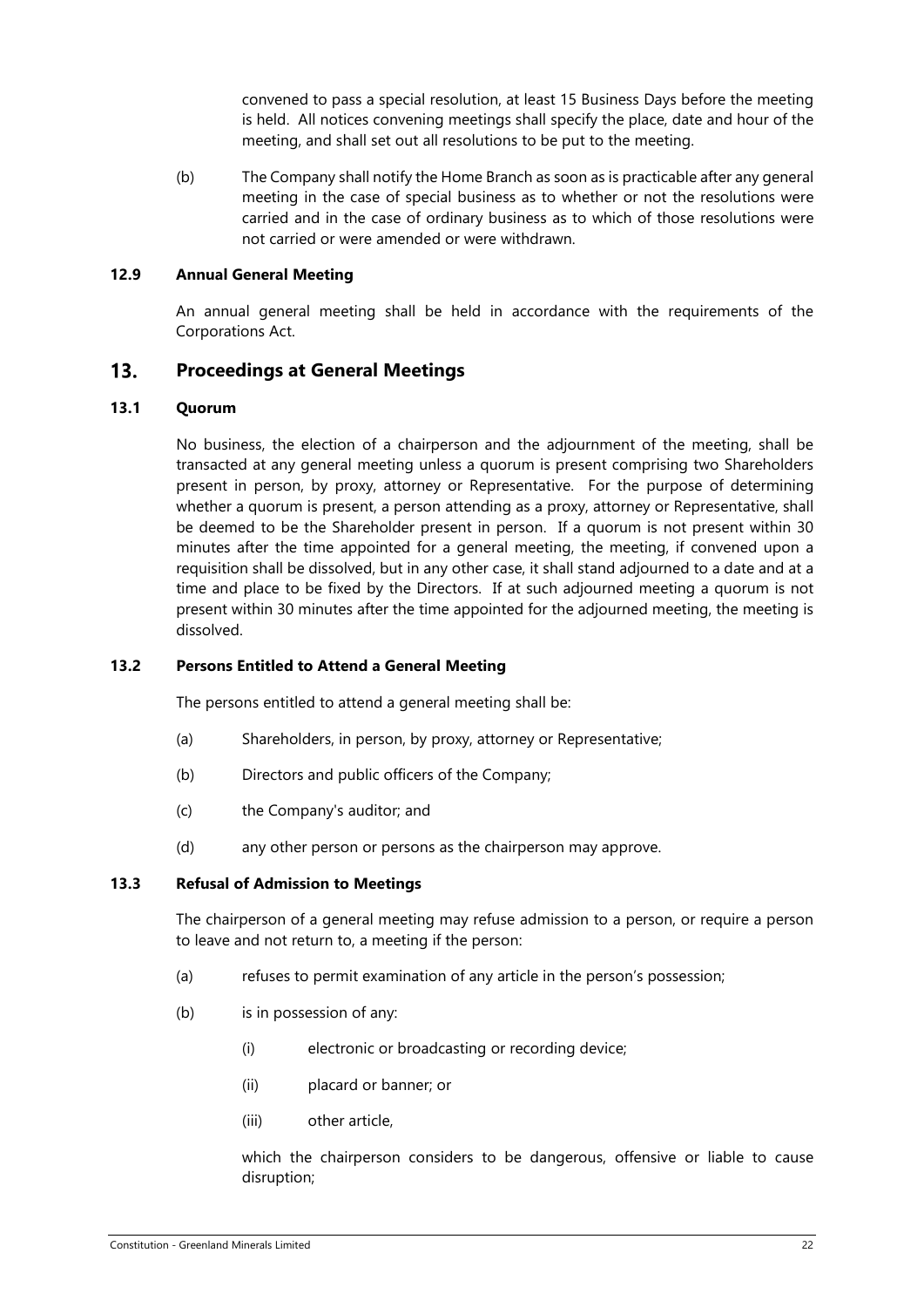- (c) causes any disruption to the meeting; or
- (d) is not entitled to attend the meeting under the Corporations Act or this Constitution.

The chairperson may delegate the powers conferred by this clause [13.3](#page-21-0) to any person. Nothing in this clause limits the powers conferred on the chairperson by law.

# **13.4 Insufficient room**

The chairperson may arrange for any persons attending the meeting who the chairperson considers cannot reasonably be accommodated in the place where the meeting is to take place to attend or observe the meeting from a separate place using any technology that gives members present at the meeting as a whole a reasonable opportunity to participate in the meeting.

# **13.5 Chairperson**

The person elected as the chairperson of the Directors' meeting under clause 17.9 shall, if willing, preside as chairperson at every general meeting. Where a general meeting is held and a chairperson has not been elected under clause 17.9 or the chairperson or, in his absence, the vice-chairperson is not present within 15 minutes after the time appointed for holding of the meeting or is unwilling to act:

- (a) the Directors present may elect an individual to act as chairperson of the meeting;  $\alpha$ r
- (b) if no chairperson is elected in accordance with subsection (a), the Shareholders present shall elect one of their number to be the acting chairperson of the meeting.

# **13.6 Vacating Chair**

At any time during a meeting and in respect of any specific item or items of business, the chairperson may elect to vacate the chair in favour of another person nominated by the chairperson (which person must be a Director unless no Director is present or willing to act). That person is to be taken to be the chairperson and will have all the power of the chairperson (other than the power to adjourn the meeting), during the consideration of that item of business or those items of business.

# **13.7 Disputes Concerning Procedure**

If there is a dispute at a general meeting about a question of procedure, the chairperson may determine the question.

# **13.8 General Conduct**

The general conduct of each general meeting of the Company and the procedures to be adopted at the meeting will be determined by the chairperson, including the procedure for the conduct of the election of Directors.

# **13.9 Adjournment**

The chairperson may adjourn the meeting from time to time and from place to place, but no business shall be transacted on the resumption of any adjourned meeting other than the business left unfinished at the meeting from which the adjournment took place. A poll cannot be demanded on any resolution concerning the adjournment of a general meeting except by the chairperson.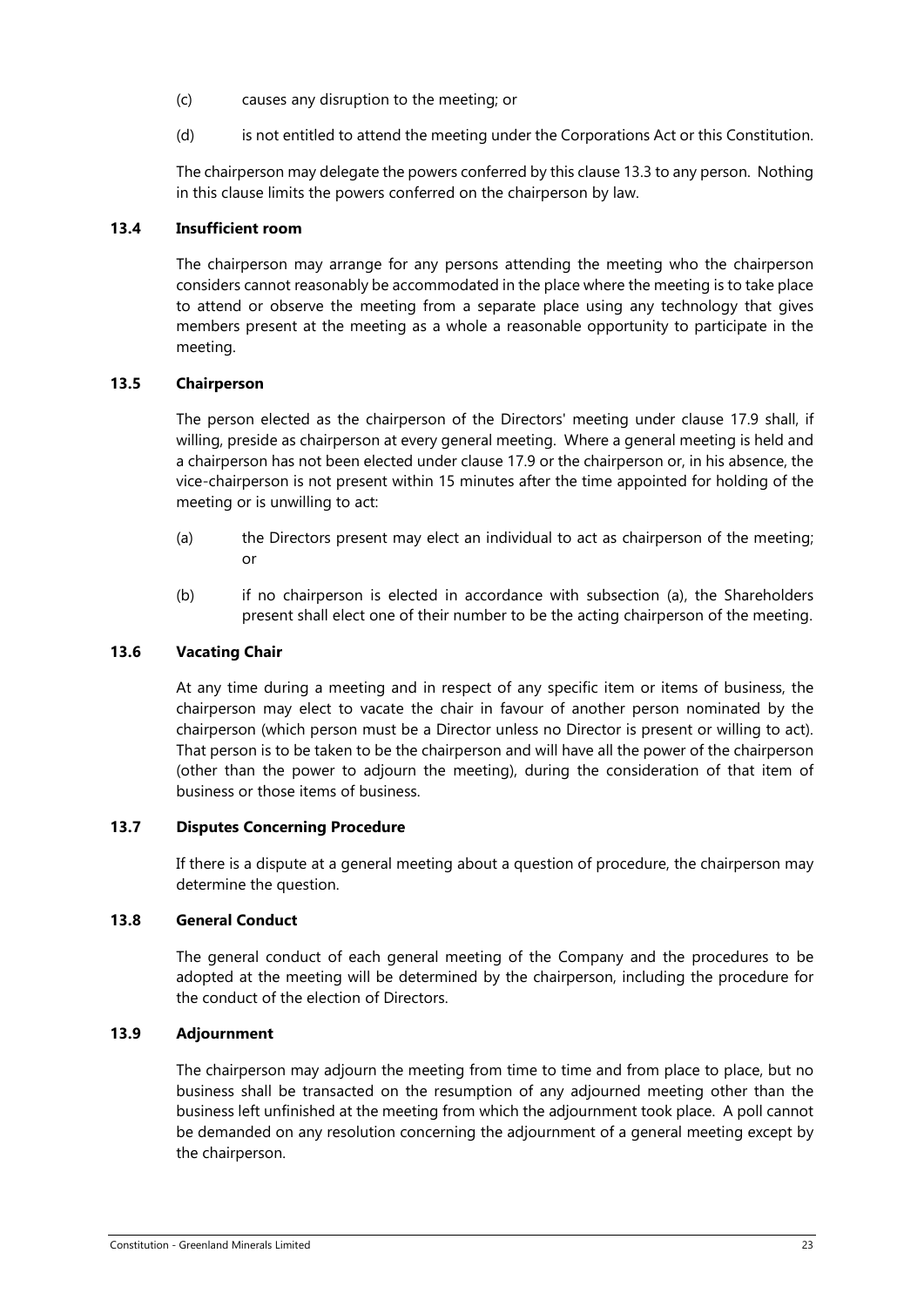# <span id="page-23-1"></span>**13.10 Notice of Resumption of Adjourned Meeting**

When a meeting is adjourned for 30 days or more, notice of the resumption of the adjourned meeting shall be given in the same manner as for the original meeting, but otherwise, it is not necessary to give any notice of any adjournment or of the business to be transacted on the resumption of the adjourned meeting.

# **13.11 How resolutions are decided**

Subject to the requirements of the Corporations Act, a resolution is taken to be carried if a majority of the votes cast on the resolution are in favour of it.

# **13.12 Casting Vote**

In the case of an equality of votes, the chairperson of the meeting shall have a second or casting vote.

# **13.13 Voting Rights**

Subject to any rights or restrictions for the time being attached to any class or classes of Shares, at meetings of Shareholders or classes of Shareholders:

- (a) each Shareholder entitled to vote may vote in person or by proxy, attorney or Representative or, if a determination has been made by the Board in accordance with clause [13.35,](#page-27-0) by Direct Vote);
- (b) on a show of hands, every person present who is a Shareholder or a proxy, attorney or Representative of a Shareholder has one vote (even though he or she may represent more than one member); and
- (c) on a poll, every person present who is a Shareholder or a proxy, attorney or Representative of a Shareholder (or where a Direct Vote has been lodged) shall, in respect of each fully paid Share held by him, or in respect of which he is appointed a proxy, attorney or Representative, have one vote for the Share, but in respect of partly paid Shares, shall have such number of votes being equivalent to the proportion which the amount paid (not credited) is of the total amounts paid and payable in respect of those Shares (excluding amounts credited).

# **13.14 Voting - Show of Hands**

At any general meeting a resolution put to the vote of the meeting shall be decided on a show of hands unless a poll is demanded in accordance with clause [13.16.](#page-23-0)

# **13.15 Results of Voting**

Unless a poll is so demanded, a declaration by the chairperson that a resolution has on a show of hands been carried or carried unanimously or by a particular majority, or lost, and an entry to that effect in the book containing the minutes of the proceedings of general meetings of the Company, is conclusive evidence of the fact without proof of the number or proportion of the votes recorded in favour of or against the resolution.

# <span id="page-23-0"></span>**13.16 Poll**

- (a) A poll may be demanded before or immediately upon the declaration of the result of the show of hands by:
	- (i) the chairperson of the general meeting;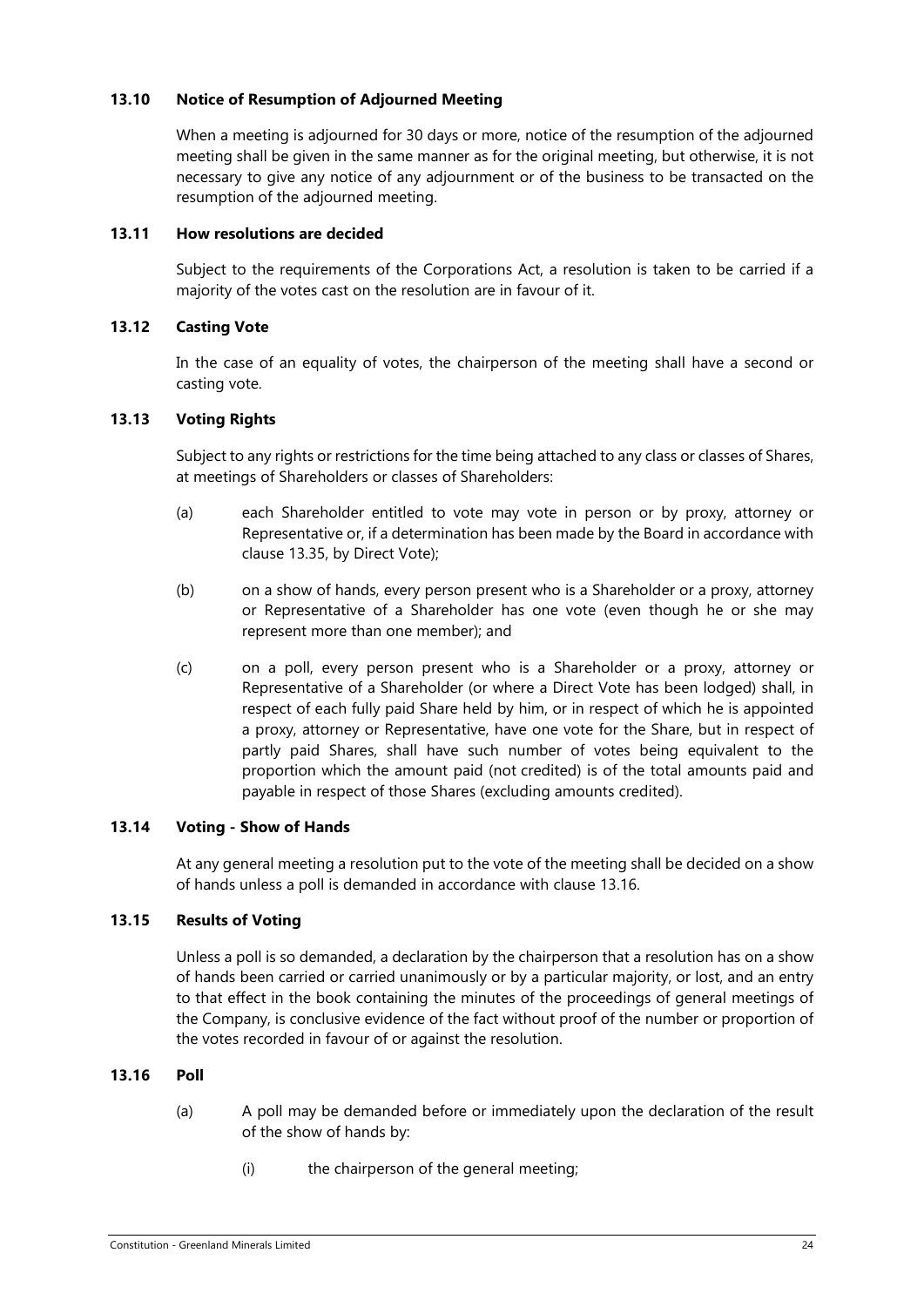- (ii) at least 5 Shareholders present in person or by proxy, attorney or Representative having the right to vote on the resolution; or
- (iii) any one or more Shareholders holding not less than 5% of the total voting rights of all Shareholders having the right to vote on the resolution.
- (b) The chairperson must demand a poll if, having regard to the number of votes cast by proxy and Direct Vote, the outcome of the poll will or may be different from the outcome of a show of hands.

# **13.17 Manner of Taking Poll**

If a poll is duly demanded, it shall be taken in such manner and either at once or after an interval or adjournment or otherwise as the chairperson directs, and the result of the poll shall be the resolution of the meeting at which the poll was demanded. A poll demanded on the election of a chairperson or on a question of adjournment shall be taken forthwith.

# **13.18 Meeting May Continue**

A demand for a poll shall not prevent the continuation of the meeting for the transaction of other business.

# **13.19 Voting by Joint Holders**

In the case of joint holders of Shares, the vote of the senior who tenders a vote, whether in person or by proxy, attorney or Representative or by Direct Vote, shall be accepted to the exclusion of the votes of the other joint holders and, for this purpose, seniority shall be determined by the order in which the names stand in the Register of Shareholders.

#### **13.20 Shareholder under Disability**

If a Shareholder is of unsound mind or is a person whose person or estate is liable to be dealt with in any way under the law relating to mental health, his committee or trustee or any other person that properly has the management of his estate may exercise any rights of the Shareholder in relation to a general meeting as if the committee, trustee or other person were the Shareholder.

# **13.21 Payment of Calls**

A Shareholder is not entitled to any vote at a general meeting unless all calls presently payable by him in respect of Shares have been paid. Nothing in this clause prevents such a Shareholder from voting at a general meeting in relation to any other Shares held by that Shareholder provided all calls and other sums payable by him have been paid on those other Shares.

# **13.22 Objection to Voting**

An objection may be raised to the qualification of a voter only at the meeting or adjourned meeting at which the vote objected to is given or tendered. This objection shall be referred to the chairperson of the meeting, whose decision shall be final. A vote not disallowed pursuant to such an objection is valid for all purposes.

# <span id="page-24-0"></span>**13.23 Restrictions on voting**

A Shareholder is not entitled to vote on a resolution at a general meeting if they are prevented from doing so by the Corporations Act, the Listing Rules or this Constitution. The Company must disregard any vote (including a Direct Vote) purported to be cast on a resolution by a member or a Representative, proxy or attorney in breach of this clause [13.23.](#page-24-0)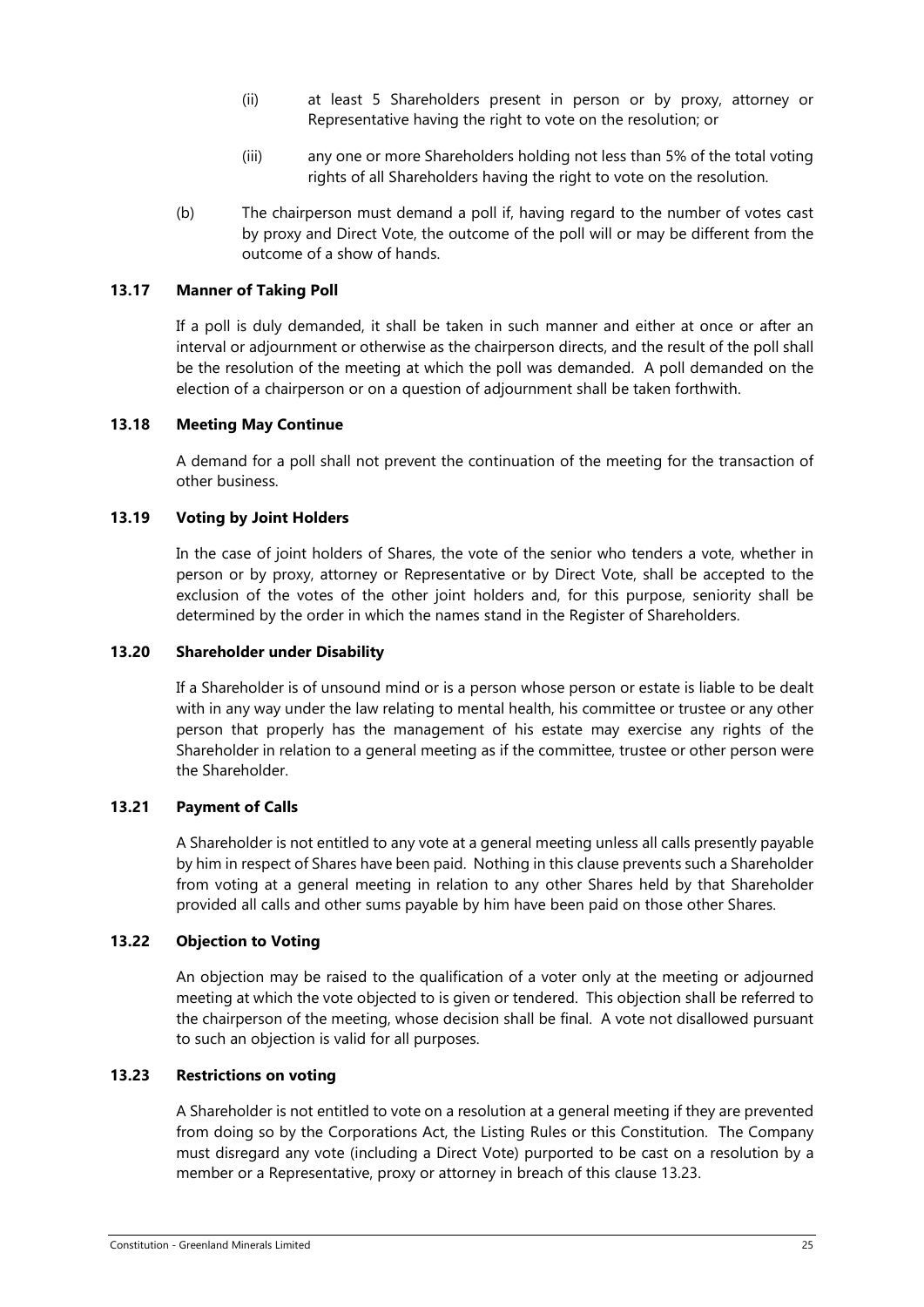# <span id="page-25-0"></span>**13.24 Proxies**

A Shareholder who is entitled to attend and cast a vote at a general meeting may appoint a person as the Shareholder's proxy to attend and vote for the Shareholder at the general meeting. The appointment may specify the proportion or number of votes that the proxy may exercise. Each Shareholder may appoint a proxy. A Shareholder who is entitled to cast 2 or more votes at the meeting may appoint 2 proxies. If the Shareholder appoints 2 proxies and the appointment does not specify the proportion of votes that the proxy may exercise, each proxy may exercise half the votes. Any fraction of votes resulting from the application of this clause [13.24](#page-25-0) shall be disregarded. An instrument appointing a proxy:

- (a) shall be in writing under the hand of the appointor or of his attorney, or, if the appointor is a corporation, executed in accordance with the Corporations Act;
- (b) may specify the manner in which the proxy is to vote in respect of a particular resolution and, where an instrument of proxy so provides, the proxy is not entitled to vote on the resolution except as specified in the instrument;
- (c) shall be deemed to confer authority to demand or join in demanding a poll;
- (d) shall be in such form as the Directors determine and which complies with Division 6 of Part 2G.2 of the Corporations Act;
- <span id="page-25-1"></span>(e) shall not be valid unless the original instrument and the power of attorney or other authority (if any) under which the instrument is signed, or a copy or facsimile which appears on its face to be an authentic copy of that proxy, power or authority, is or are deposited or sent by facsimile or electronic transmission to the Registered Office, or at such other place (being the place or being in the reasonable proximity of the place at which the meeting is to be held) as is specified for that purpose in the notice convening the meeting (with any Duty paid where necessary), by the time (being not less than 48 hours) prior to the commencement of the meeting (or the resumption of the meeting if the meeting is adjourned and notice is given in accordance with claus[e 13.10\)](#page-23-1) as shall be specified in the notice convening the meeting (or the notice under clause [13.10,](#page-23-1) as the case may be); and
- (f) shall comply with the Listing Rules.

#### **13.25 Electronic Appointment of Proxy**

For the purposes of clause [13.23,](#page-24-0) a proxy appointment received at an electronic address will be taken to be signed by the appointor if:

- (a) a personal identification code allocated by the Company to the appointor has been input into the appointment;
- (b) the appointment has been verified in another manner approved by the Directors; or
- (c) is otherwise authenticated in accordance with the Corporations Act.

# **13.26 Name of proxy**

A proxy form issued by the Company must allow for the insertion of the name of the person to be primarily appointed as proxy and may provide that, in circumstances and on conditions specified in the form that are not inconsistent with this Constitution, the chairperson of the relevant meeting (or another person specified in the form) is appointed as proxy.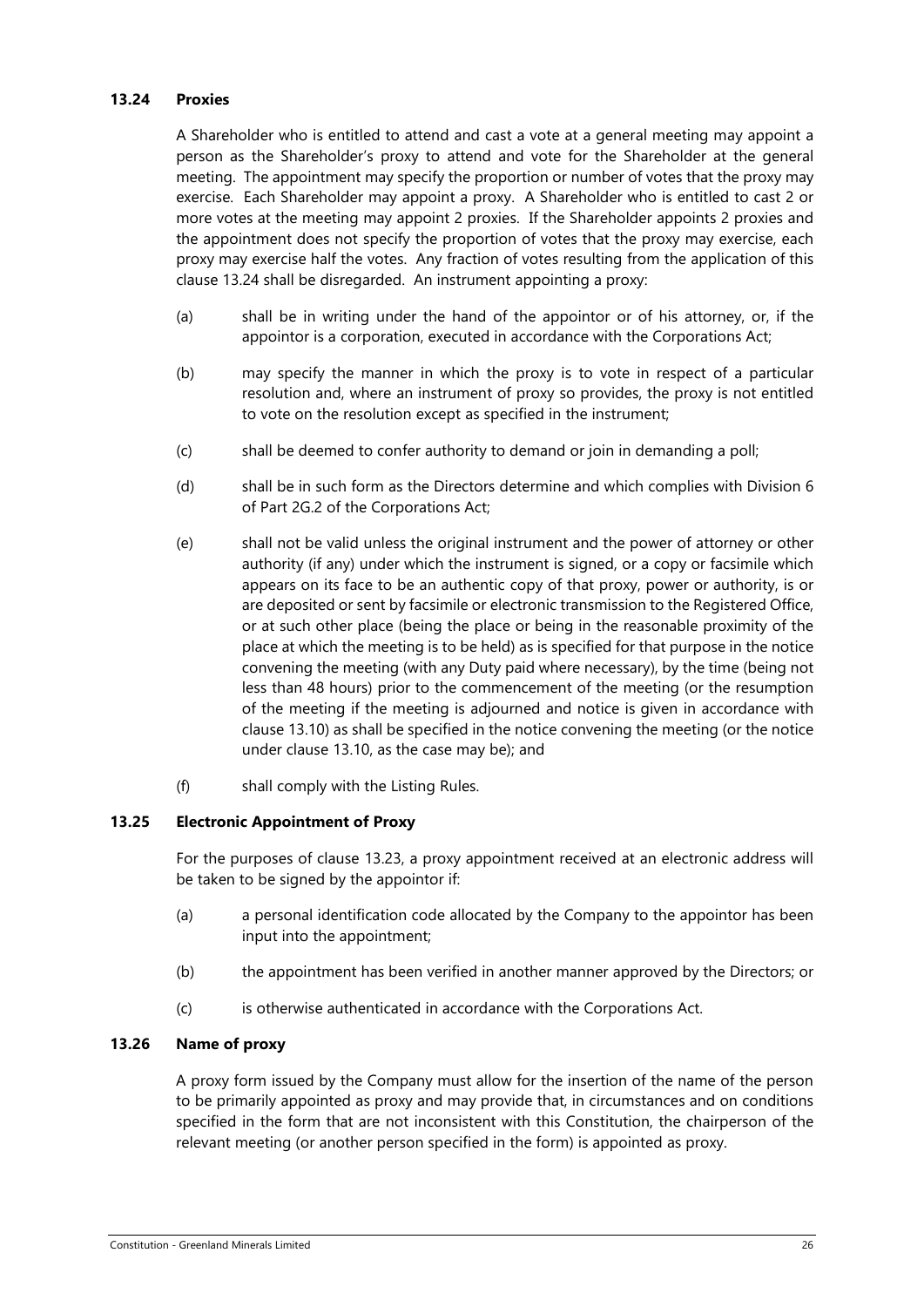# **13.27 Incomplete proxy appointment**

Where an instrument appointing a proxy has been received by the Company within the period specified in claus[e 13.24\(e\)](#page-25-1) and the Company considers that the instrument has not been duly executed or authenticated or is otherwise incomplete (other than by reason only that the name or office of the proxy has not been completed), the board, in its discretion, may:

- (a) return the instrument appointing the proxy to the appointing Shareholder; and
- (b) request that the appointing Shareholder take such steps to complete, sign, execute or authenticate the proxy instrument within the time period notified to the appointing Shareholder.

# **13.28 No right to speak or vote if appointing Shareholder present**

The appointment of a proxy is not revoked if the appointing Shareholder is present in person or by Representative at a general meeting but the proxy must not speak or vote at the meeting while the appointing Shareholder is so present.

# **13.29 Rights where 2 proxies or attorneys are appointed**

Where a Shareholder appoints 2 proxies or attorneys to vote at the same general meeting:

- (a) on a show of hands, if more than one proxy or attorney attends, neither may vote; and
- (b) on a poll, each proxy or attorney may only exercise votes in respect of those shares or voting rights the proxy or attorney represents.

# <span id="page-26-1"></span>**13.30 More than 2 proxies or attorneys appointed**

If the Company receives notice of the appointment of a proxy or attorney in accordance with this Constitution that results in more than 2 proxies or attorneys being entitled to act at a general meeting then in determining which proxies or attorneys may act at that meeting:

- <span id="page-26-2"></span>(a) a proxy or attorney appointed for that particular meeting may act ahead of any proxy or attorney whose appointment is a standing appointment; and
- (b) subject to clause [13.30](#page-26-1)[\(a\)](#page-26-2) the proxies or attorneys whose appointments are received by the Company most recently in time may act.

# **13.31 Proxy Votes**

A vote given in accordance with the terms of an instrument of proxy or attorney is valid notwithstanding the previous death or unsoundness of mind of the principal, the revocation of the instrument (or the authority under which the instrument was executed) or the transfer of the Share in respect of which the instrument or power is given, if no intimation in writing of the death, unsoundness of mind, revocation or transfer has been received by the Company at the Registered Office before the commencement of the meeting or adjourned meeting at which the instrument is used or the power is exercised.

# <span id="page-26-0"></span>**13.32 Representatives of Corporate Shareholders**

A body corporate (the **appointor**) that is a Shareholder may authorise, in accordance with section 250D of the Corporations Act, by resolution of its Directors or other governing body, such person or persons as it may determine to act as its Representative at any general meeting of the Company or of any class of Shareholders. A person so authorised shall be entitled to exercise all the rights and privileges of the appointor as a Shareholder. When a Representative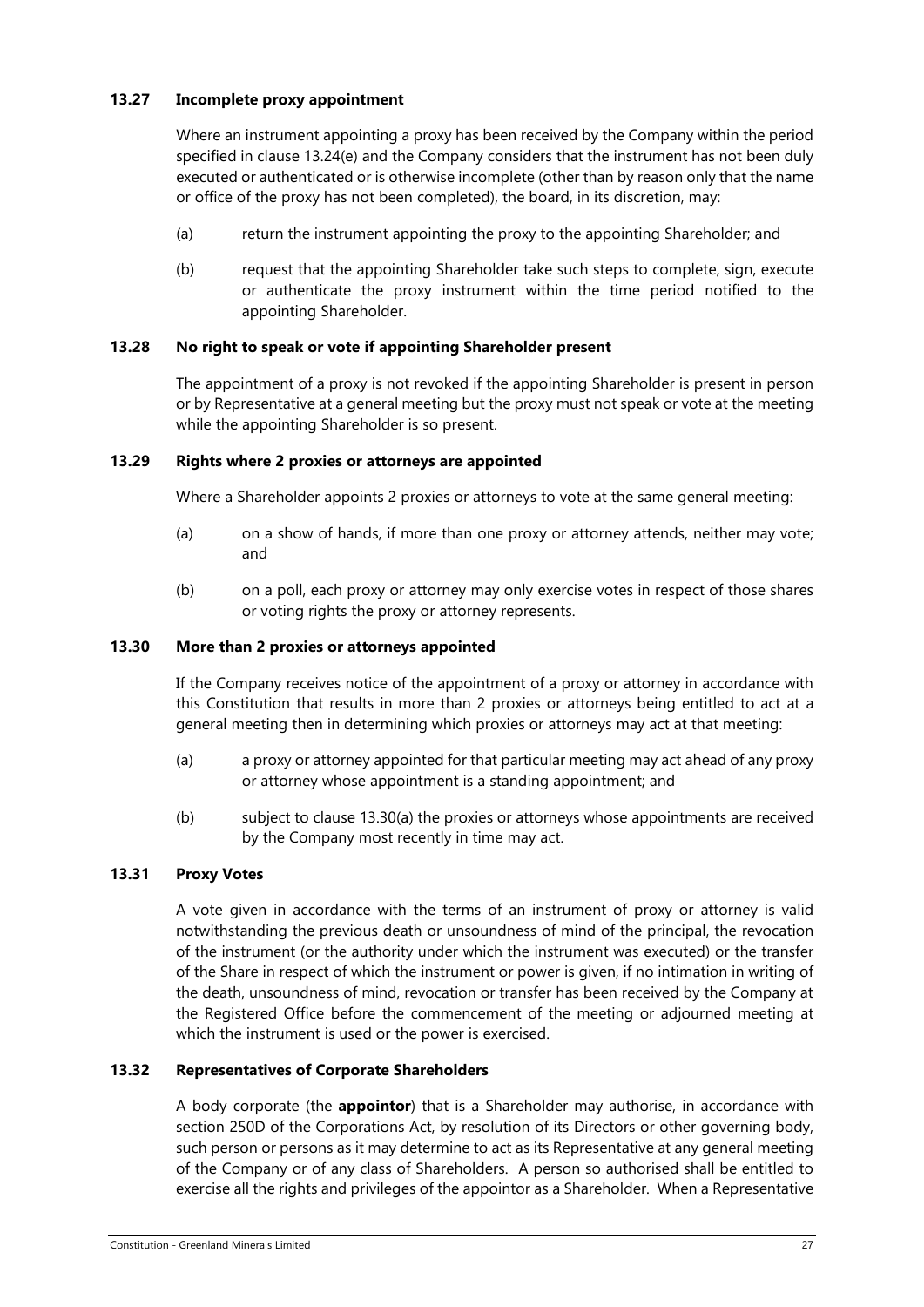is present at a general meeting of the Company, the appointor shall be deemed to be personally present at the meeting unless the Representative is otherwise entitled to be present at the meeting. The original form of appointment of a Representative, a certified copy of the appointment, or a certificate of the body corporate evidencing the appointment of a Representative is evidence of a Representative having been appointed.

#### <span id="page-27-1"></span>**13.33 More than one Representative present**

If more than one Representative appointed by a Shareholder (and in respect of whose appointment the Company has not received notice of revocation) is present at a general meeting then:

- <span id="page-27-2"></span>(a) a Representative appointed for that particular meeting may act to the exclusion of a Representative whose appointment is a standing appointment; and
- (b) subject to clause [13.33](#page-27-1)[\(a\),](#page-27-2) the Representative appointed most recently in time may act to the exclusion of a Representative appointed earlier.

#### <span id="page-27-3"></span>**13.34 Rights of Representatives, proxies and attorneys**

Subject to clauses [13.23](#page-24-0) to [13.33,](#page-27-1) unless the terms of appointment of a Representative, proxy or attorney provide otherwise, the Representative, proxy or attorney:

- (a) has the same rights to speak, demand a poll, join in the demanding of a poll or act generally at the meeting as the appointing Shareholder would have if the Shareholder had been present but may not cast a vote by Direct Vote;;
- (b) is taken to have authority to vote on any amendment moved to the proposed resolutions, any motion that the proposed resolutions not be put or any similar motion and any procedural resolution, including any resolution for the election of a chairperson or the adjournment of a general meeting; and
- (c) may attend and vote at any postponed or adjourned meeting unless the appointing Shareholder gives the Company notice in writing to the contrary not less than 48 hours before the time to which the holding of the meeting has been postponed or adjourned.

This clause [13.34](#page-27-3) applies even if the terms of appointment of a Representative, proxy or attorney refers to specific resolutions or to a specific meeting to be held at a specific time.

# <span id="page-27-0"></span>**13.35 Board may determine Direct Voting to apply**

- (a) The Board may determine that Shareholders may cast votes to which they are entitled on any or all of the resolutions (including any special resolution) proposed to be considered at, and specified in the notice convening, a meeting of Shareholders, by Direct vote.
- (b) If the Board determines that votes may be cast by Direct Vote, the Board may make such regulations as it considers appropriate for the casting of Direct Votes, including regulations for:
	- (i) the form, method and manner of voting by Direct Vote; and
	- (ii) the time by which the votes of Shareholders to be cast by Direct Vote must be received by the Company in order to be effective.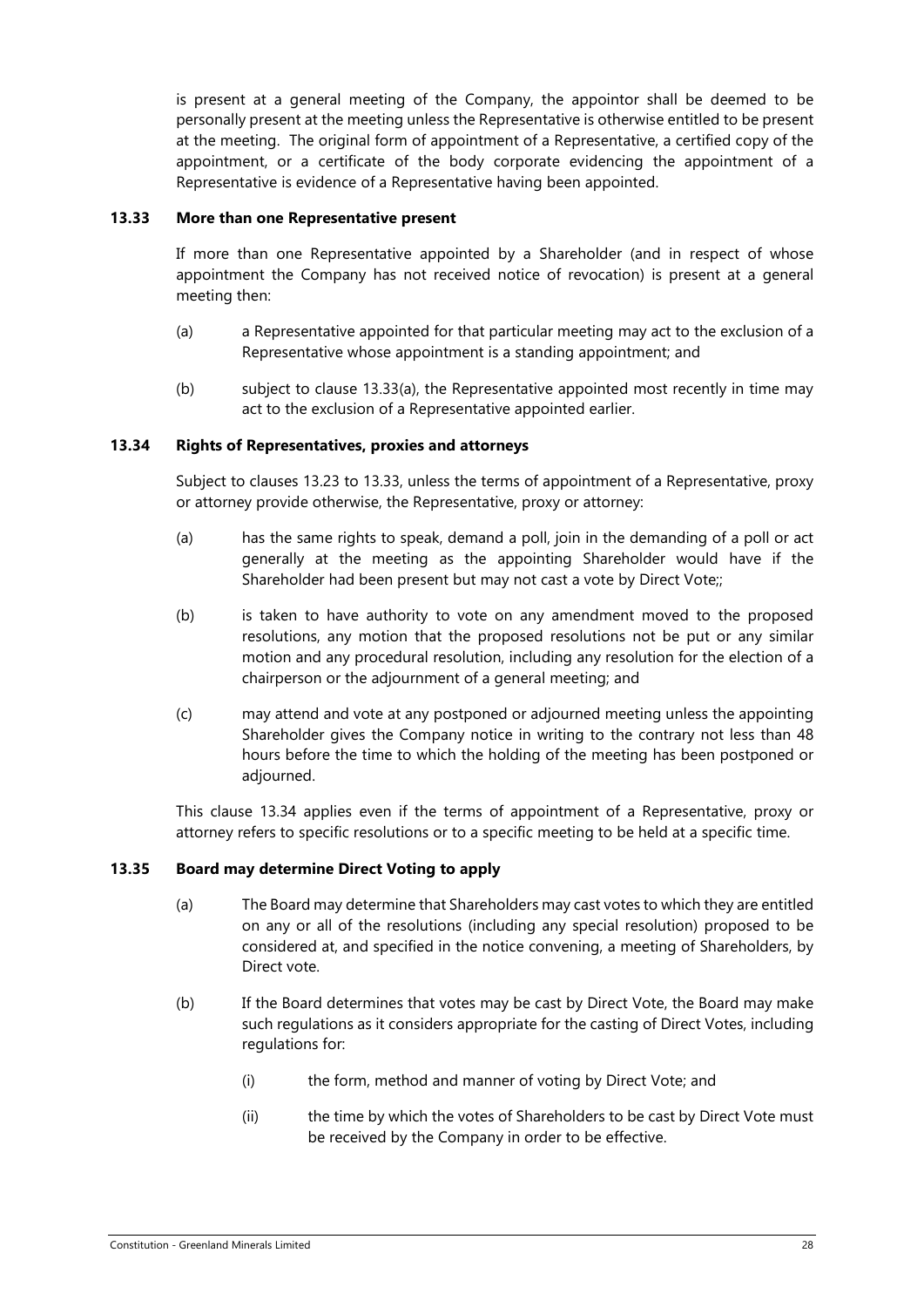(c) If the Board determines to allow voting by Direct Vote on a resolution at a meeting, the notice of meeting must inform shareholders of their right to vote by direct vote in respect of that resolution.

# **13.36 Direct Voting instrument – form, signature and deposit**

- (a) If sent by post or fax, a Direct Vote must be signed by the Shareholder or properly authorised attorney or, if the Shareholder is a company, either under seal or by a duly authorised officer, attorney or representative.
- (b) If sent by electronic transmission, a Direct Vote is taken to have been signed if it has been signed or authorised by the Shareholder in the manner approved by the Board or specified in the notice of meeting.
- (c) At least 48 hours before the time for holding the relevant meeting, an adjourned meeting or a poll at which a person proposes to vote, or such other time determined by the Board and in compliance with the Corporations Act, Listing Rules or any other applicable laws, the Company must receive at its Registered Office or such other place as specified for that purpose in the notice of meeting, or be transmitted to a facsimile number or electronic address specified for that purpose in the notice of meeting:
	- (i) the Direct Vote; and
	- (ii) if relevant, any authority or power under which the Direct Vote was signed or a certified copy of that power or authority if not already lodged with the Company.
- (d) A notice of intention of voting is valid if it contains the following information:
	- (i) the Shareholder's name and address and any applicable identifying notations such as the holder identification number or similar approved by the Board or specified in the notice of meeting; and
	- (ii) the Shareholder's voting intention on any or all of the resolutions to be put before the meeting.

# **13.37 Voting Forms**

- (a) If a single voting form contains instructions for both a Direct Vote and appointment of a proxy, the Shareholder will be understood not to have appointed a proxy by exercising their right to Direct Vote pursuant to that voting form. The authority of any proxy will be revoked and only the Direct Votes will be counted.
- (b) If a single voting form is received and neither the direct voting box nor the appointment of proxy box is selected, the Shareholder will be taken to have appointed the person named in the form as proxy and if no person is named, the chair of the meeting as proxy.
- (c) The Shareholder may include in their voting form the number of Shares to be voted on any resolution by inserting the percentage or number of Shares. Otherwise the instructions apply to all Shares held by the Shareholder.
- (d) If more than one joint holder votes on a resolution, only the vote of the joint holder whose name appears first in the register of members is counted.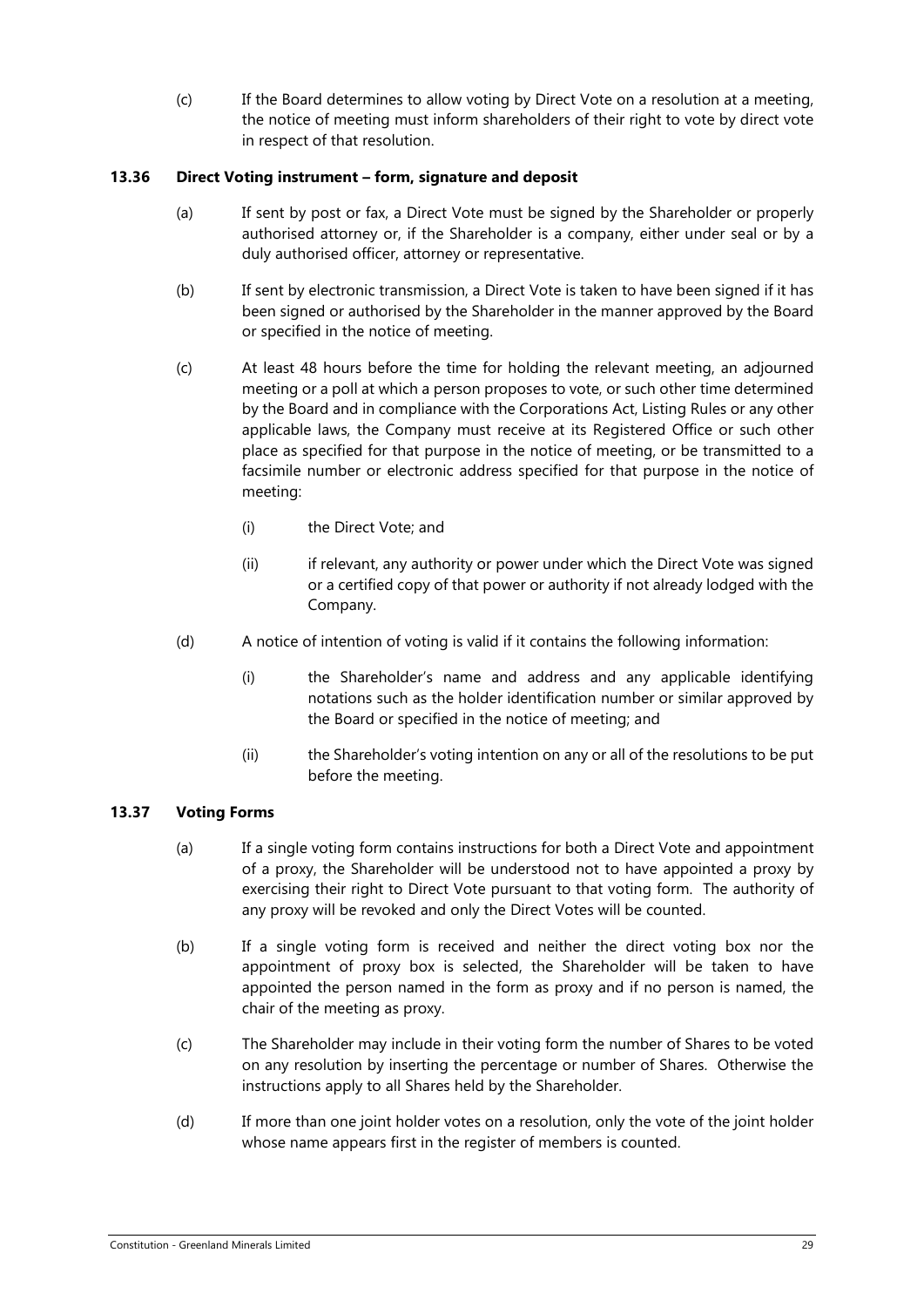# **13.38 Direct Votes count on a poll**

- (a) Direct Votes are not counted if a resolution is decided on a show of hands.
- (b) Subject to clauses [13.39](#page-29-0) and [13.40,](#page-29-1) if a poll is held on a resolution a vote cast by Direct Vote by a Shareholder entitled to vote on the resolution is taken to have been cast on the poll as if the Shareholder had cast the vote in the poll at the meeting.
- (c) Direct Votes abstained will not be counted in computing the required majority on a poll.
- (d) If the Direct Votes lodged (together with the proxies received) could result in a different outcome from a vote on a show of hands, the Chair of the meeting should call for a poll.
- (e) A Direct Vote received by the Company on a resolution which is amended is taken to be a Direct Vote on that resolution as amended, unless the Chair of the meeting determines that this is not appropriate.
- (f) Receipt of a Direct Vote from a Shareholder has the effect of revoking (or, in the case of a standing appointment, suspending) the appointment of a proxy, attorney or representative made by the shareholder under an instrument received by the Company before the Direct Vote was received.

# <span id="page-29-0"></span>**13.39 Withdrawal of a Direct Vote**

- (a) A Direct Vote:
	- (i) may be withdrawn by the Shareholder by notice in writing received by the Company before the commencement of the meeting (or in the case of an adjournment, the resumption of the meeting;
	- (ii) is automatically withdrawn if:
		- (A) the Shareholder attends the meeting in person and registers to vote at the meeting (including in the case of a body corporate, by representative);
		- (B) the Company receives from the Shareholder a further Direct Vote or Direct Votes (in which case the most recent Direct Vote is, subject to the rules in clause [13.35](#page-27-0) t[o 13.40,](#page-29-1) counted in lieu of the prior Direct Vote;
		- (C) the Company receives, after the Direct Vote, an instrument under which a representative, proxy or attorney is appointed to act for the Shareholder at the meeting in accordance with clause [13.24](#page-25-0) and [13.32.](#page-26-0)
- (b) A Direct Vote withdrawn under this clause [13.39](#page-29-0) is not counted.

# <span id="page-29-1"></span>**13.40 Validity of Direct Vote**

- (a) A Direct Vote received by the Company is valid even if, before the meeting, the Shareholder:
	- (i) dies or becomes mentally incapacitated;
	- (ii) becomes bankrupt or an insolvent under administration or is wound up;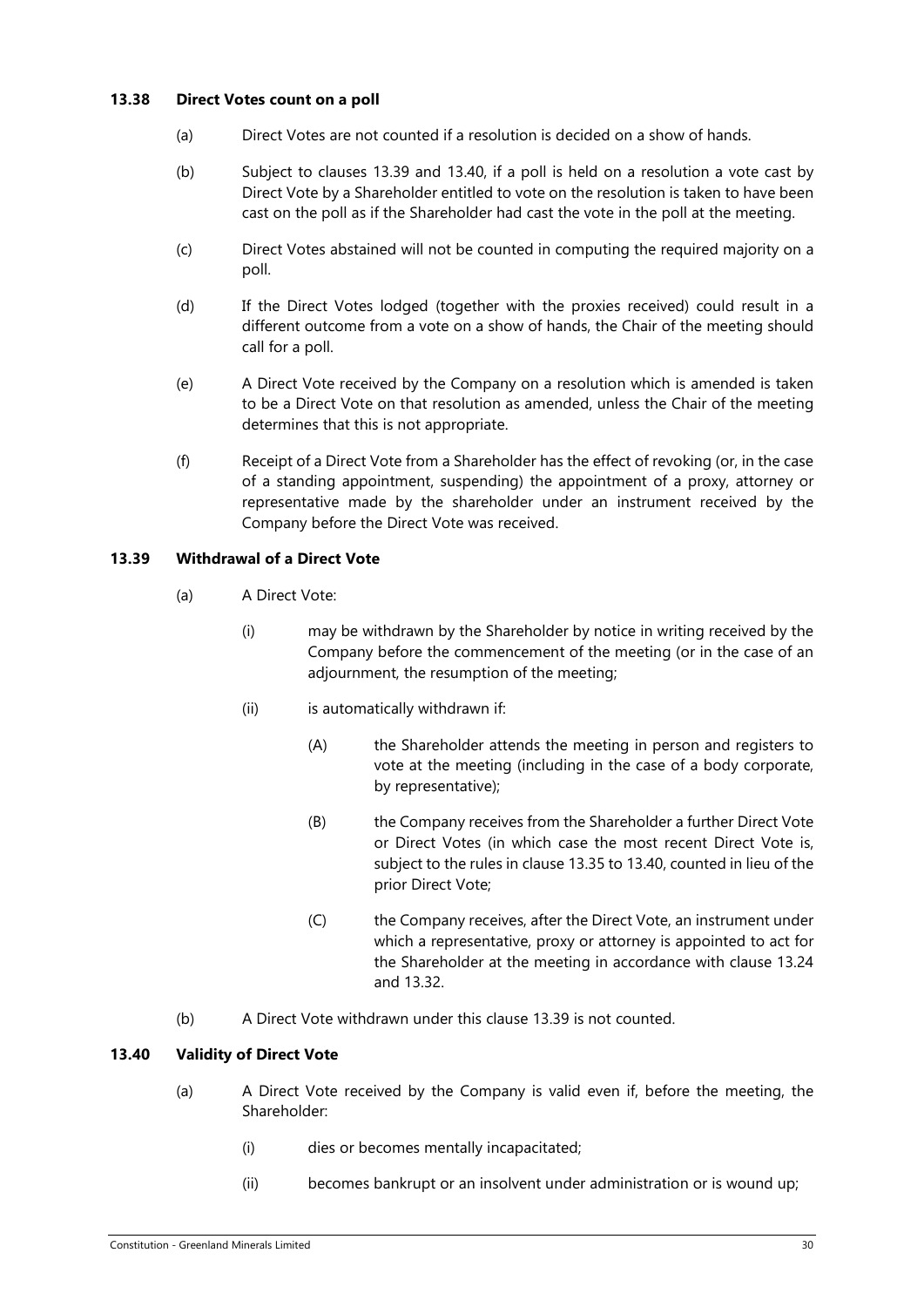- (iii) transfers the Shares in respect of which the Direct vote was given;
- (iv) where the Direct Vote is given on behalf of the Shareholder by an attorney, revokes the appointment of the attorney or the authority under which the appointment was made by a third party,

unless the Company has received written notice of the matter before the commencement or resumption of the meeting.

(b) A decision by the chairperson of the meeting as to whether a Direct Vote is valid is conclusive.

#### $14.$ **Use of technology at general meetings**

# **14.1 Use of technology**

- (a) To the extent permitted under the Corporations Act, Listing Rules and any other applicable law, a general meeting may be convened using virtual technology only, or at two or more venues, provided that the form of technology used provides all shareholders entitled to attend the meeting, as a whole, a reasonable opportunity to participate in the meeting without being physically present in the same place.
- (b) The provisions of this Constitution relating to general meetings apply, so far as they can and with any necessary changes to ensure compliance with the Corporations Act, Listing Rules and any other applicable law, to general meetings held using that technology.
- (c) Where a general meeting is held using virtual technology only or at two or more venues using any form of technology:
	- (i) a Shareholder participating in the meeting is taken to be present in person at the meeting;
	- (ii) any documents required or permitted to be tabled at the meeting will be taken to have been tabled at the meeting if the document is given, or made available, to the persons entitled to attend the meeting (whether physically or using technology) before or during the meeting; and
	- (iii) the meeting is taken to be held at the physical venue set out in the notice of meeting, or at the Registered Office if the meeting is held using virtual technology only.

# **14.2 Communication of meeting documents**

To the extent permitted under the Corporations Act, Listing Rules and any other applicable law, any document that is required or permitted to be given to a Shareholder that relates to a Shareholders' meeting (including, but not limited to, the notice of meeting) may be distributed:

- (a) by means of electronic communication; or
- (b) by giving the Shareholder (by means of an electronic communication or otherwise) sufficient information to allow the person to access the document electronically.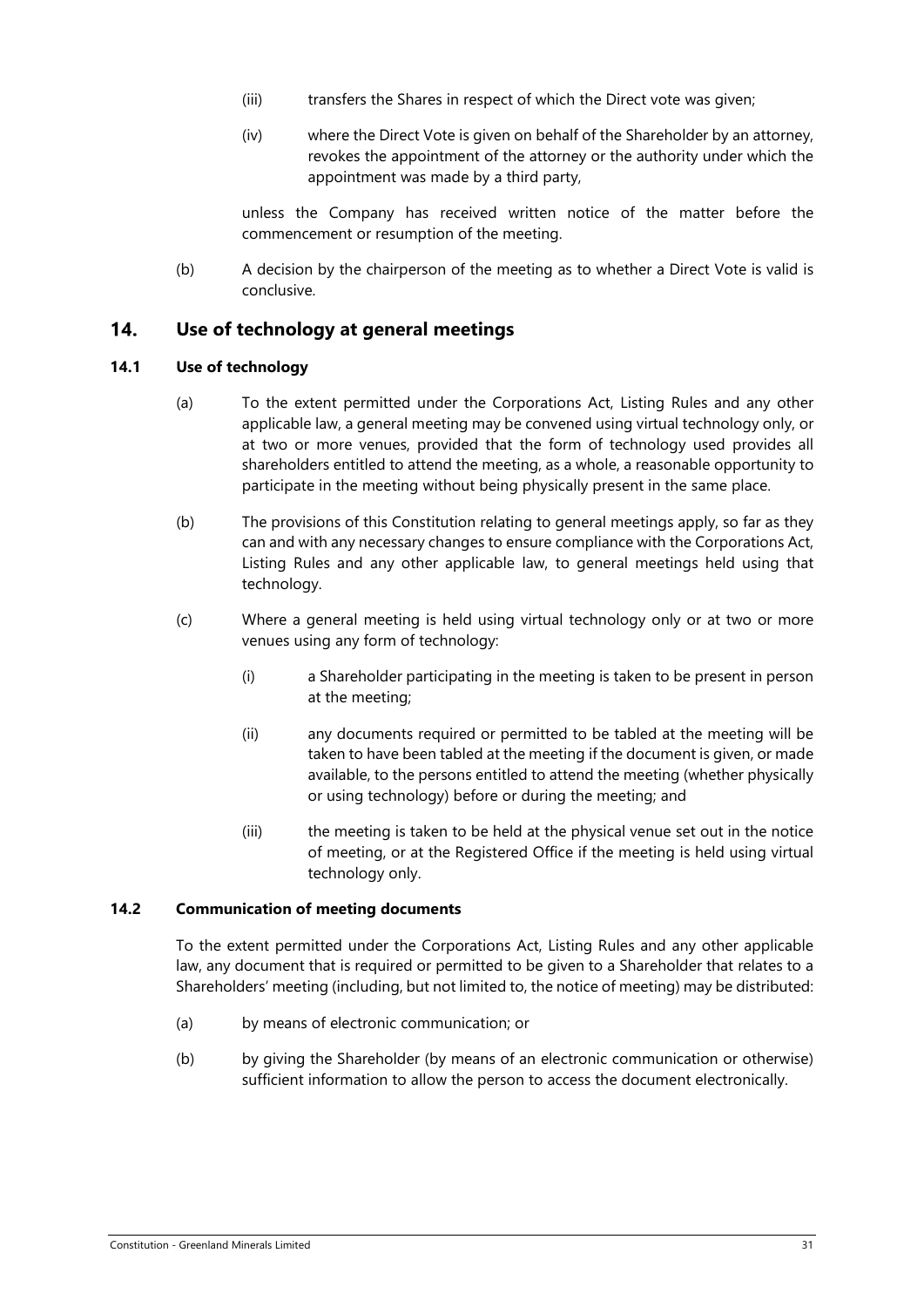#### $15.$ **The Directors**

# <span id="page-31-3"></span>**15.1 Number of Directors**

The Company shall at all times have at least that number of Directors required by the Corporations Act. The number of Directors shall not exceed 9. Subject to the Corporations Act, the Company may, by ordinary resolution, increase or reduce the number of Directors and may also determine in what rotation the increased or reduced number is to go out of office. Subject to any resolution of the Company determining the maximum and minimum numbers of Directors, the Directors may from time to time determine the respective number of Executive and Non Executive Directors.

# <span id="page-31-2"></span><span id="page-31-1"></span>**15.2 Retirement and election of Directors**

- (a) No Director except a Managing Director shall hold office past the third annual general meeting following their appointment or 3 years, whichever is longer, without submitting themselves for re-election.
- (b) Where the Listing Rules apply to the Company, there must be an election of Directors at each annual general meeting of the Company. This can be satisfied by one or more of the following so long as the maximum number of Directors specified by this Constitution is not exceeded:
	- (i) a person standing for election as a new Director in accordance with clause [15.3;](#page-31-0)
	- (ii) any Director who was appointed under clause [15.4](#page-32-0) standing for election as a Director;
	- (iii) any Director who is retiring at the end of the annual general meeting due to the tenure limitation in clause [15.2](#page-31-1)[\(a\),](#page-31-2) standing for re-election; or

if no person or Director is standing for election or re-election in accordance with paragraphs (i), (ii) or (iii), the Director who has been a Director the longest without re-election must retire and stand for re-election. If 2 or more Directors have been a Director the longest and an equal time without re-election, then in default of agreement, the Director to retire will be determined by drawing lots.

# <span id="page-31-0"></span>**15.3 Eligibility for election as a Director**

Subject to the provisions of this Constitution, the Company may elect a person as a Director by resolution passed in general meeting. A Director elected at a general meeting is taken to have been elected with effect immediately after the end of that general meeting unless the resolution by which the Director was appointed or elected specifies a different time. No person other than a Director seeking re-election shall be eligible for election to the office of Director at any general meeting unless the person or some Shareholder intending to propose his or her nomination has, at least 30 Business Days before the meeting, left at the Registered Office a notice in writing duly signed by the nominee giving his or her consent to the nomination and signifying his or her candidature for the office or the intention of the Shareholder to propose the person. Notice of every candidature for election as a Director shall be given to each Shareholder with or as part of the notice of the meeting at which the election is to take place. The Company shall observe the requirements of the Corporations Act with respect to the election of Directors. If the number of nominations exceeds the vacancies available having regard to clause [15.1,](#page-31-3) the order in which the candidates shall be put up for election shall be determined by the drawing of lots supervised by the Directors and once sufficient candidates have been elected to fill up the vacancies available, the remaining candidates shall be deemed defeated without the need for votes to be taken on their election.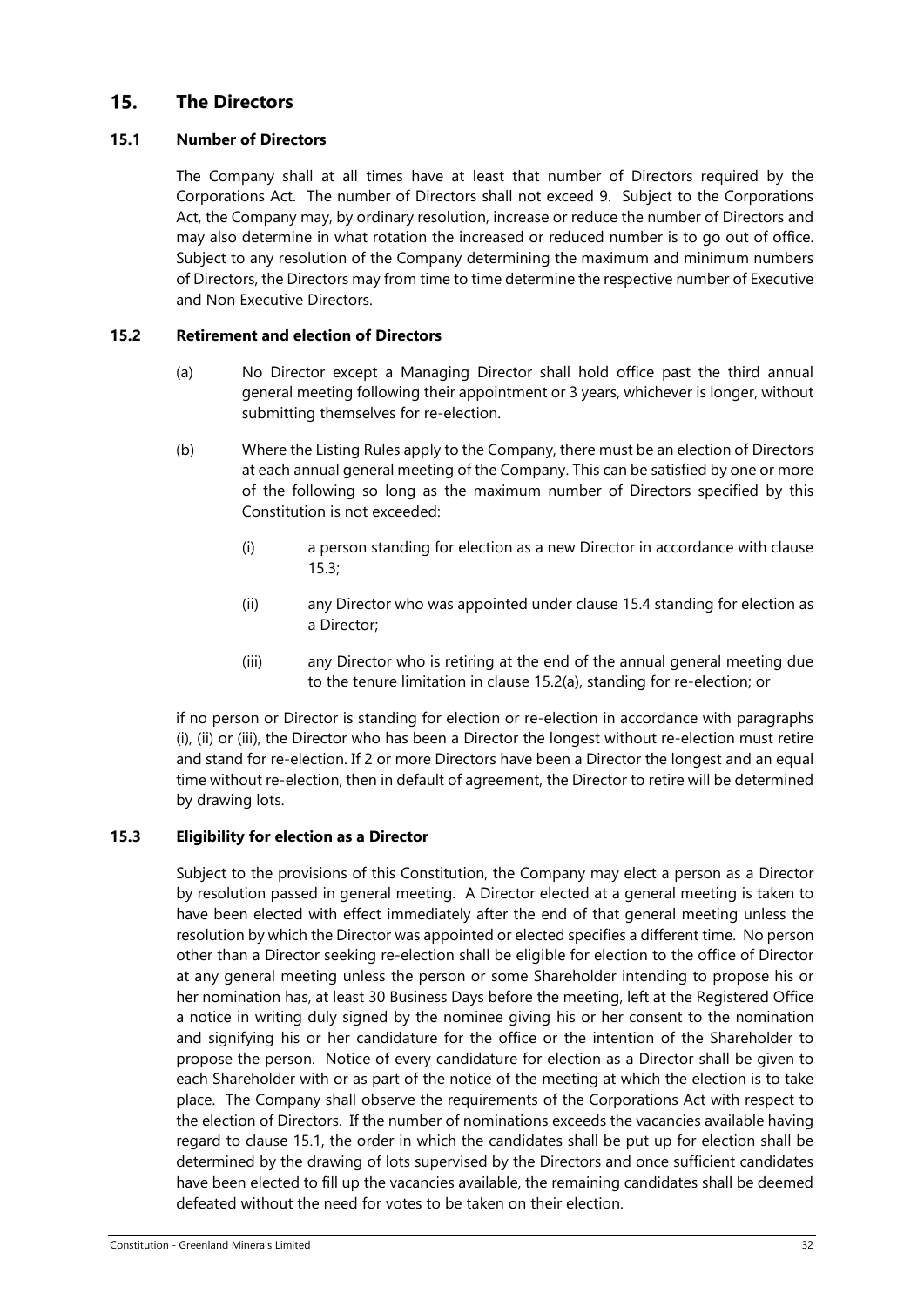# <span id="page-32-1"></span><span id="page-32-0"></span>**15.4 Casual vacancy or additional appointments**

- (a) The Directors may at any time appoint a person to be a Director, either to fill a casual vacancy or as an addition to the existing Directors, but so that the total number of Directors does not at any time exceed the maximum number specified by this Constitution. Any Director so appointed holds office only until the next following annual general meeting and is then eligible for re-election.
- (b) Clause [15.4](#page-32-0)[\(a\)](#page-32-1) applies to Executive Directors but does not apply to the Managing Director. However, if there is more than one Managing Director, only one is entitled not to be subject to re-election.

# <span id="page-32-2"></span>**15.5 Removal of Director**

The Company may by resolution remove any Director before the expiration of his period of office, and may by resolution appoint another person in his place. The person so appointed is subject to retirement at the same time as if he had become a Director on the day on which the Director in whose place he is appointed was last elected a Director.

# **15.6 Vacation of Office**

The office of Director shall automatically become vacant if the Director:

- (a) ceases to be a Director by virtue of section 203D or any other provision of the Corporations Act;
- (b) becomes bankrupt or insolvent or makes any arrangement or composition with his creditors generally;
- (c) becomes prohibited from being a Director by reason of any order made under the Corporations Act;
- (d) becomes of unsound mind or a person whose person or estate is liable to be dealt with in any way under the law relating to mental health;
- (e) resigns his or her office by notice in writing to the Company;
- (f) is removed from office under clause [15.5;](#page-32-2) or
- (g) is absent for more than 6 months, without permission of the Directors, from meetings of the Directors held during that period.

# <span id="page-32-3"></span>**15.7 Remuneration**

The Directors shall be paid out of the funds of the Company, by way of remuneration for their services as Directors. Subject to clause [15.8](#page-33-0) below, where the Listing Rules apply to the Company or where otherwise required by law, the total aggregate fixed sum per annum to be paid to the Directors (excluding salaries of executive Directors) from time to time will not exceed the sum determined by the Shareholders in general meeting and the total aggregate fixed sum will be divided between the Directors as the Directors shall determine and, in default of agreement between them, then in equal shares. No non-executive Director shall be paid as part or whole of his remuneration a commission on or a percentage of profits or a commission or a percentage of operating revenue, and no executive Director shall be paid as whole or part of his remuneration a commission on or percentage of operating revenue. The remuneration of a Director shall be deemed to accrue from day to day. Remuneration under this clause [15.7](#page-32-3) may be provided in such manner that the Directors decide (including by way of contribution to a superannuation fund on behalf of the Director) and if any part of the fees of any Director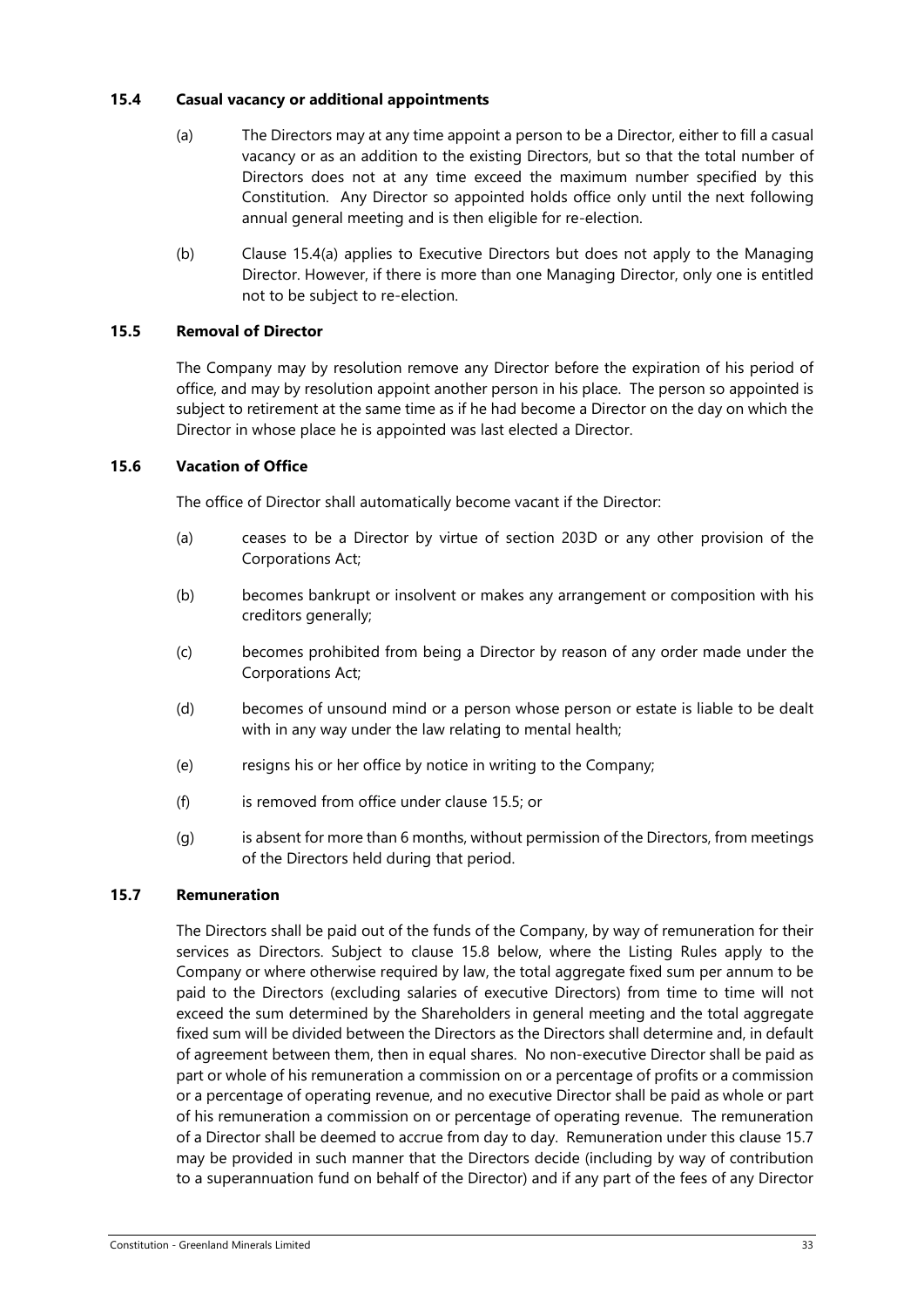is to be provided other than in cash the Directors may determine the manner in which the noncash component of the fees is to be valued.

# <span id="page-33-0"></span>**15.8 Variation of Aggregate Fees Payable to Directors**

Where applicable, the total aggregate fixed sum per annum to be paid to Directors (excluding salaries of executive Directors) in accordance with clause [15.7](#page-32-3) may be varied by ordinary resolution of the Shareholders in general meeting.

# **15.9 Expenses**

The Directors shall be entitled to be paid reasonable travelling, accommodation and other expenses incurred by them respectively in or about the performance of their duties as Directors. If any of the Directors being willing are called upon to perform extra services or make any special exertions on behalf of the Company or its business, the Directors may remunerate this Director in accordance with such services or exertions, and this remuneration may be either in addition to or in substitution for his or her share in the remuneration provided for by clause [15.7.](#page-32-3)

# **15.10 No Share Qualification**

A Director is not required to hold any Shares.

#### $16.$ **Powers and Duties of Directors**

# <span id="page-33-1"></span>**16.1 Management of the Company**

Subject to the Corporations Act and the Listing Rules and to any other provision of this Constitution, the business of the Company shall be managed by the Directors, who may pay all expenses incurred in promoting and forming the Company, and may exercise all such powers of the Company as are not, by the Corporations Act or the Listing Rules or by this Constitution, required to be exercised by the Company in general meeting.

# **16.2 Borrowings**

Without limiting the generality of clause [16.1,](#page-33-1) the Directors may at any time:

- (a) exercise all powers of the Company to borrow money, to charge any property or business of the Company or all or any of its uncalled capital and to issue debentures or give any other security for a debt, liability or obligation of the Company or of any other person;
- (b) sell or otherwise dispose of the whole or any part of the assets, undertakings and other properties of the Company or any that may be acquired on such terms and conditions as they may deem advisable, but:
	- (i) if the Company is listed on ASX, the Company shall comply with the Listing Rules which relate to the sale or disposal of a company's assets, undertakings or other properties; and
	- (ii) on the sale or disposition of the Company's main undertaking or on the liquidation of the Company, no commission or fee shall be paid to any Director or Directors or to any liquidator of the Company unless it shall have been ratified by the Company in general meeting, with prior notification of the amount of such proposed payments having been given to all Shareholders at least 7 days prior to the meeting at which any such payment is to be considered; and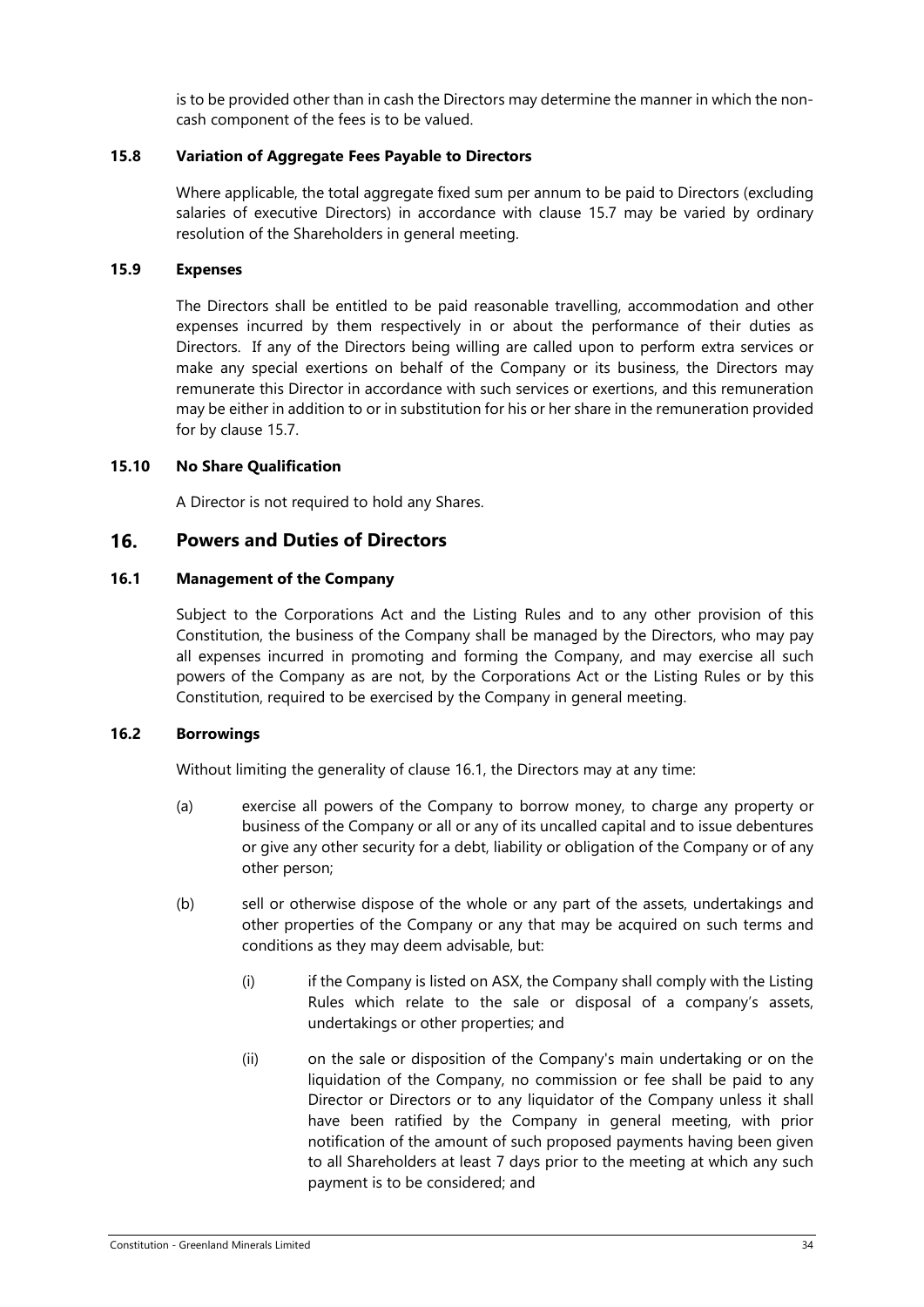(c) take any action necessary or desirable to enable the Company to comply with the Listing Rules.

# **16.3 Attorneys**

The Directors may, by power of attorney, appoint any person or persons to be the attorney or attorneys of the Company for the purposes, with the powers, authorities and discretions (being powers, authorities and discretions vested in or exercisable by the Directors), for the period and subject to the conditions as they think fit. This power of attorney may contain provisions for the protection and convenience of persons dealing with the attorney as the Directors may determine and may also authorise the attorney to delegate all or any of the powers, authorities and discretions vested in the person.

# **16.4 Cheques, etc.**

All cheques, promissory notes, bankers drafts, bills of exchange, electronic transfers and other negotiable instruments, and all receipts for money paid to the Company, shall be signed, drawn, accepted, endorsed or otherwise executed, as the case may be, by any two Directors or in any other manner as the Directors determine.

# **16.5 Retirement Benefits for Directors**

The Directors may at any time, subject to the Listing Rules, adopt any scheme or plan which they consider to be in the interests of the Company and which is designed to provide retiring or superannuation benefits for both present and future non-executive Directors, and they may from time to time vary this scheme or plan. Any scheme or plan may be effected by agreements entered into by the Company with individual Directors, or by the establishment of a separate trust or fund, or in any other manner the Directors consider proper. The Directors may attach any terms and conditions to any entitlement under any such scheme or plan that they think fit, including, without limitation, a minimum period of service by a Director before the accrual of any entitlement and the acceptance by the Directors of a prescribed retiring age. No scheme or plan shall operate to confer upon any Director or on any of the dependants of any Director any benefits exceeding those contemplated in section 200F of the Corporations Act or the Listing Rules, except with the approval of the Company in general meeting.

# **16.6 Securities to Directors or Shareholders**

If a Director acting solely in the capacity of Director of the Company shall become personally liable for the payment of any sum primarily due by the Company, the Directors may create any mortgage, charge or security over or affecting the whole or any part of the assets of the Company by way of indemnity to secure the persons or person so becoming liable from any loss in respect of such liability.

#### <span id="page-34-0"></span> $17.$ **Proceedings of Directors**

# **17.1 Convening a Meeting**

A Director may at any time, and a Secretary shall, whenever requested to do so by one or more Directors, convene a meeting of the Directors, but not less than 24 hours' notice of every such meeting shall be given to each Director, and to each Alternate Director, either by personal telephone contact or in writing (including by electronic communication) by the convenor of the meeting. The Directors may by unanimous resolution agree to shorter notice. An accidental omission to send a notice of a meeting of Directors to any Director or the nonreceipt of such a notice by any Director does not invalidate the proceedings, or any resolution passed, at the meeting.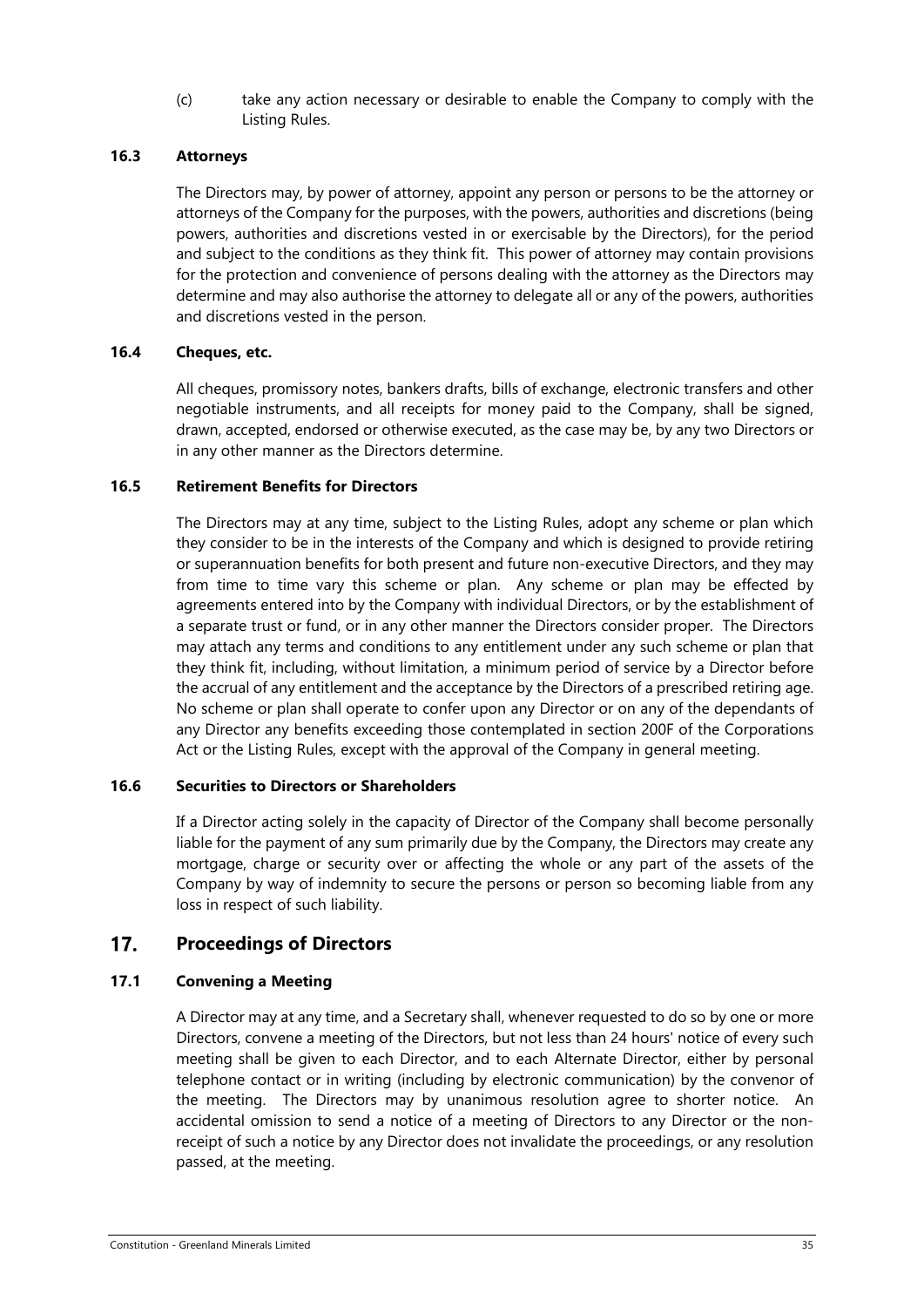# **17.2 Procedure at Meetings**

The Directors may meet together for the despatch of business and adjourn and, subject to this clause [17,](#page-34-0) otherwise regulate the meetings as they think fit.

# **17.3 Quorum**

No business shall be transacted at any meeting of Directors unless a quorum is present, comprising two Directors present in person, or by instantaneous communication device, notwithstanding that less than two Directors may be permitted to vote on any particular resolution or resolutions at that meeting for any reason whatsoever. Where a quorum cannot be established for the consideration of a particular matter at a meeting of Directors, one or more of the Directors may call a general meeting of the Company to deal with the matter. In determining whether a quorum is present, each individual participating as a Director or as an Alternate Director for another Director is to be counted except that an individual participating in more than one capacity is to be counted only once.

# **17.4 Secretary May Attend and Be Heard**

The Secretary is entitled to attend any meeting of Directors and is entitled to be heard on any matter dealt with at any meeting of Directors.

# **17.5 Majority Decisions**

Questions arising at any meeting of Directors shall be decided by a majority of votes. A resolution passed by a majority of Directors shall for all purposes be deemed a determination of "the Directors". An Alternate Director has one vote for each Director for whom he or she is an alternate. If an Alternate Director is also a Director, he or she also has a vote as a Director.

# **17.6 Casting Votes**

In the case of an equality of votes, the chairperson of the meeting shall have a second or casting vote, but the chairperson shall have no casting vote where only 2 Directors are competent to vote on the question.

# <span id="page-35-0"></span>**17.7 Alternate Directors**

A Director may, with the approval of a majority of the other Directors, appoint any person to be an alternate Director in his or her place during any period as he or she thinks fit, and the following provisions shall apply with respect to any Alternate Director:

- (a) he or she is entitled to notice of meetings of the Directors and, if his or her appointor Director is not present at such a meeting, he or she is entitled to attend and vote in the place of the absent Director;
- (b) he or she may exercise any powers that his or her appointor Director may exercise (except the power to appoint an Alternate Director), and the exercise of any such power by the alternate Director shall be deemed to be the exercise of the power by his or her appointor Director;
- (c) he or she is subject to the provisions of this Constitution which apply to Directors, except that Alternate Directors are not entitled in that capacity to any remuneration from the Company (but Alternate Directors are entitled to reasonable travelling, accommodation and other expenses as the Alternate Director may properly incur in travelling to, attending and returning from meetings of Directors or meetings of committees by the Directors of which the appointor is not present);
- (d) he or she is not required to hold any Shares;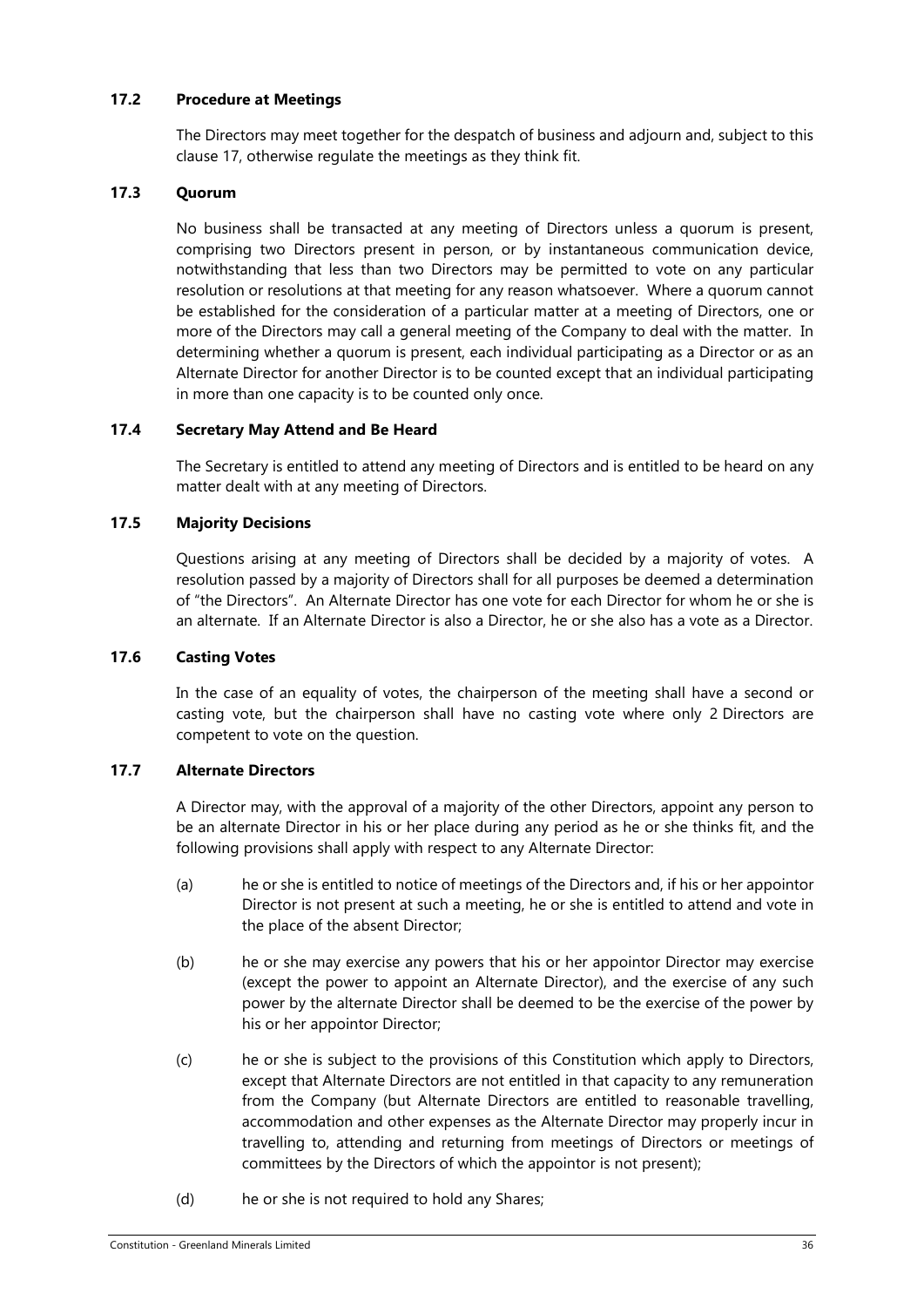- (e) his or her appointment may be terminated at any time by his or her appointor Director notwithstanding that the period of the appointment of the alternate Director has not expired, and the appointment shall terminate in any event if his or her appointor Director vacates office as a Director;
- (f) the appointment, or the termination of an appointment, of an alternate Director shall be effected by a written notice signed by the Director who made the appointment given to the Company; and
- (g) is, whilst acting as an Alternate Director, an officer of the Company and not the agent of the appointor and is responsible to the exclusion of the appointor for the Alternate Director's own acts and defaults.

# **17.8 Continuing Directors May Act**

In the event of a vacancy or vacancies in the office of a Director, the remaining Directors may act but, if the number of remaining Directors is not sufficient to constitute a quorum at a meeting of Directors, they may act only for the purposes of appointing a Director or Directors, or in order to convene a general meeting of the Company.

# **17.9 Chairperson**

The Directors shall elect from their number a chairperson of their meetings and may determine the period for which he or she is to hold office. Where a Directors' meeting is held and a chairperson has not been elected or is not present at the meeting within 10 minutes after the time appointed for the meeting to begin, the Directors present shall elect one of their number to be the acting chairperson of the meeting. The Directors may elect a Director as deputy chairperson to act as chairperson in the chairperson's absence.

# <span id="page-36-0"></span>**17.10 Committees**

The Directors may delegate any of their powers to a committee or committees consisting of such of their number as they think fit. The Directors may at any time revoke any such delegation of power. A committee to which any powers have been so delegated shall exercise the powers delegated in accordance with any directions of the Directors, and a power so exercised shall be deemed to have been exercised by the Directors. The members of such a committee may elect one of their number as chairperson of their meetings. Questions arising at a meeting of a committee shall be determined by a majority of votes of the members present and voting. In the case of an equality of votes, the chairperson shall have a casting vote. The provisions of this Constitution applying to meetings and resolutions of Directors apply, so far as they can and with any necessary changes, to meetings and resolutions of a committee of Directors, except to the extent they are contrary to any direction given under this claus[e 17.10.](#page-36-0)

# **17.11 Written Resolutions**

A resolution in writing signed by all the Directors for the time being (or their respective alternate Directors), except those Directors (or their alternates) who expressly indicate their abstention in writing to the Company and those who would not be permitted, by virtue of section 195 of the Corporations Act to vote, shall be as valid and effectual as if it had been passed at a meeting of the Directors duly convened and held. This resolution may consist of several documents in like form, each signed by one or more Directors. Copies of the documents to be signed under this clause must be sent to every Director who is entitled to vote on the resolution. The resolution is taken to have been passed when the last Director signs the relevant documents. A facsimile transmission, an email bearing the signature of the Director or an email of the Director addressed to another officer of the Company confirming agreement with the resolution and undertaking to sign the resolution as soon as practicable shall be deemed to be a document in writing signed by the Directors.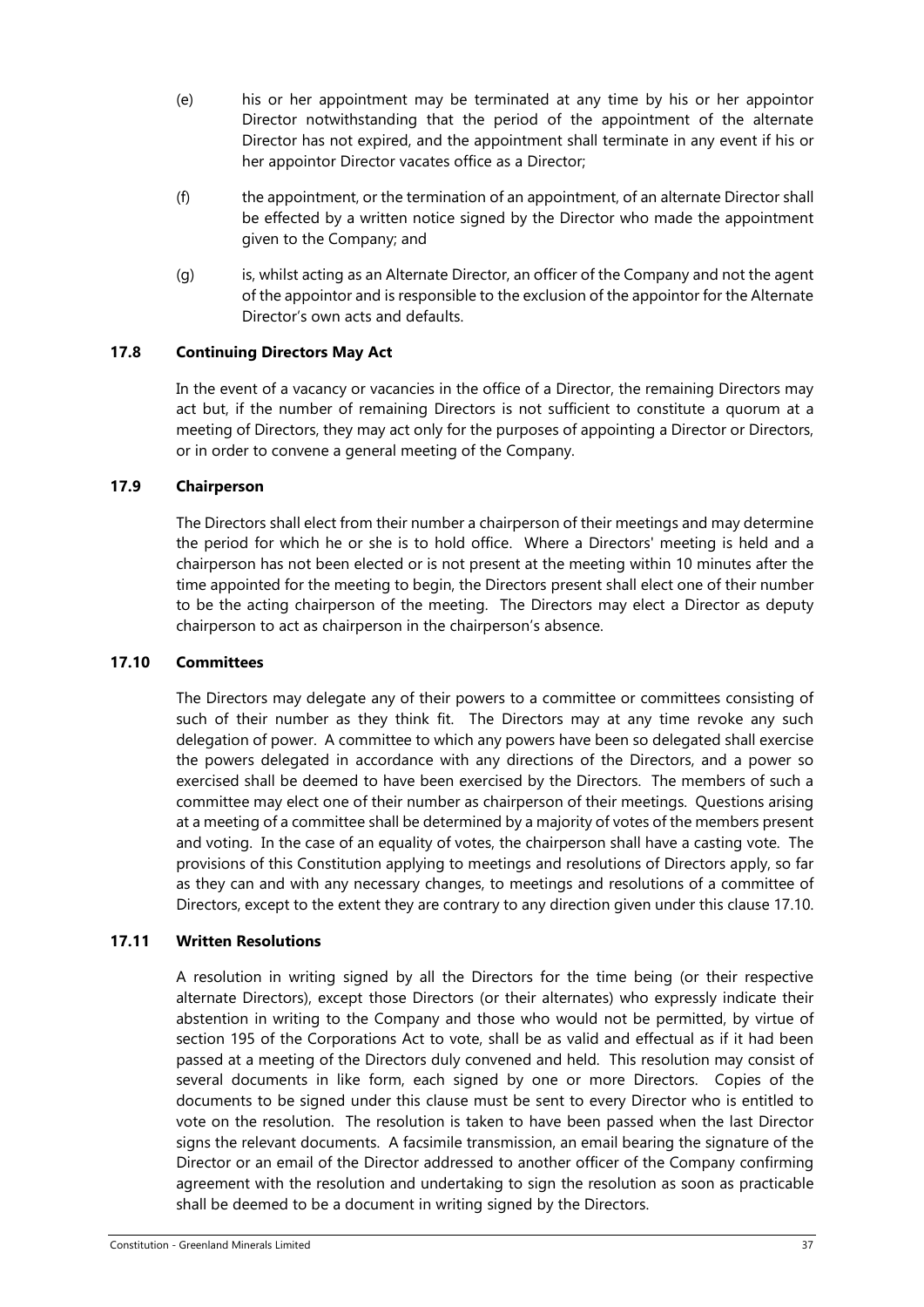# **17.12 Defective Appointment**

All acts done by any meeting of the Directors or of a committee of Directors or by any person acting as a Director are, notwithstanding that it is afterwards discovered that there was some defect in the appointment of a person to be, or to act as, a Director, or that a person so appointed was disqualified, as valid as if the person had been duly appointed and was qualified to be a Director or to be a member of the committee.

# **17.13 Directors May Hold Other Offices**

A Director may hold any other office or place of profit in or in relation to the Company or a related body corporate of the Company (except that of auditor) in conjunction with his or her office of Director and on any terms as to remuneration or otherwise that the Directors shall approve.

# <span id="page-37-0"></span>**17.14 Directors May Hold Shares, etc.**

A Director may be or become a shareholder in or director of or hold any other office or place of profit in or in relation to any other company promoted by the Company or a related body corporate of the Company or in which the Company may be interested, whether as a vendor, shareholder or otherwise.

# **17.15 Directors Not Accountable for Benefits**

No Director shall be accountable for any benefits received as the holder of any other office or place of profit in or in relation to the Company or any other company referred to in clause [17.14](#page-37-0) or as a shareholder in or director of any such company.

# **17.16 Disclosure of Interests in Related Matters**

As required by the Corporations Act, a Director must give the Directors notice of any material personal interest in a matter that relates to the affairs of the Company. No Director shall be disqualified by his office from contracting with the Company whether as vendor, purchaser or otherwise, nor shall any such contract or any contract or arrangement entered into by or on behalf of the Company in which any Director shall be in any way interested be avoided or prejudiced on that account, nor shall any Director be liable to account to the Company for any profit arising from any such contract or agreement by reason only of such Director holding that office or of the fiduciary relationship thereby established. A Director who has a material personal interest in a matter that is being considered at a meeting of Directors must not be present while the matter is being considered at the meeting or vote on that matter except where permitted by the Corporations Act. Nothing in this Constitution shall be read or construed so as to place on a Director any restrictions other than those required by the Corporations Act or the Listing Rules.

# **17.17 Disclosure of Shareholding**

A Director must give to the Company such information about the Shares or other securities in the Company in which the Director has a relevant interest and at the times that the Secretary requires, to enable the Company to comply with any disclosure obligations it has under the Corporations Act or the Listing Rules.

# **17.18 Related Body Corporate Contracts**

A Director shall not be deemed to be interested or to have been at any time interested in any contract or arrangement by reason only that in a case where the contract or arrangement has been or will be made with, for the benefit of, or on behalf of a Related Body Corporate, he or she is a shareholder in that Related Body Corporate.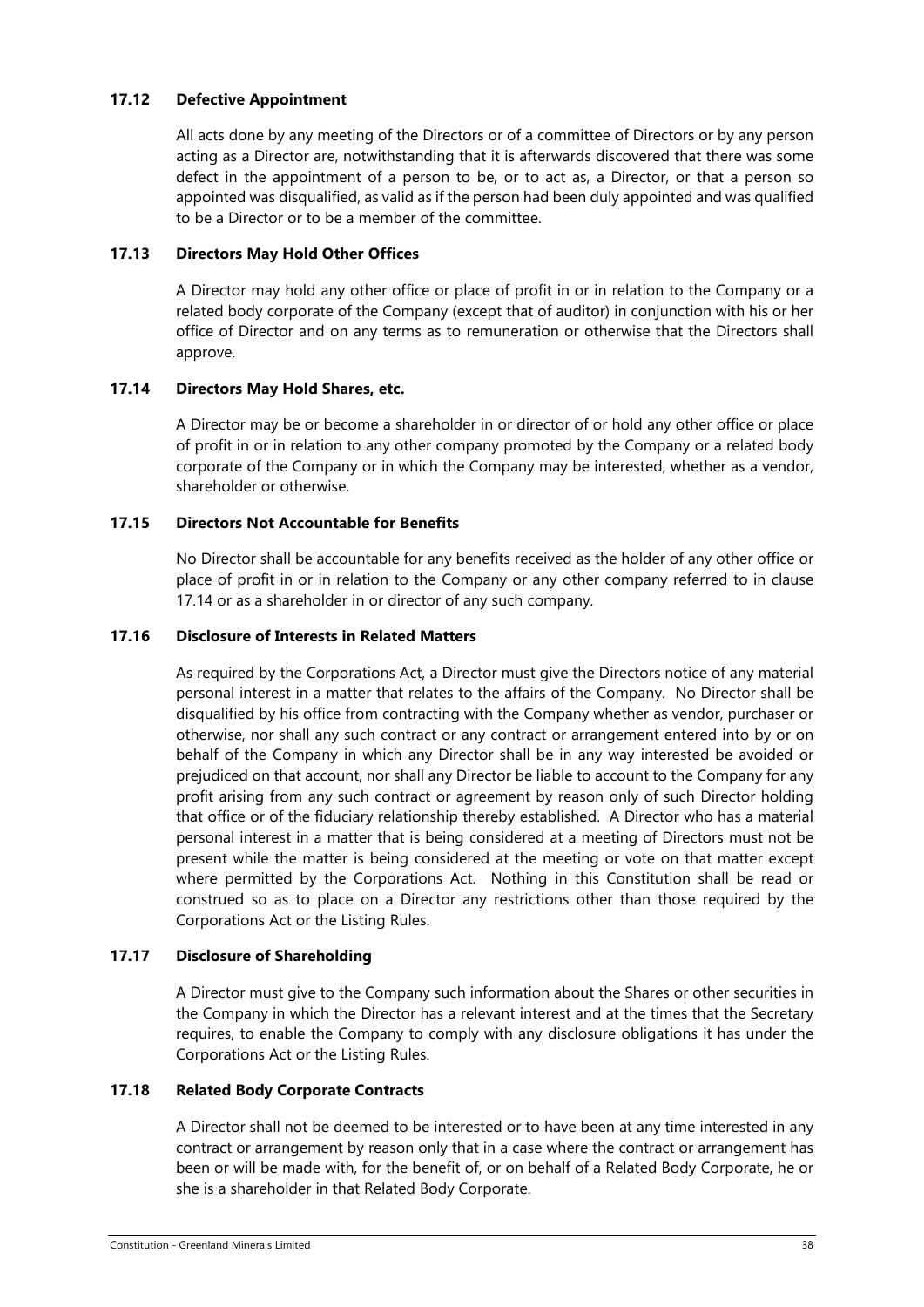# **17.19 Voting, Affixation of Seal**

A Director may in all respects act as a Director in relation to any contract or arrangement in which he or she is interested, including, without limiting the generality of the above, in relation to the use of the Company's common seal, but a Director may not vote in relation to any contract or proposed contract or arrangement in which the Director has directly or indirectly a material interest except as permitted by the Corporations Act.

# **17.20 Home Branch to be Advised**

The Directors shall advise the Home Branch without delay of any material contract involving Director's or Directors' interests. The advice shall include at least the following information:

- (a) the names of the parties to the contract;
- (b) the name or names of the Director or Directors who has or have any material interest in the contract;
- (c) particulars of the contract; and
- (d) particulars of the relevant Director's or Directors' interest or interests in that contract.

#### 18. **Meeting by Instantaneous Communication Device**

# <span id="page-38-0"></span>**18.1 Meetings to be Effectual**

A Director shall be entitled to attend a Directors' meeting by means of an instantaneous communication device rather than in person. In those circumstances, a Director shall still receive all materials and information to be made available for the purposes of the Directors' meeting.

For the purposes of this Constitution, the contemporaneous linking together by instantaneous communication device of a number of consenting Directors not less than the quorum, whether or not any one or more of the Directors is out of Australia, shall be deemed to constitute a Directors' meeting and all the provisions of this Constitution as to the Directors' meetings shall apply to such meetings held by instantaneous communication device so long as the following conditions are met:

- (a) all the directors for the time being entitled to receive notice of the Directors' meeting (including any alternate for any Director) shall be entitled to notice of a meeting by instantaneous communication device for the purposes of such meeting. Notice of any such Directors' meeting shall be given on the instantaneous communication device or in any other manner permitted by this Constitution;
- (b) each of the Directors taking part in the Directors' meeting by instantaneous communication device must be able to hear each of the other Directors taking part at the commencement of the Directors' meeting; and
- (c) at the commencement of the Directors' meeting each Director must acknowledge his or her presence for the purpose of a Directors' meeting of the Company to all the other Directors taking part.

A Directors' meeting held by instantaneous communication device shall be deemed to have been held at the Registered Office.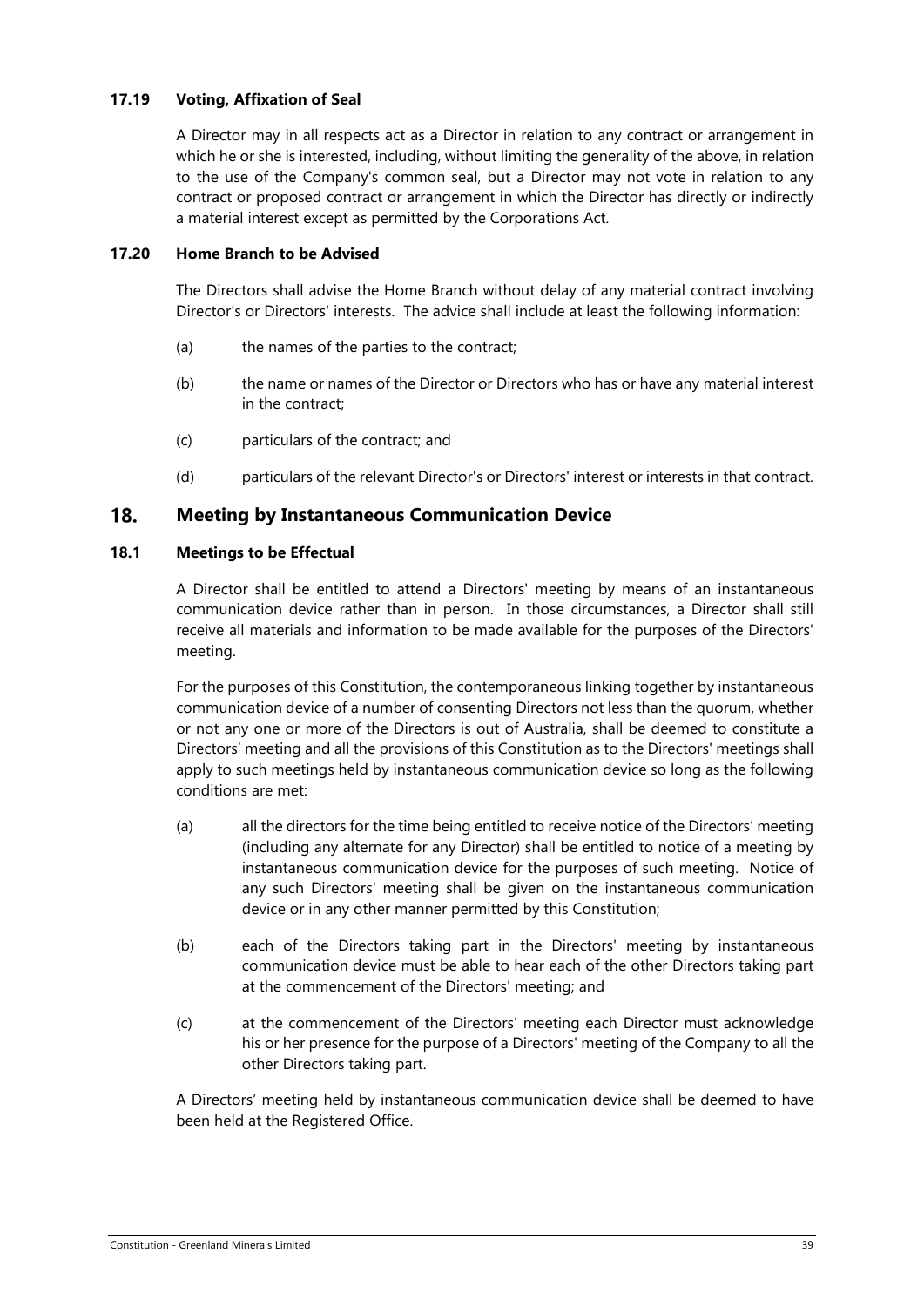# **18.2 Procedure at Meetings**

A Director may leave a Directors' meeting held under claus[e 18.1](#page-38-0) by informing the chairperson of the Directors' meeting and then disconnecting his instantaneous communication device. Unless this procedure has been followed a Director shall be conclusively presumed to have been present and to have formed part of the quorum at all times during the Directors' meeting by instantaneous communication device.

# **18.3 Minutes**

A minute of the proceedings at a meeting held under clause [18.1](#page-38-0) shall be sufficient evidence of such proceedings and of the observance of all necessary formalities if certified as a correct minute by the chairperson or the person taking the chair at the meeting under clause [18.1.](#page-38-0)

# **18.4 Definition**

For the purposes of this Constitution, "instantaneous communication device" shall include telephone, television or any other audio or visual device which permits instantaneous communication.

#### 19. **Managing and Executive Directors and Secretaries**

# **19.1 Appointment**

The Directors may from time to time appoint one or more of their number to the office of managing director (**Managing Director**) of the Company or to any other office, (except that of auditor), or employment under the Company, either for a fixed term or at will, but not for life and, subject to the terms of any agreement entered into in a particular case, may revoke any such appointment. A Director other than a Managing Director so appointed is in this Constitution referred to as an executive director (**Executive Director**). The appointment of a Managing Director or Executive Director so appointed automatically terminates if he ceases for any reason to be a Director.

# **19.2 Remuneration**

Subject to clause [15.7,](#page-32-3) a Managing Director or Executive Director shall, subject to the terms of any agreement entered into in a particular case, receive remuneration (whether by way of salary, commission or participation in profits, or partly in one way and partly in another) as the Directors may determine.

# **19.3 Powers**

The Directors may, upon such terms and conditions and with such restrictions as they think fit, confer upon a Managing Director or Executive Director any of the powers exercisable by them. Any powers so conferred may be concurrent with, or be to the exclusion of, the powers of the Directors. The Directors may at any time withdraw or vary any of the powers so conferred on a Managing Director or Executive Director.

# **19.4 Secretary**

A Secretary of the Company shall hold office on such terms and conditions, as to remuneration and otherwise, as the Directors determine. There must be at least one Secretary of the Company at all times.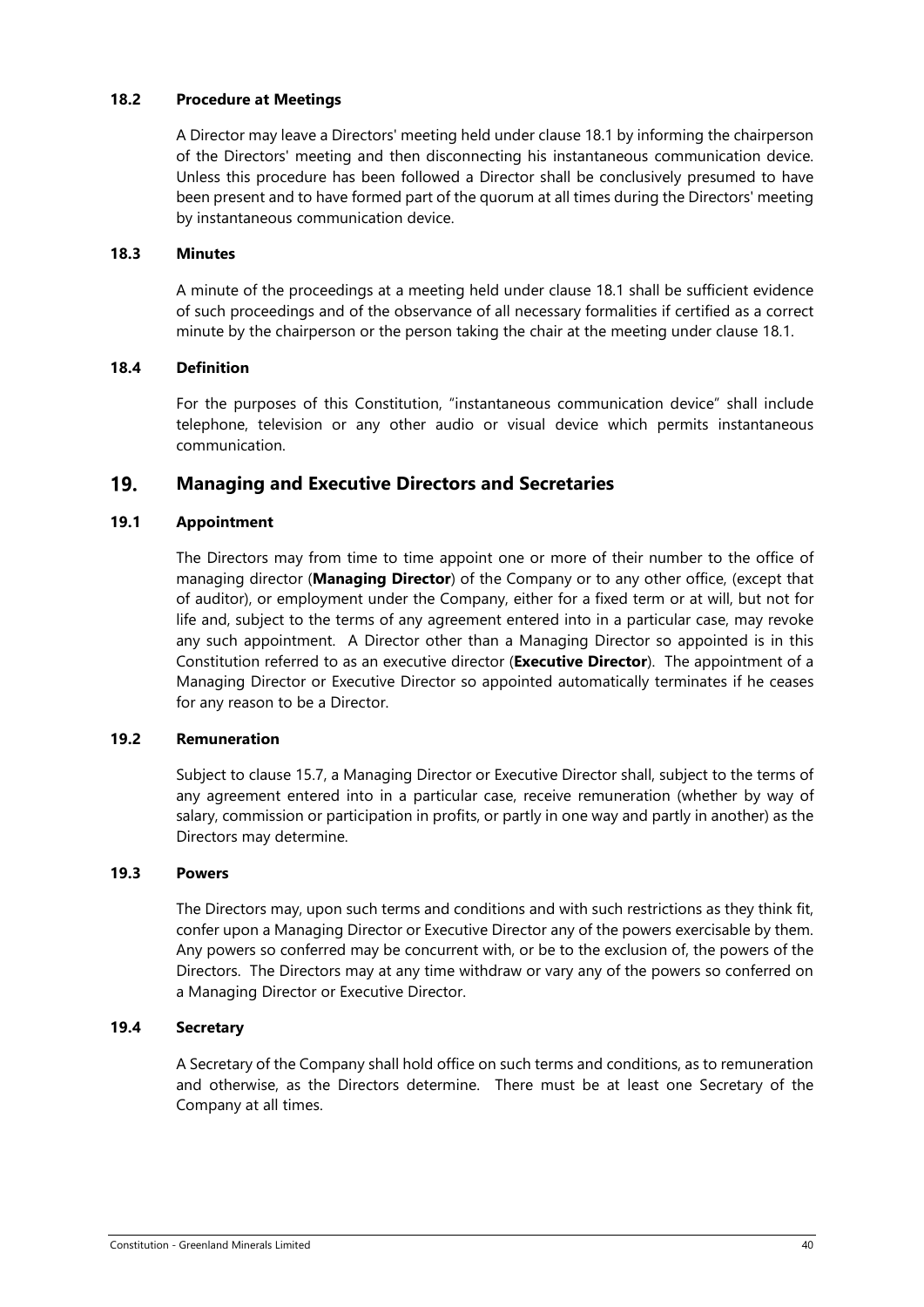#### $20.$ **Seals**

# <span id="page-40-1"></span>**20.1 Common Seal**

Subject to the Corporations Act, the Company may have a Seal. The Directors shall provide for the safe custody of the Seal. The Seal shall only be used by the authority of the Directors, or of a committee of the Directors authorised by the Directors to authorise the use of the Seal. Every document to which the Seal is affixed shall be witnessed by two Directors or a Director and a Secretary or any other person the Corporations Act permits.

# **20.2 Execution of Documents Without a Seal**

Without limiting the ways a document can be signed under the Corporations Act, the Company may execute a document without using the Seal if the document is signed by:

- (a) two Directors;
- (b) a Director and a Secretary; or
- (c) any person or persons authorised by the Directors for the purposes of executing that document or the class of document to which that document belongs.

# <span id="page-40-0"></span>**20.3 Share Seal**

Subject to the Corporations Act, the Company may have a duplicate Seal, known as the Share Seal, which shall be a facsimile of the Seal with the addition on its face of the words "Share Seal", and the following provisions shall apply to its use:

- (a) any certificate for Shares may be issued under the Share Seal and if so issued shall be deemed to be sealed with the Seal;
- (b) subject to the following provisions of this clause [20.3,](#page-40-0) the signatures required by clause [20.1](#page-40-1) on a document to which the Seal is affixed may be imposed by some mechanical means;
- (c) subject to the following provisions of this clause [20.3,](#page-40-0) the Directors may determine the manner in which the Share Seal shall be affixed to any document and by whom a document to which the Share Seal is affixed shall be signed, and whether any signature so required on such a document must be actually written on the document or whether it may be imposed by some mechanical means;
- <span id="page-40-2"></span>(d) the only documents on which the Share Seal may be used shall be Share or stock unit certificates, debentures or certificates of debenture stock, secured or unsecured notes, option certificates and any certificates or other documents evidencing any Share Options or rights to take up any Shares in or debenture stock or debentures or notes of the Company; and
- (e) signatures shall not be imposed by mechanical means nor (except when the requirements of clause [20.1](#page-40-1) as to signatures are complied with) shall the Share Seal be used on any certificate or other document mentioned in clause [20.3\(d\)](#page-40-2) unless the certificate or other document has first been approved for sealing or signature (as the case may be) by the Board or other authorised person or persons.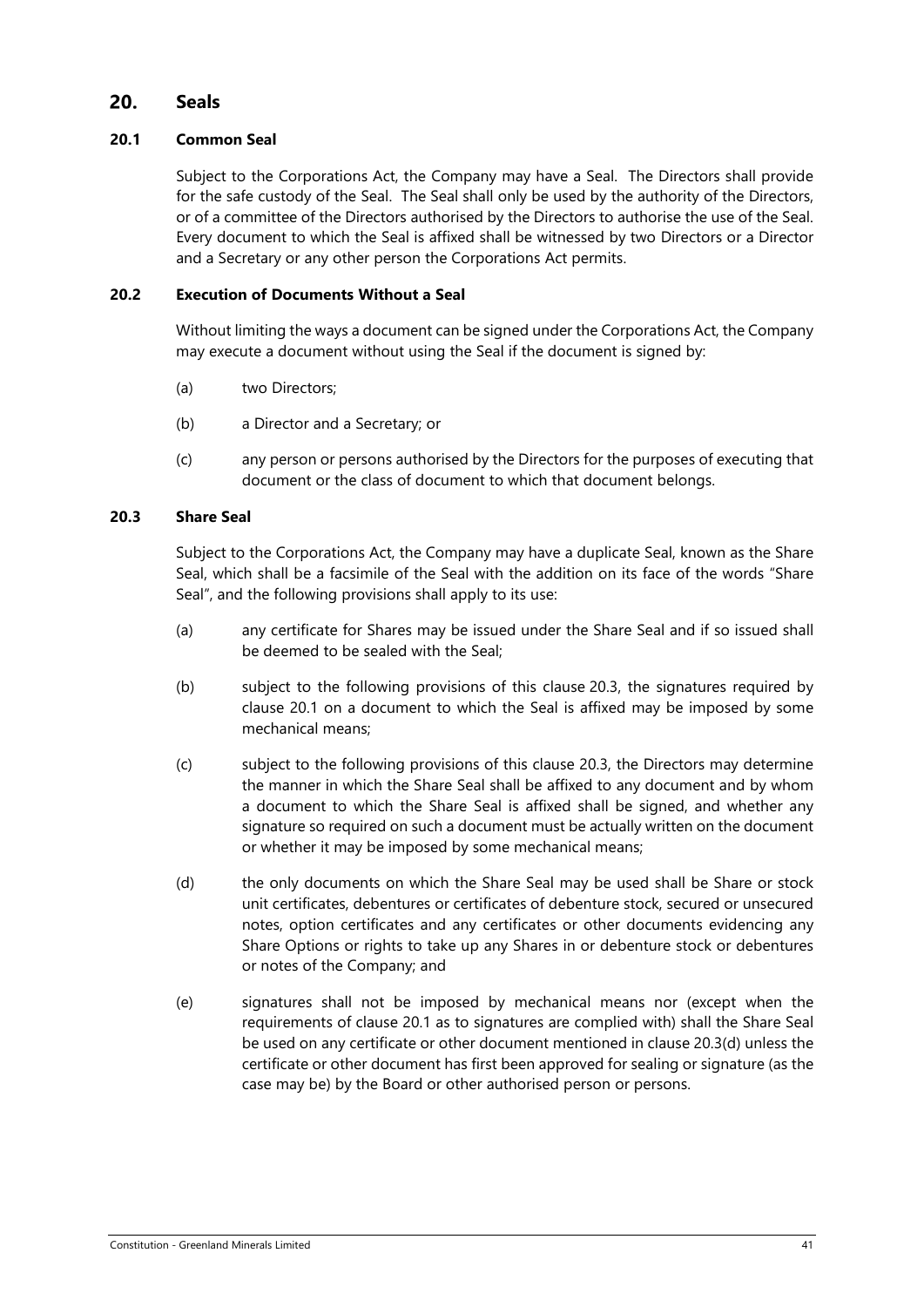#### $21.$ **Accounts, Audit and Records**

# **21.1 Accounting records to be kept**

The Directors shall cause proper accounting and other records to be kept by the Company and shall distribute copies of the Company's accounts and reports as required by the Corporations Act and the Listing Rules.

# **21.2 Audit**

The Company shall comply with the requirements of the Corporations Act and the Listing Rules as to the audit of accounts, registers and records.

# **21.3 Inspection**

The Directors shall determine whether and to what extent, and at what time and places and under what conditions, the accounting records and other documents of the Company or any of them will be open to the inspection of Shareholders other than Directors. A Shareholder other than a Director shall not be entitled to inspect any document of the Company except as provided by law or authorised by the Directors or by the Company in general meeting.

#### $22.$ **Minutes**

# **22.1 Minutes to be Kept**

The Directors shall cause to be kept, in accordance with section 1306 of the Corporations Act, minutes of:

- (a) all proceedings of general meetings and Directors meetings; and
- (b) all appointments of Officers and persons ceasing to be Officers.

# **22.2 Signature of Minutes**

All minutes shall be signed by the chairperson of the meeting at which the proceedings took place or by the chairperson of the next succeeding meeting.

# **22.3 Requirements of the Corporations Act**

The Company and the Officers shall comply with the requirements of Part 2G.3 of Chapter 2G of the Corporations Act.

#### <span id="page-41-0"></span>23. **Dividends and Reserves**

# **23.1 Dividends**

Subject to and in accordance with the Corporations Act, the Listing Rules, the rights of any preference Shareholders and to the rights of the holders of any shares created or raised under any special arrangement as to dividends, the Directors may from time to time decide to pay a dividend to the Shareholders entitled to the dividend which shall be payable on all Shares according to the proportion that the amount paid (not credited) is of the total amounts paid and payable (excluding amounts credited) in respect of such Shares. The Directors may rescind a decision to pay a dividend if they decide, before the payment date, that the Company's financial position no longer justifies the payment.

# **23.2 Interim Dividend**

The Directors may from time to time pay to the Shareholders any interim dividends that they may determine.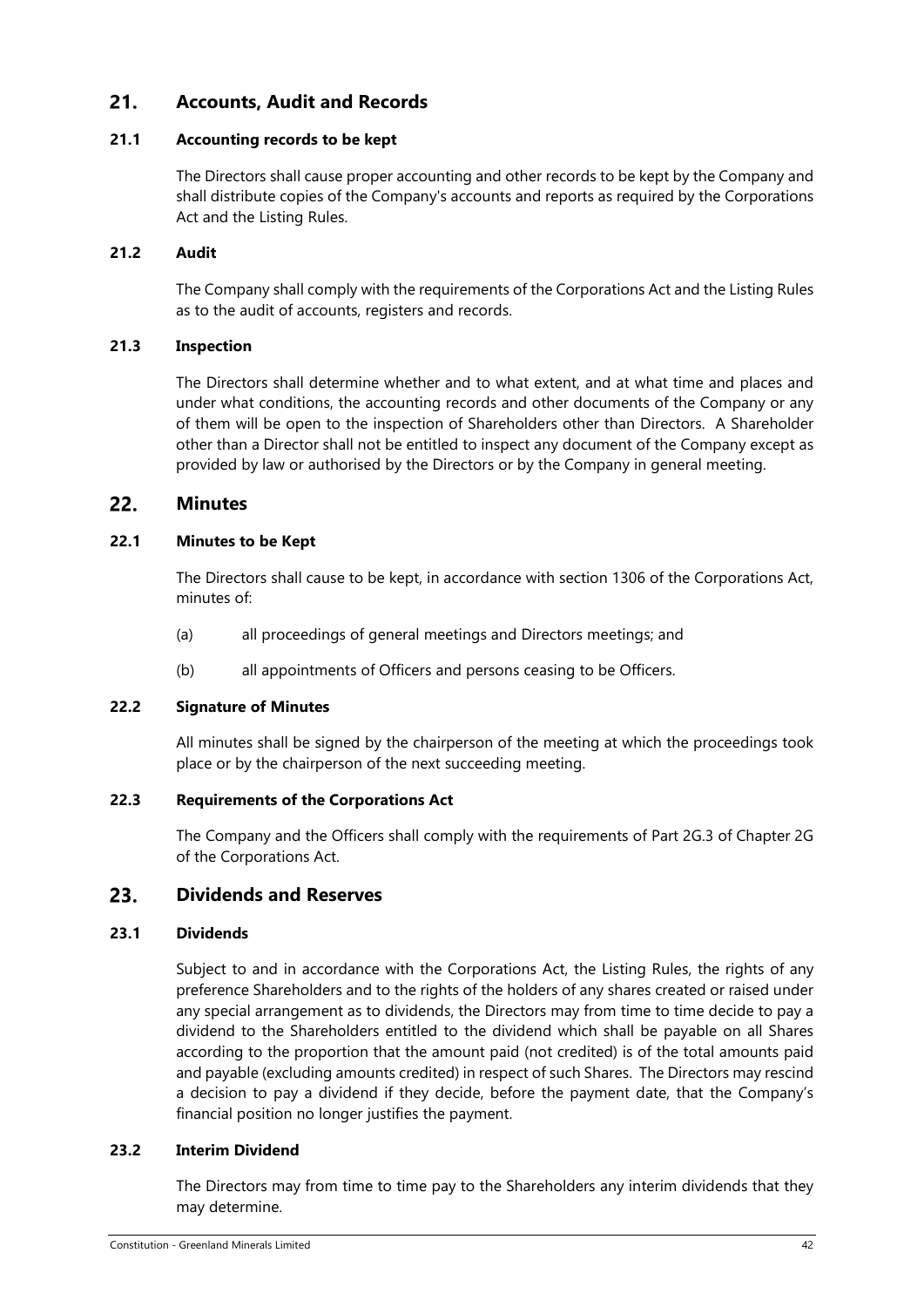# **23.3 No Interest**

No dividend shall carry interest as against the Company.

# **23.4 Reserves**

The Directors may set aside out of the profits of the Company any amounts that they may determine as reserves, to be applied at the discretion of the Directors, for any purpose for which the profits of the Company may be properly applied. Pending any application of the reserves, the Directors may invest or use the reserves in the business of the Company or in other investments as they think fit. Any amount set aside as a reserve is not required to be held separately from the Company's other assets and may be used by the Company or invested as the Directors think fit.

# **23.5 Carrying forward profits**

The Directors may carry forward any part of the profits of the Company that it decides not to distribute as dividends without transferring those profits to a reserve.

# **23.6 Alternative Method of Payment of Dividend**

When declaring any dividend and subject at all times to the Corporations Act and the Listing Rules, the Directors may:

- (a) direct payment of the dividend to be made wholly or in part by the distribution of specific assets or documents of title (including, without limitation, paid-up Shares, debentures or debenture stock of this or any other company, gold, gold or mint certificates or receipts and like documents) or in any one or more of these ways, and where any difficulty arises with regard to the distribution the Directors may settle it as they think expedient and in particular may issue fractional certificates and may fix the value for distribution of specific assets or any part of them and may determine that cash payments shall be made to any Shareholders upon the basis of the value so fixed in order to adjust the rights of all parties and may vest any of these specific assets in trustees upon trusts for the persons entitled to the dividend as may seem expedient to the Directors; or
- (b) direct that a dividend be payable to particular Shareholders wholly or partly out of any particular fund or reserve or out of profits derived from any particular source and to the remaining Shareholders wholly or partly or of any other particular fund or reserve or out of profits derived from any other particular source and may so direct notwithstanding that by so doing the dividend will form part of the assessable income for taxation purposes of some Shareholders and will not form part of the assessable income of others.

For the purposes of this clause, the Company is authorised to distribute securities of another body corporate by way of dividend and, on behalf of the Shareholders, provide the consent of each Shareholder to becoming a member of that body corporate and the agreement of each Shareholder to being bound by the constitution of that body corporate.

# **23.7 Shareholders entitled to dividends**

Subject to this Constitution, a dividend in respect of a Share is payable to the person registered as the holder of that share:

- (a) if the Directors have fixed a time for determining entitlements to the dividend, at that time; and
- (b) in any other case, on the date on which the dividend is paid.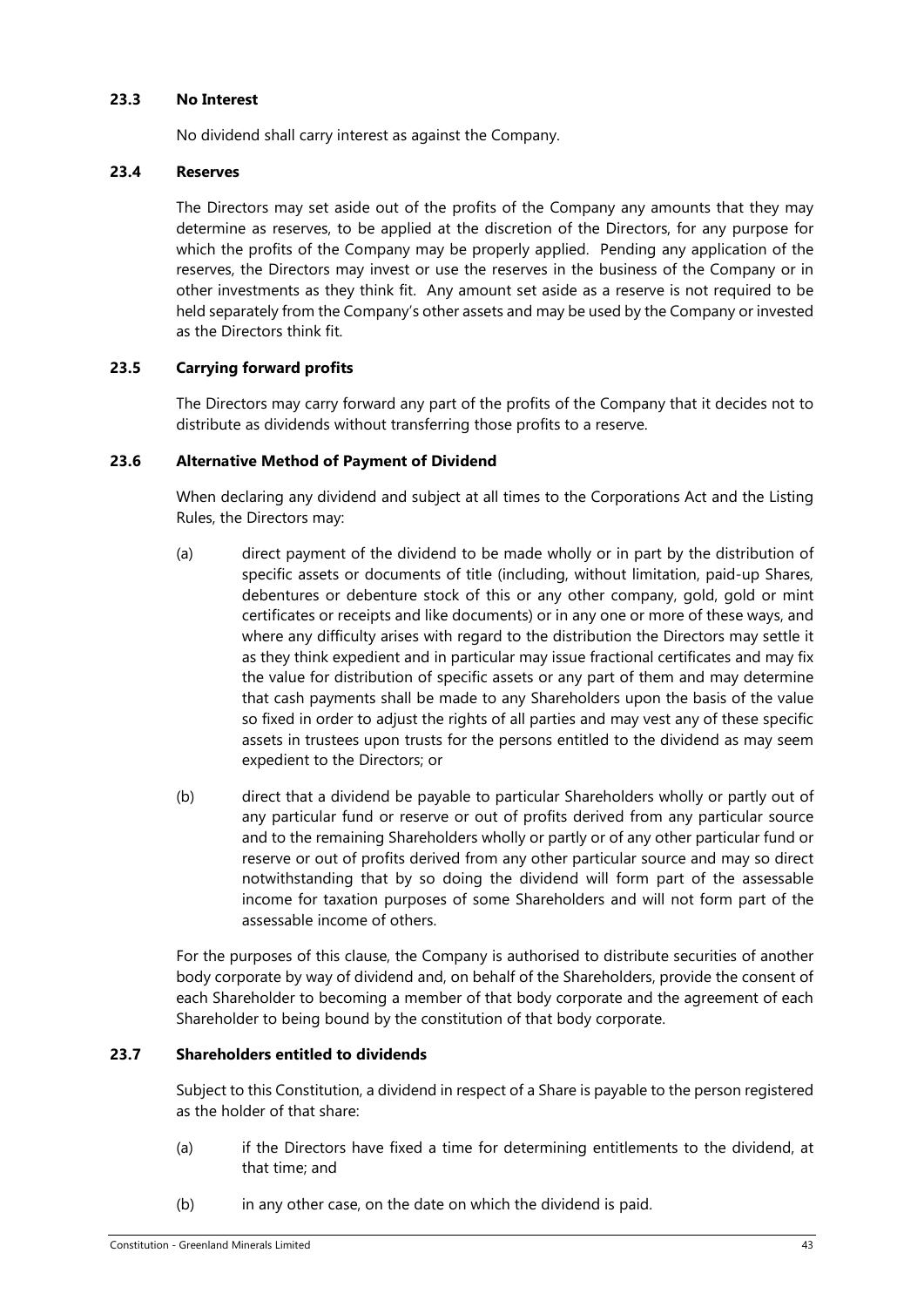# **23.8 Payment of Dividends**

Any dividend payable may be paid by:

- (a) cheque sent through the mail directed to:
	- (i) the address of the Shareholder shown in the Register of Shareholders or to the address of the joint holders of Shares shown first in the Register of Shareholders; or
	- (ii) an address which the Shareholder has, or joint holders have, in writing notified the Company as the address to which dividends should be sent;
- (b) electronic funds transfer to an account with a bank or other financial institution nominated by the Shareholder and acceptable to the Company; or
- (c) any other means determined by the Directors.

# **23.9 Unclaimed Dividends**

Except as otherwise provided by statute, all dividends unclaimed for one year after having been declared may be invested or otherwise made use of by the Directors for the benefit of the Company until claimed.

# **23.10 Breach of Restriction Agreement**

In the event of a breach of the Listing Rules relating to Restricted Securities or of any escrow arrangement entered into by the Company under the Listing Rules in relation to any Shares which are classified under the Listing Rules or by ASX as Restricted Securities, the Shareholder holding the Shares in question shall cease to be entitled to be paid any dividends in respect of those Shares for so long as the breach subsists.

#### 24. **Capitalisation of Profits**

# <span id="page-43-0"></span>**24.1 Capitalisation**

The Directors, subject to the Listing Rules and any rights or restrictions for the time being attached to any class or class of Shares, may from time to time resolve to capitalise any amount, being the whole or a part of the amount for the time being standing to the credit of any reserve account or the profit and loss account or otherwise available for distribution to Shareholders, and that that amount be applied, in any of the ways mentioned in clause [24.2](#page-43-1) for the benefit of Shareholders in the proportions to which those Shareholders would have been entitled in a distribution of that amount by way of dividend.

# <span id="page-43-1"></span>**24.2 Application of Capitalised Amounts**

The ways in which an amount may be applied for the benefit of Shareholders under clause [24.1](#page-43-0) are:

- <span id="page-43-2"></span>(a) in paying up any amounts unpaid on Shares held by Shareholders;
- <span id="page-43-3"></span>(b) in paying up in full, at an issue price decided by Director's resolution, unissued Shares or debentures to be issued to Shareholders as fully paid; or
- (c) partly as mentioned in paragraph [\(a\)](#page-43-2) and partly as mentioned in paragraph [\(b\).](#page-43-3)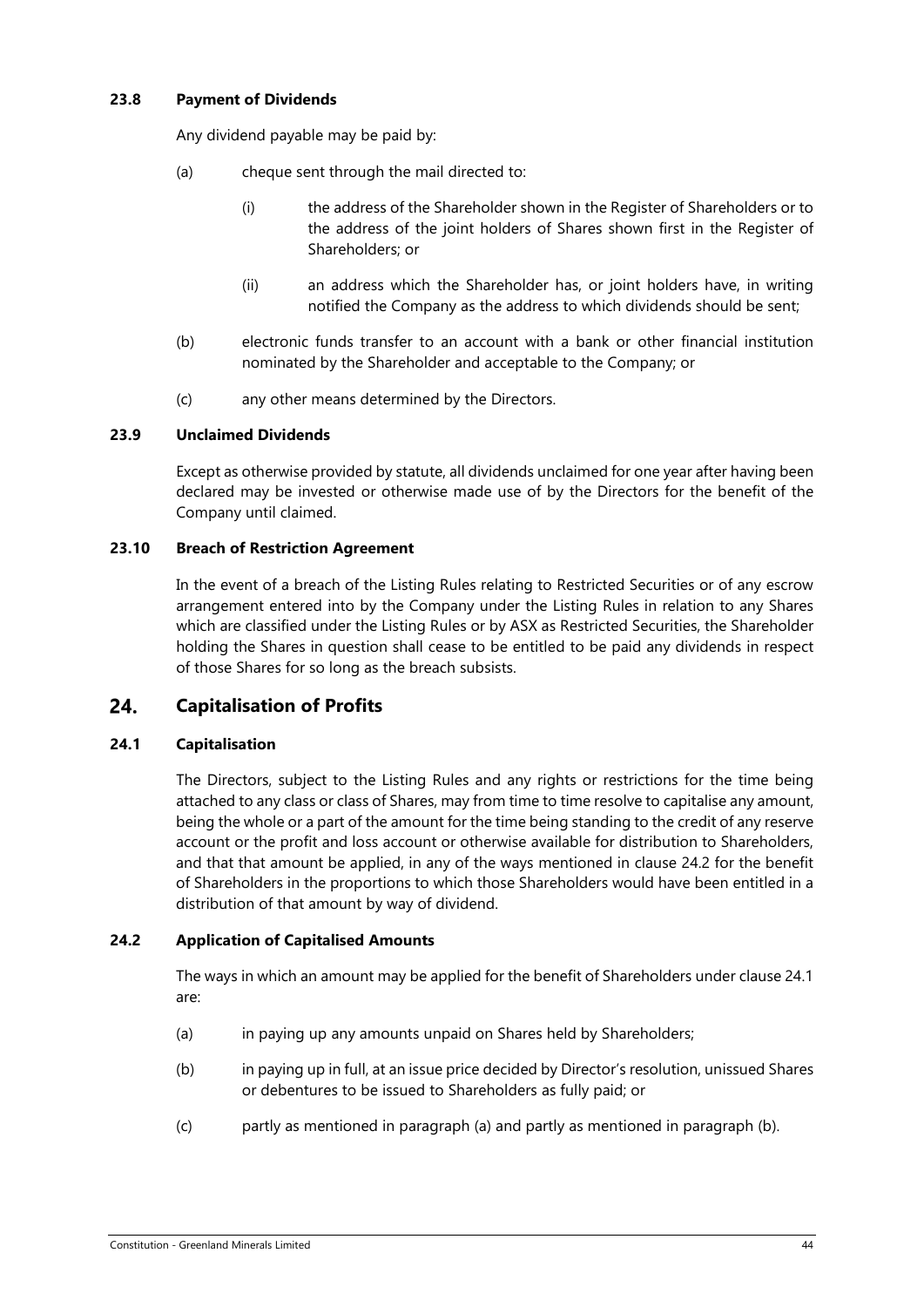# **24.3 Procedures**

The Directors shall do all things necessary to give effect to the resolution referred to in clause [24.1](#page-43-0) and, in particular, to the extent necessary to adjust the rights of the Shareholders among themselves, may:

- (a) issue fractional certificates or make cash payments in cases where Shares or debentures could only be issued in fractions; and
- <span id="page-44-2"></span>(b) authorise any person to make, on behalf of all the Shareholders entitled to any further Shares or debentures upon the capitalisation, an agreement with the Company providing for the issue to them, credited as fully paid up, of any further Shares or debentures or for the payment up by the Company on their behalf of the amounts or any part of the amounts remaining unpaid on their existing Shares by the application of their respective proportions of the sum resolved to be capitalised,

and any agreement made under an authority referred to in paragraph [\(b\)](#page-44-2) is effective and binding on all the Shareholders concerned.

#### <span id="page-44-0"></span> $25.$ **Bonus Share Plan**

# <span id="page-44-3"></span>**25.1 Authorisation of Bonus Share Plan**

Subject to the Listing Rules and the Corporations Act, the Company may, by ordinary resolution in general meeting, authorise the Directors to implement a Bonus Share Plan on such terms and conditions as are referred to in the resolution and which plan provides for any dividend which the Directors may declare from time to time under clause [23,](#page-41-0) less any amount which the Company shall either pursuant to this Constitution or any law be entitled or obliged to retain, not to be payable on Shares which are participating Shares in the Bonus Share Plan but for those Shares to carry instead an entitlement to receive an allotment of additional fully paid ordinary Shares to be issued as bonus Shares.

# **25.2 Amendment and Revocation**

Any resolution passed by the Company in general meeting pursuant to clause [25.1](#page-44-3) may, at any time, be amended or revoked by the Company by ordinary resolution in general meeting.

#### <span id="page-44-1"></span>26. **Dividend Reinvestment Plan**

# <span id="page-44-4"></span>**26.1 Authorisation of Dividend Reinvestment Plan**

Subject to the Listing Rules and the Corporations Act, the Company may, by resolution of the Directors, implement a Dividend Reinvestment Plan on such terms and conditions as are referred to in the resolution and which plan provides for any dividend which the Directors may declare from time to time under clause [23](#page-41-0) and payable on Shares which are participating Shares in the Dividend Reinvestment Plan, less any amount which the Company shall either pursuant to this Constitution or any law be entitled or obliged to retain, to be applied by the Company to the payment of the subscription price of ordinary fully paid Shares.

# **26.2 Amendment and Revocation**

Any resolution passed by the Directors pursuant to clause [26.1](#page-44-4) may, at any time, be amended or revoked by the Company by ordinary resolution in general meeting.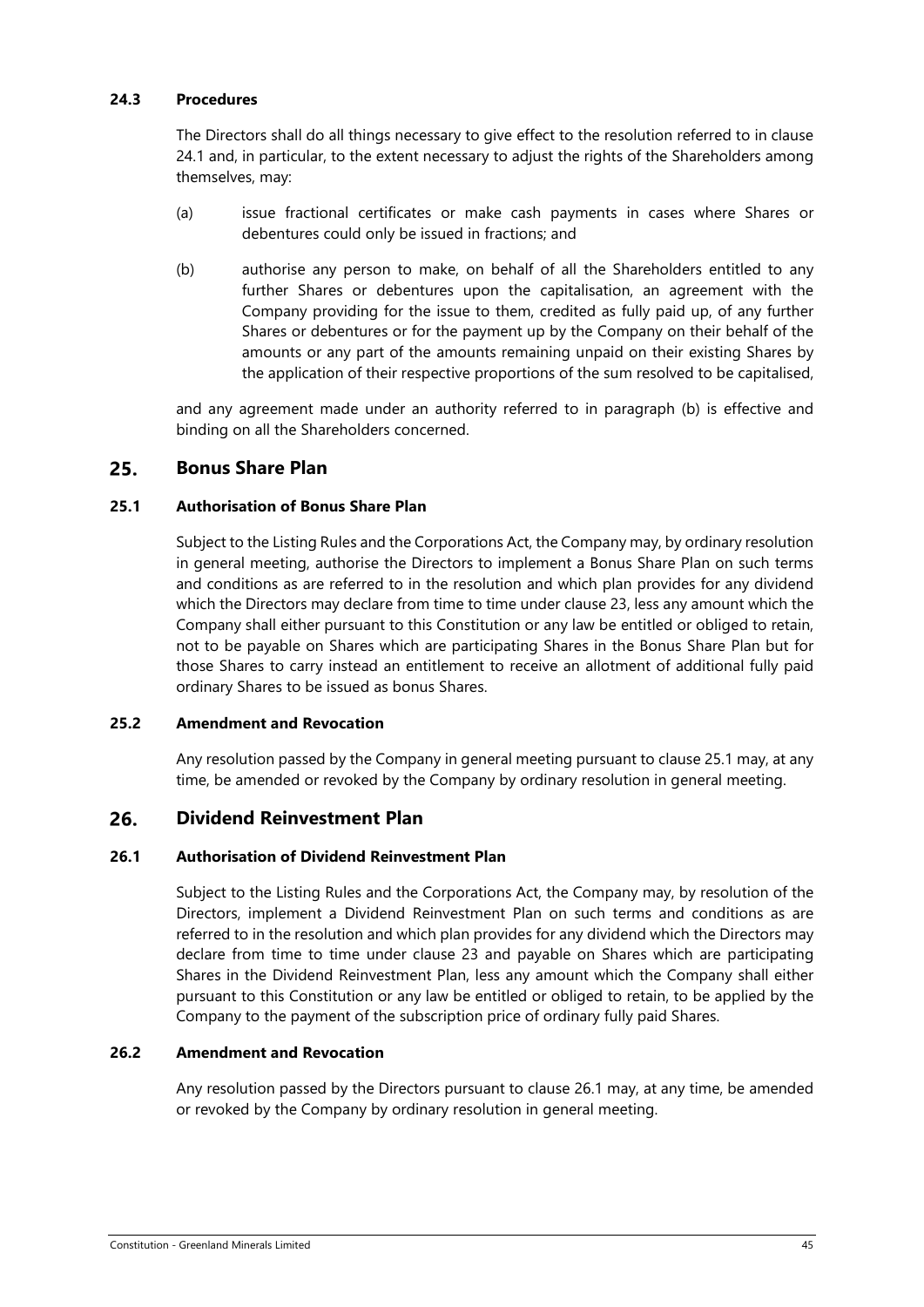#### <span id="page-45-1"></span> $27.$ **Notices**

# <span id="page-45-0"></span>**27.1 Service by the Company to Shareholders**

A notice may be given by the Company to any Shareholder either by:

- (a) serving it on him or her personally; or
- (b) by sending it by post to the Shareholder at his or her address as shown in the Register of Shareholders or the address supplied by the Shareholder to the Company for the giving of notices to this person. Notices to Shareholders whose registered address is outside Australia shall be sent by airmail or, where applicable, by the means provided for by clause [27.9;](#page-46-0) or
- (c) be sending it by fax or other electronic means (including providing a URL link to any document or attachment) to the fax number or electronic address nominated by the Shareholder for giving notices.

# **27.2 Service of notices by the Company to Directors**

A notice may be given by the Company to a Director or Alternate Director by:

- (a) serving it on him or her personally;
- (b) sending it by ordinary post to his or her usual residential or business address, or any other address he or she has supplied to the Company for giving notices;
- (c) sending it by fax or other electronic means (including providing a URL link to any document or attachment) to the fax number or electronic address he or she has supplied to the Company for giving notices.

# **27.3 Service of notices by Directors, Alternate Directors and Shareholders to the Company**

Without limiting any other way that a communication may be given under the Corporations Act, a notice may be given by a Director or Alternate Director or a Shareholder to the Company by:

- (a) delivering it to the Registered Office;
- (b) sending it by ordinary post to the Registered Office;
- (c) sending it by fax or other electronic means to the principal fax number or electronic address at the Registered Office.

# **27.4 Deemed receipt of Notice**

A notice will be deemed to be received by a Shareholder as follows:

- (a) where a notice is served personally, service of the notice shall be deemed to be effected when hand delivered to the member in person;
- (b) where a notice is sent by post, service of the notice shall be deemed to be effected by properly addressing, pre-paying and posting a letter containing the notice, and to have been effected, in the case of a notice of a meeting, on the date after the date of its posting and, in any other case, at the time at which the letter would be delivered in the ordinary course of post;
- (c) where a notice is sent by facsimile, service of the notice shall be deemed to be effected upon confirmation being received by the Company that all pages of the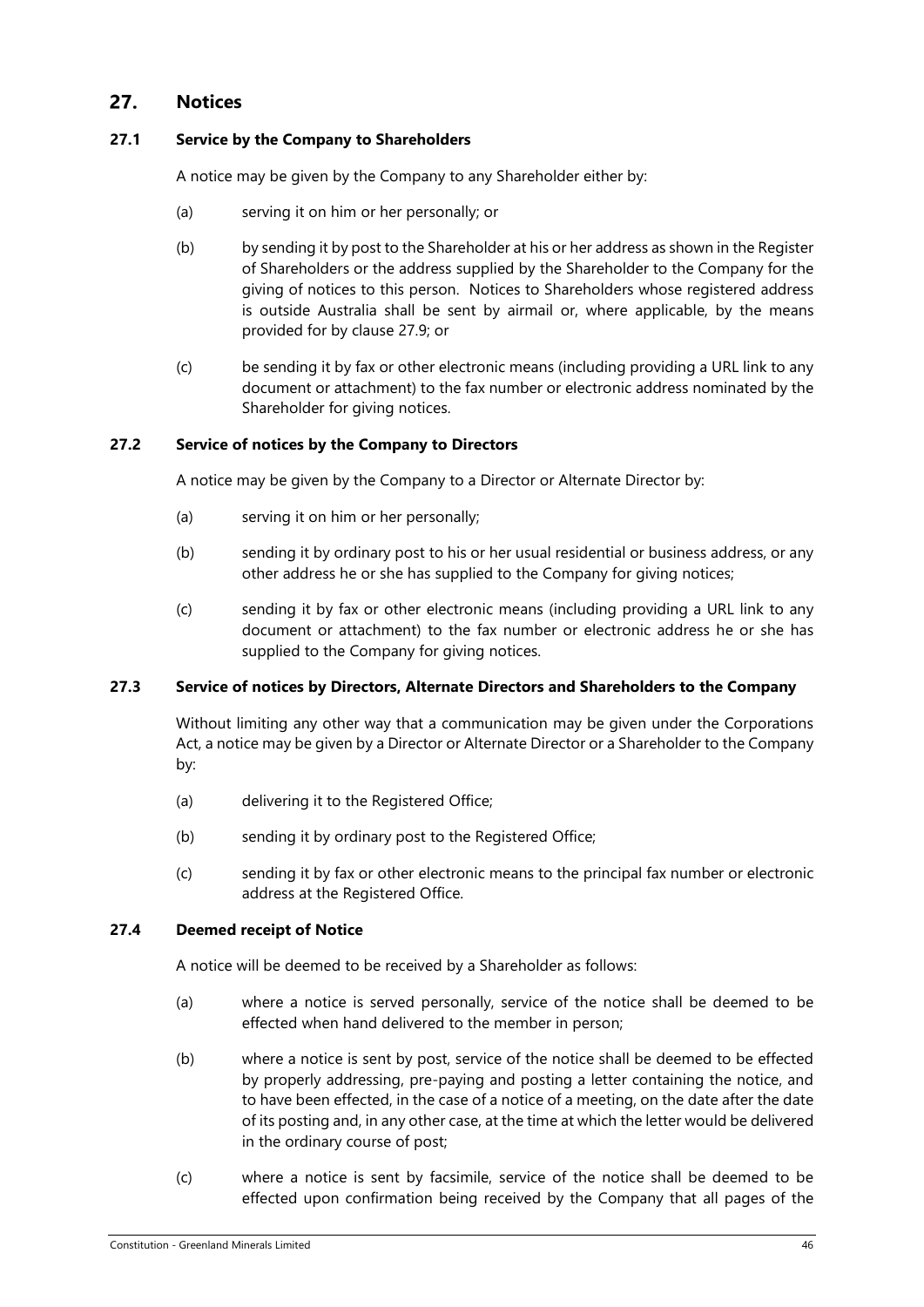notice have been successfully transmitted to the Shareholder's facsimile machine at the facsimile number nominated by the Shareholder; and

(d) where a notice is sent to an electronic address by electronic means, service of the notice shall be deemed to be effected once sent by the Company to the electronic address nominated by the Shareholder (regardless of whether or not the notice is actually received by the Shareholder).

# **27.5 Notice to Joint Holders**

A notice may be given by the Company to the joint holders of a Share by giving the notice to the joint holder first named in the Register of Shareholders in respect of the Share.

#### **27.6 Notices to Personal Representatives and Others**

A notice may be given by the Company to a person entitled to a Share in consequence of the death or bankruptcy of a Shareholder by serving it on him or her or by sending it to him or her by post addressed to the person by name or by the title or representative of the deceased or assignee of the bankrupt, or by any like description, at the address (if any) supplied for the purpose by the person or, if such an address has not been supplied, at the address to which the notice might have been sent if the death or bankruptcy had not occurred.

# **27.7 Persons Entitled to Notice**

Notice of every general meeting shall be given to each person who at the time of giving the notice is:

- (a) a Shareholder;
- (b) a person entitled to a Share in consequence of the death or bankruptcy of a Shareholder who, but for his death or bankruptcy, would be entitled to receive notice of the meeting;
- (c) a Director or Alternate Director;
- (d) the auditor for the time being of the Company; and
- (e) if the Company has issued and there are currently any Listed Securities, the Home Branch,

unless that person waives the right to receive notice by written notice to the Company. No other person is entitled to receive notices of general meetings.

# **27.8 Change of Address**

The Company shall amend the Register of Shareholders or Register of Optionholders (as applicable) to record all notifications of change of address by Shareholders or Optionholders (as applicable).

# <span id="page-46-0"></span>**27.9 Incorrect Address**

Where the Company has bona fide reason to believe that a Shareholder is not known at his or her registered address, and the Company has subsequently made an enquiry in writing at that address as to the whereabouts of the Shareholder and this enquiry either elicits no response or a response indicating that the Shareholder or his or her present whereabouts are unknown, all future notices will be deemed to be given to the Shareholder if the notice is exhibited in the Registered Office (or, in the case of a Shareholder registered on a Branch Register, in a conspicuous place in the place where the Branch Register is kept) for a period of 48 hours (and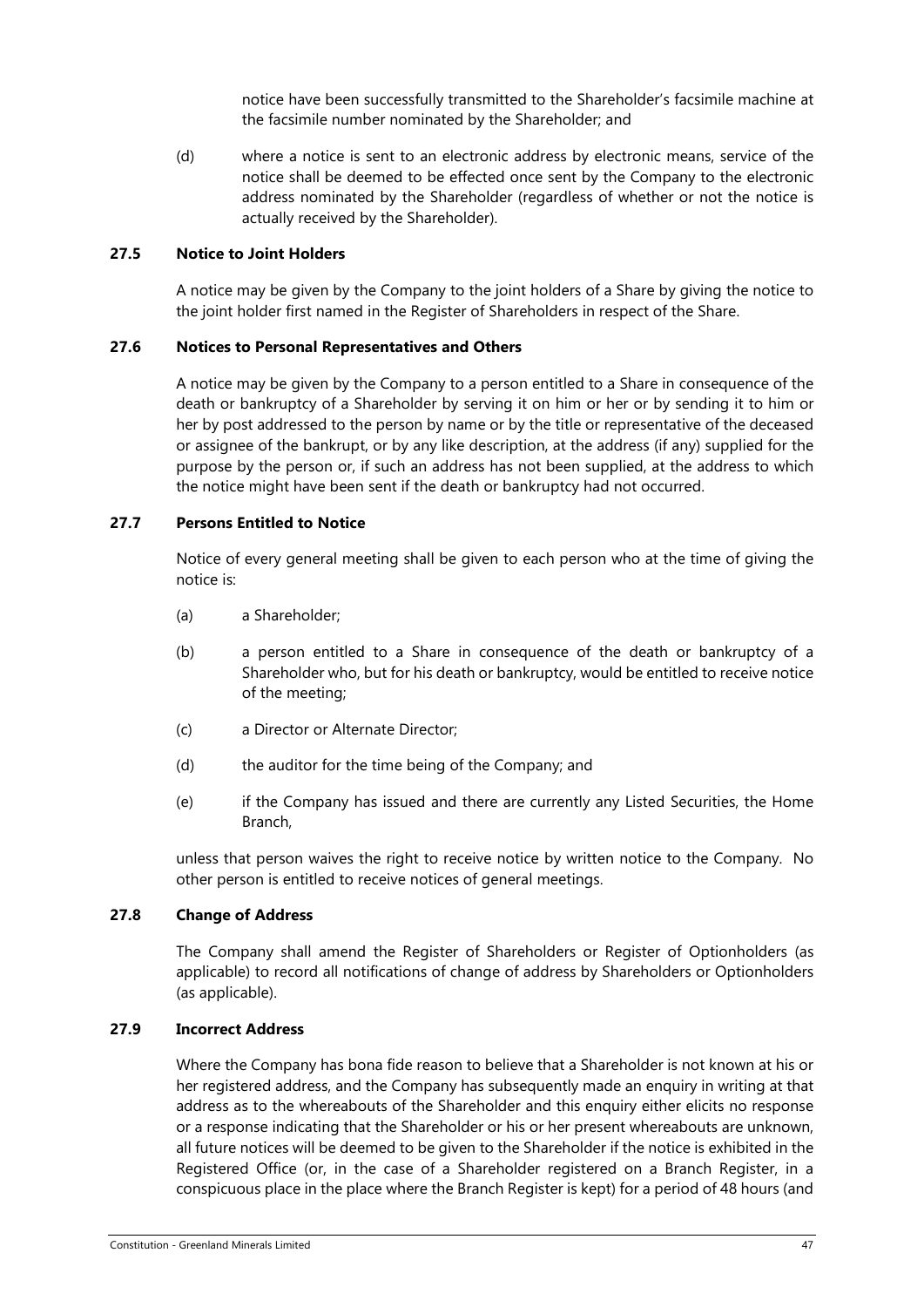shall be deemed to be duly served at the commencement of that period) unless and until the Shareholder informs the Company of a new physical address to which the Company may send him or her notices (which new address shall be deemed his or her registered address).

#### 28. **Winding Up**

# **28.1 Distribution in Kind**

If the Company is wound up, the liquidator may, with the authority of a special resolution, divide among the Shareholders in kind the whole or any part of the property of the Company, and may for that purpose set a value as the liquidator considers fair upon any property to be so decided, and may determine how the division is to be carried out as between the Shareholders or different classes of Shareholders. No member is obliged to accept any Shares, securities or other assets in respect of which there is any liability.

# **28.2 Trust for Shareholders**

The liquidator may, with the authority of a special resolution, vest the whole or any part of any property in trustees upon such trusts for the benefit of the contributories as the liquidator thinks fit, but so that no Shareholder is compelled to accept any Shares or other securities in respect of which there is any liability.

# **28.3 Distribution in Proportion to Shares Held**

Subject to the rights of Shareholders (if any) entitled to Shares with special rights in a windingup and the Corporations Act all monies and property that are to be distributed among Shareholders on a winding-up, shall be distributed in proportion to the Shares held by them respectively, irrespective of the amount paid-up or credited as paid-up on the Shares.

#### <span id="page-47-0"></span> $29.$ **Indemnities and Insurance**

# **29.1 Liability to Third Parties**

To the extent permitted by law, the Company:

- (a) indemnifies and agrees to keep indemnified every Director, executive officer or Secretary of the Company; and
- (b) may, by deed, indemnify or agree to indemnify an officer (other than a Director, executive officer or Secretary) of the Company,

against a liability to another person, other than the Company or a related body corporate of the Company, PROVIDED THAT:

- (a) the provisions of the Corporations Act (including, but not limited to, Chapter 2E) are complied with in relation to the giving of the indemnity; and
- (c) the liability does not arise in respect of conduct involving a lack of good faith on the part of the officer.

# **29.2 Defending Proceedings**

To the extent permitted by law, the Company:

- (a) hereby indemnifies and agrees to keep indemnified every Director, executive officer and Secretary of the Company; and
- (b) may, by deed, indemnify or agree to indemnify an officer of the Company (other than a director, executive officer or secretary);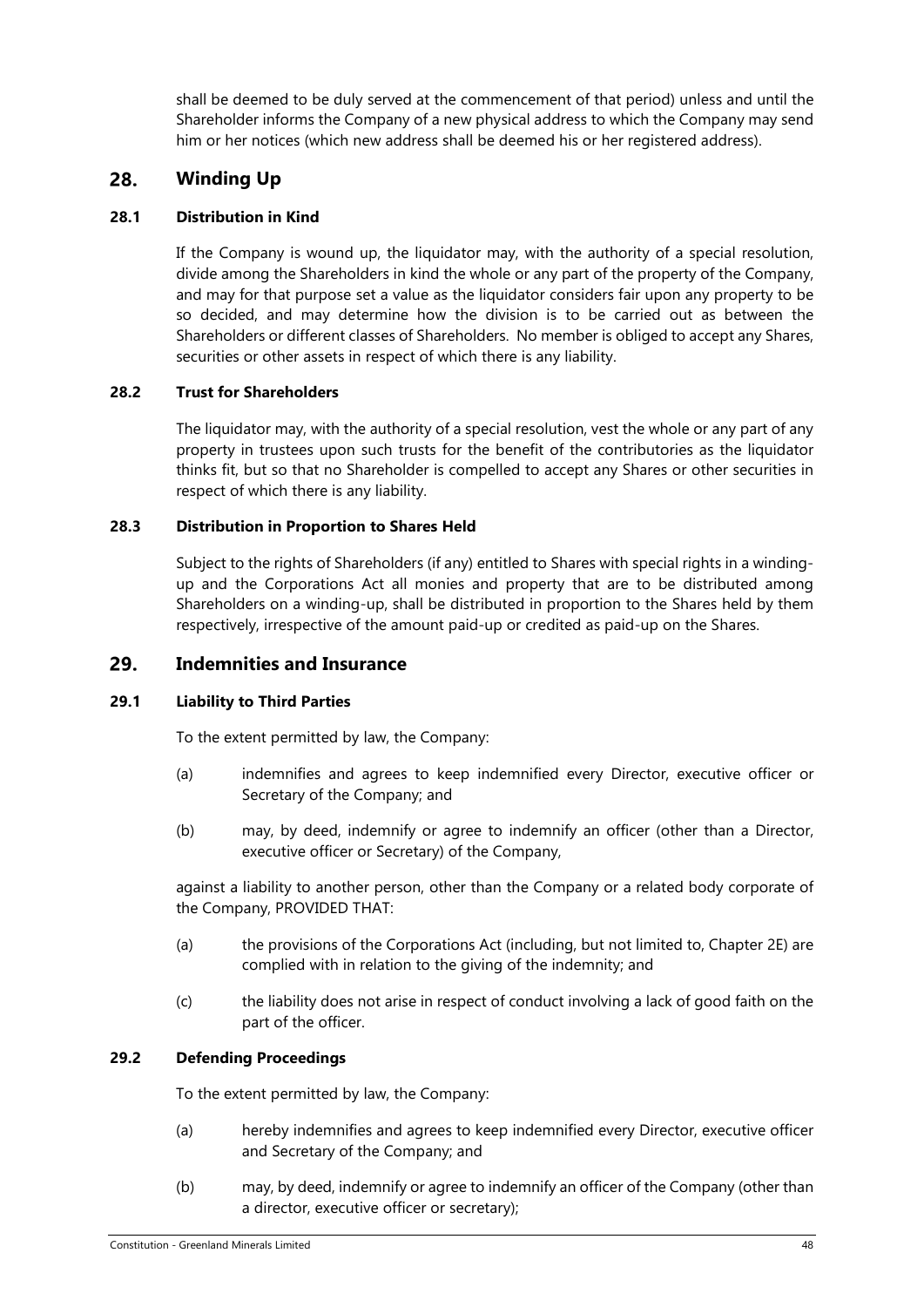out of the property of the Company in relation to the period during which that officer held his or her office against a liability for costs and expenses incurred by that officer in that capacity:

- <span id="page-48-0"></span>(c) in defending proceedings, whether civil or criminal, in which:
	- (i) judgment is given in favour of that officer; or
	- (ii) that officer is acquitted; or
- (d) in connection with an application in relation to any proceedings referred to in clause [29.2\(c\)](#page-48-0) in which relief is granted to that officer by the Court under the Corporations Act.

# **29.3 Insurance**

To the extent permitted by law, the Company or a related body corporate of the Company may pay, or agree to pay, a premium under a contract insuring an officer in relation to the period during which that officer held that office, including in respect of a liability for costs and expenses incurred by a person in defending civil or criminal proceedings whether or not the officer has successfully defended himself or herself in these proceedings, provided that:

- (a) the provisions of the Corporations Act (including, but not limited to, Chapter 2E) are complied with in relation to the payment of the premium; and
- (b) the liability does not arise out of conduct involving a wilful breach of duty to the Company or a contravention of sections 182 or 183 of the Corporations Act.

# **29.4 Disclosure**

Subject to any exception provided for in the Corporations Act, full particulars of the Company's indemnities and insurance premiums in relation to the officers must be included each year in the Directors' Report.

# **29.5 Definition**

For the purposes of this clause [29,](#page-47-0) "**office**r" means:

- (a) a Director, Secretary or executive officer of the Company, whether past, present or future by whatever name called and whether or not validly appointed to occupy or duly authorised to act in such a position; and
- (b) any person who by virtue of any applicable legislation or law is deemed to be a Director or officer of the Company, including without limitation, the persons defined as an officer of a company by section 9 of the Corporations Act.

Nothing in this clause [29](#page-47-0) precludes the Company from indemnifying employees (other than officers) and consultants or sub-contractors where the Directors consider it is necessary or appropriate in the exercise of their powers to manage the Company.

#### $30<sub>1</sub>$ **Directors' Access to Information**

Where the Directors consider it appropriate, the Company may:

- (a) give a former Director access to certain papers, including documents provided or available to the Directors and other papers referred to in those documents; and
- (b) bind itself in any contract with a Director or former Director to give the access.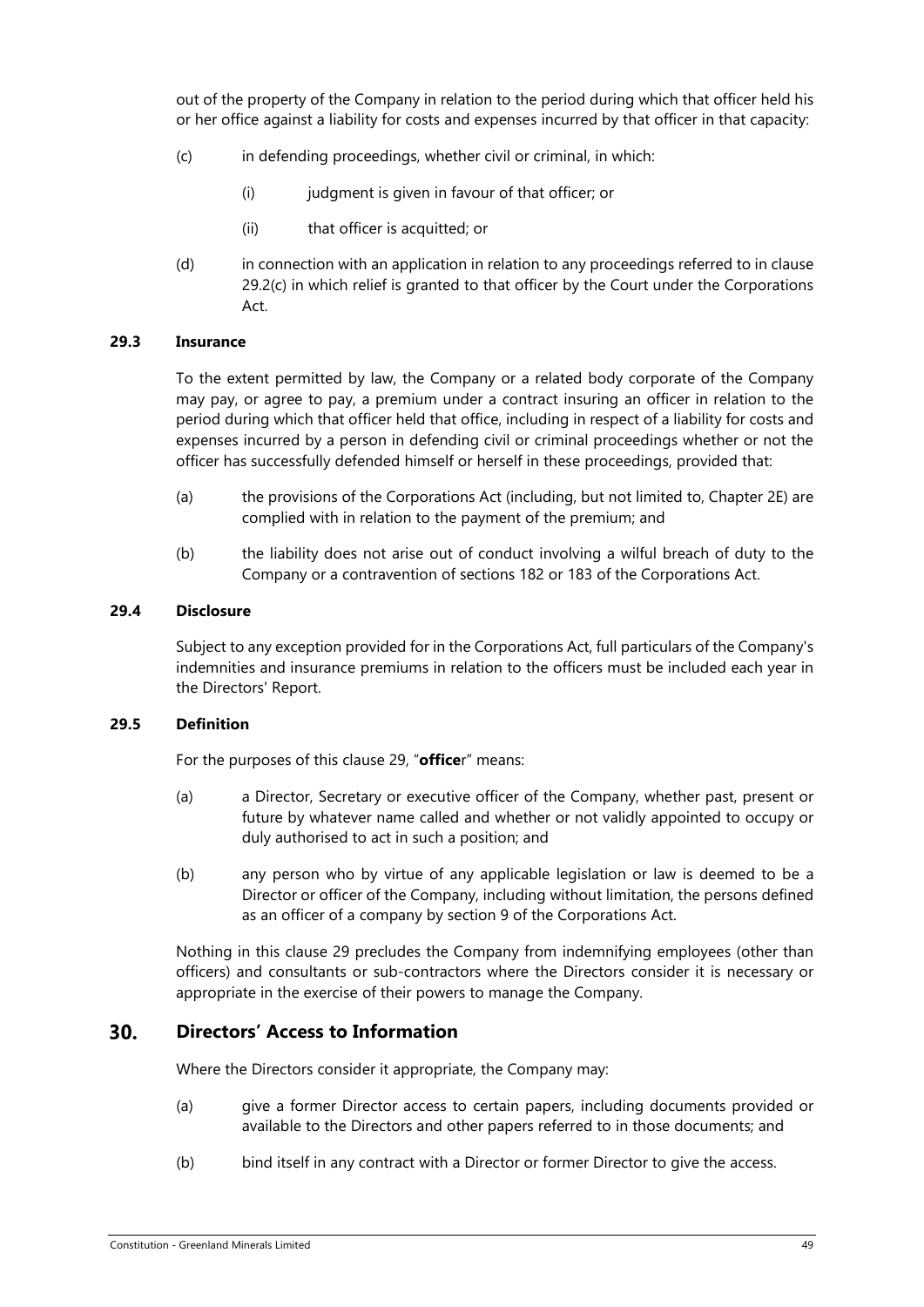#### $31.$ **Overseas Shareholders**

Each Shareholder with a registered address outside Australia acknowledges that, with the approval of the Home Branch, the Company may, as contemplated by the Listing Rules, arrange for a nominee to dispose of any of its entitlement to participate in any issue of Shares or Share Options by the Company to Shareholders.

#### $32.$ **Local Management**

# <span id="page-49-3"></span>**32.1 Local Management**

The Directors may from time to time provide for the management and transaction of the affairs of the Company in any specified locality whether in or outside the State in such manner as it thinks fit and the provisions contained in clauses [32.2,](#page-49-0) [32.3](#page-49-1) an[d 32.4](#page-49-2) shall be without prejudice to the general powers conferred by this clause [32.1.](#page-49-3)

# <span id="page-49-0"></span>**32.2 Local Boards or Agencies**

The Directors may at any time and from time to time establish any local boards or agencies for managing any of the affairs of the Company in any specified locality and appoint any persons to be Shareholders of a local board or any managers or agents and may fix their remuneration. The Directors may from time to time and at any time delegate to any person so appointed any of the powers, authorities and discretions for the time being vested in the Directors other than the power of making calls and may authorise the Shareholders for the time being of any local board or any of them to fill up any vacancies on a local board and to act notwithstanding vacancies. This appointment or delegation may be made on the terms and subject to the conditions that the Directors think fit and the Directors may at any time remove any person so appointed and may annul or vary any or all of this delegation.

# <span id="page-49-1"></span>**32.3 Appointment of Attorneys**

The Company may at any time and from time to time by power of attorney appoint any person or persons to be the attorney or attorneys of the Company for purposes and with powers, authorities and discretions (not exceeding those vested in or exercisable by the Company) and for the period and subject to the conditions that the Company may from time to time think fit. This appointment may (if the Company thinks fit) be made in favour of the Shareholders or any of the Shareholders of any local board established under clause [32.2](#page-49-0) or in favour of any company or of the Shareholders, directors, nominees or managers of any company or firm or in favour of any fluctuating body of persons whether or not nominated directly by the Company. The power of attorney may contain any provisions for the protection or convenience of persons dealing with such attorney or attorneys that the Company thinks fit.

# <span id="page-49-2"></span>**32.4 Authority of Attorneys**

Any such delegates or attorneys as appointed under this Constitution may be authorised by the Company to sub-delegate all or any of the powers, authorities and discretions for the time being vested in them.

#### 33. **Discovery**

Save as provided by the Corporations Act or the Listing Rules no Shareholder shall be entitled to require discovery of any information in respect of any details of the Company's trading or any matter which is or may be in the nature of a trade secret, mystery of trade or technical process which may relate to the business of the Company and which in the opinion of the Directors it would be expedient in the interests of the Shareholders of the Company to communicate.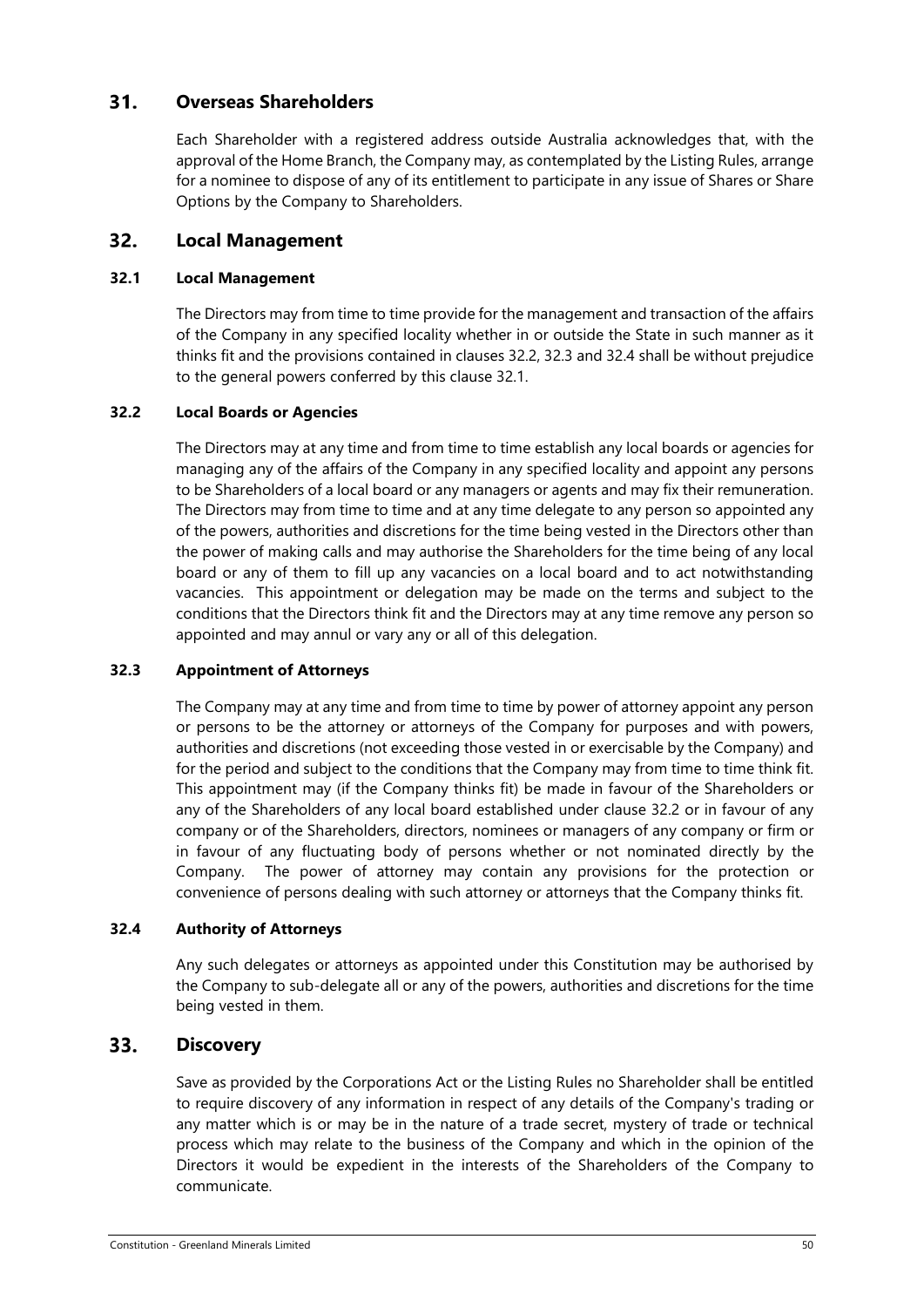#### <span id="page-50-0"></span>34. **Compliance (Or Inconsistency) with the Listing Rules**

- (a) In this Constitution, a reference to the Listing Rules is to have effect if, and only if, at the relevant time, the Company has been admitted to and remains on the Official List and is otherwise to be disregarded.
- (b) If the Company is admitted to the Official List, the following clauses apply:
	- (i) notwithstanding anything contained in this Constitution, if the Listing Rules prohibit an act being done, the act shall not be done;
	- (ii) nothing contained in this Constitution prevents an act being done that the Listing Rules require to be done;
	- (iii) if the Listing Rules require an act to be done or not to be done, authority is given for that act to be done or not to be done (as the case may be);
	- (iv) if the Listing Rules require this Constitution to contain a provision and it does not contain such a provision, this Constitution is deemed to contain that provision;
	- (v) if the Listing Rules require this Constitution not to contain a provision and it contains such a provision, this Constitution is deemed not to contain that provision; and
	- (vi) if any provision of this Constitution is or becomes inconsistent with the Listing Rules, this Constitution is deemed not to contain that provision to the extent of inconsistency.

#### <span id="page-50-1"></span>35. **Consistency with Chapter 2E of the Corporations Act**

# **35.1 Requirements of Chapter 2E**

Notwithstanding any other provision to the contrary contained in this Constitution:

- (a) the Company shall not give a financial benefit to a related party except as permitted by Chapter 2E of the Corporations Act;
- (b) all notices convening general meetings for the purposes of section 208 of the Corporations Act shall comply with the requirements of sections 217 to 227 of the Corporations Act;
- (c) all meetings convened pursuant to section 221 shall be held in accordance with the requirements of section 225 of the Corporations Act; and
- (d) no holder of Shares or person on their behalf shall be entitled to vote or vote on a proposed resolution under Part 2E.1 of the Corporations Act if that holder of Shares is a related party of the public company to whom the resolution would permit a financial benefit to be given or an associate of such a related party.

# **35.2 Definitions**

For the purposes of this clause [35](#page-50-1) the terms:

- (a) "**financial benefit**" and "related party" shall have the meanings given or indicated by Part 2E.1 and Part 2E.2 of the Corporations Act; and
- (b) "**associate**" shall have the meaning given to it in Division 2 of Part 1.2 of the Corporations Act.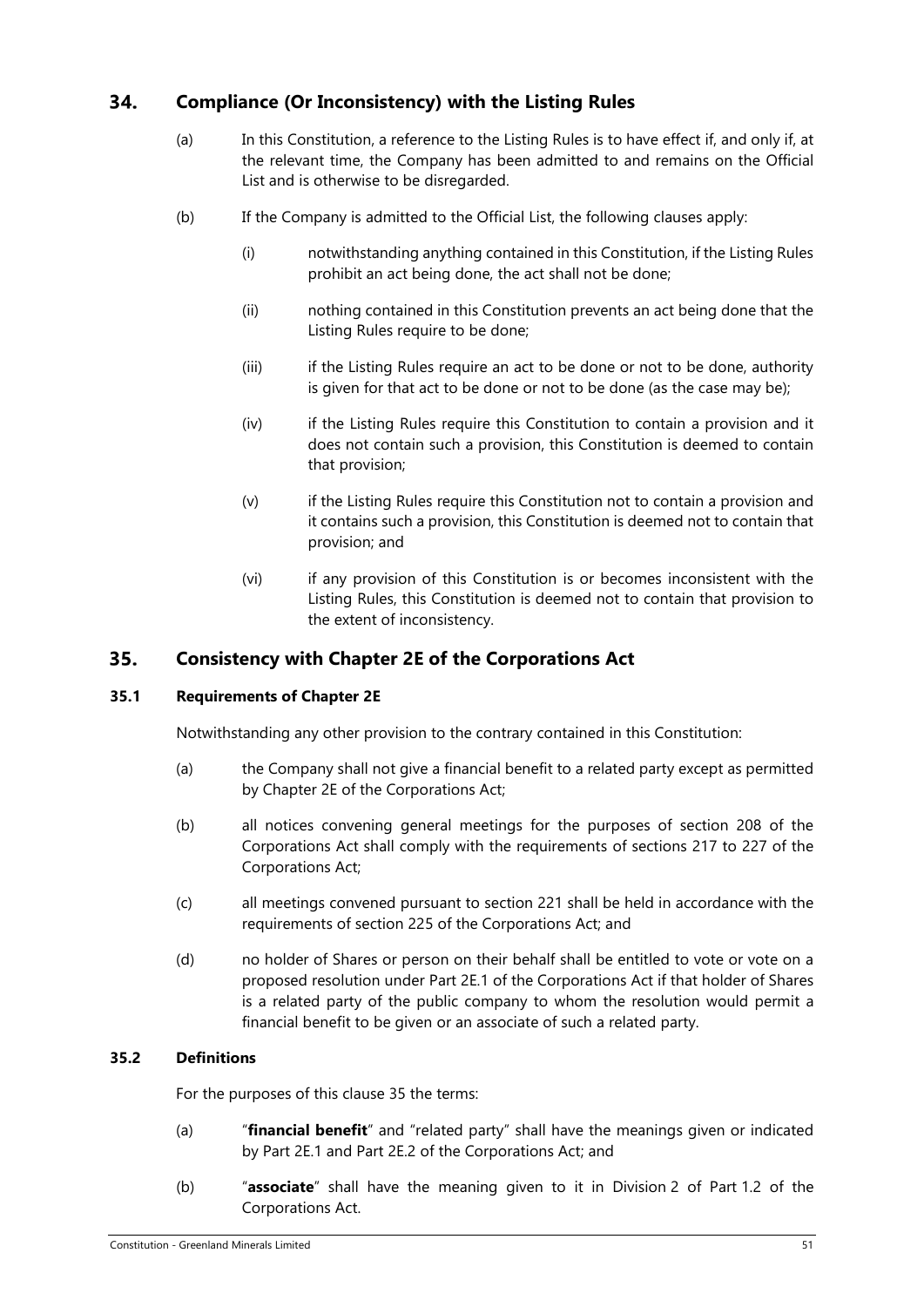#### 36. **Inadvertent Omissions**

If some formality required by this Constitution is inadvertently omitted or is not carried out the omission does not invalidate any resolution, act, matter or thing which but for the omission would have been valid unless it is proved to the satisfaction of the Directors that the omission has directly prejudiced any Shareholder financially. The decision of the Directors is final and binding on all Shareholders.

#### <span id="page-51-0"></span>37. **Partial Takeover Plebiscites**

# **37.1 Resolution to Approve Proportional Off-Market Bid**

- (a) Where offers have been made under a proportional off-market bid in respect of a class of securities of the Company ("bid class securities"), the registration of a transfer giving effect to a contract resulting from the acceptance of an offer made under the proportional off-market bid is prohibited unless and until a resolution (in this clause [37](#page-51-0) referred to as a "prescribed resolution") to approve the proportional off-market bid is passed in accordance with the provisions of this Constitution.
- (b) A person (other than the bidder or a person associated with the bidder) who, as at the end of the day on which the first offer under the proportional off-market bid was made, held bid class securities is entitled to vote on a prescribed resolution and, for the purposes of so voting, is entitled to one vote for each of the bid class securities.
- (c) A prescribed resolution is to be voted on at a meeting, convened and conducted by the Company, of the persons entitled to vote on the prescribed resolution.
- (d) A prescribed resolution that has been voted on is to taken to have been passed if the proportion that the number of votes in favour of the prescribed resolution bears to the total number of votes on the prescribed resolution is greater than one half, and otherwise is taken to have been rejected.

# <span id="page-51-1"></span>**37.2 Meetings**

- (a) The provisions of this Constitution that apply in relation to a general meeting of the Company apply, with modifications as the circumstances require, in relation to a meeting that is convened pursuant to this clause [37.2](#page-51-1) as if the last mentioned meeting was a general meeting of the Company.
- (b) Where takeover offers have been made under a proportional off-market bid, the Directors are to ensure that a prescribed resolution to approve the proportional off-market bid is voted on in accordance with this clause [37](#page-51-0) before the 14<sup>th</sup> day before the last day of the bid period for the proportional off-market bid (the "**resolution deadline**").

# **37.3 Notice of Prescribed Resolution**

Where a prescribed resolution to approve a proportional off-market bid is voted on in accordance with this clause [37](#page-51-0) before the resolution deadline, the Company is, on or before the resolution deadline:

- (a) to give the bidder; and
- (b) if the Company is listed each relevant financial market (as defined in the Corporations Act) in relation to the Company;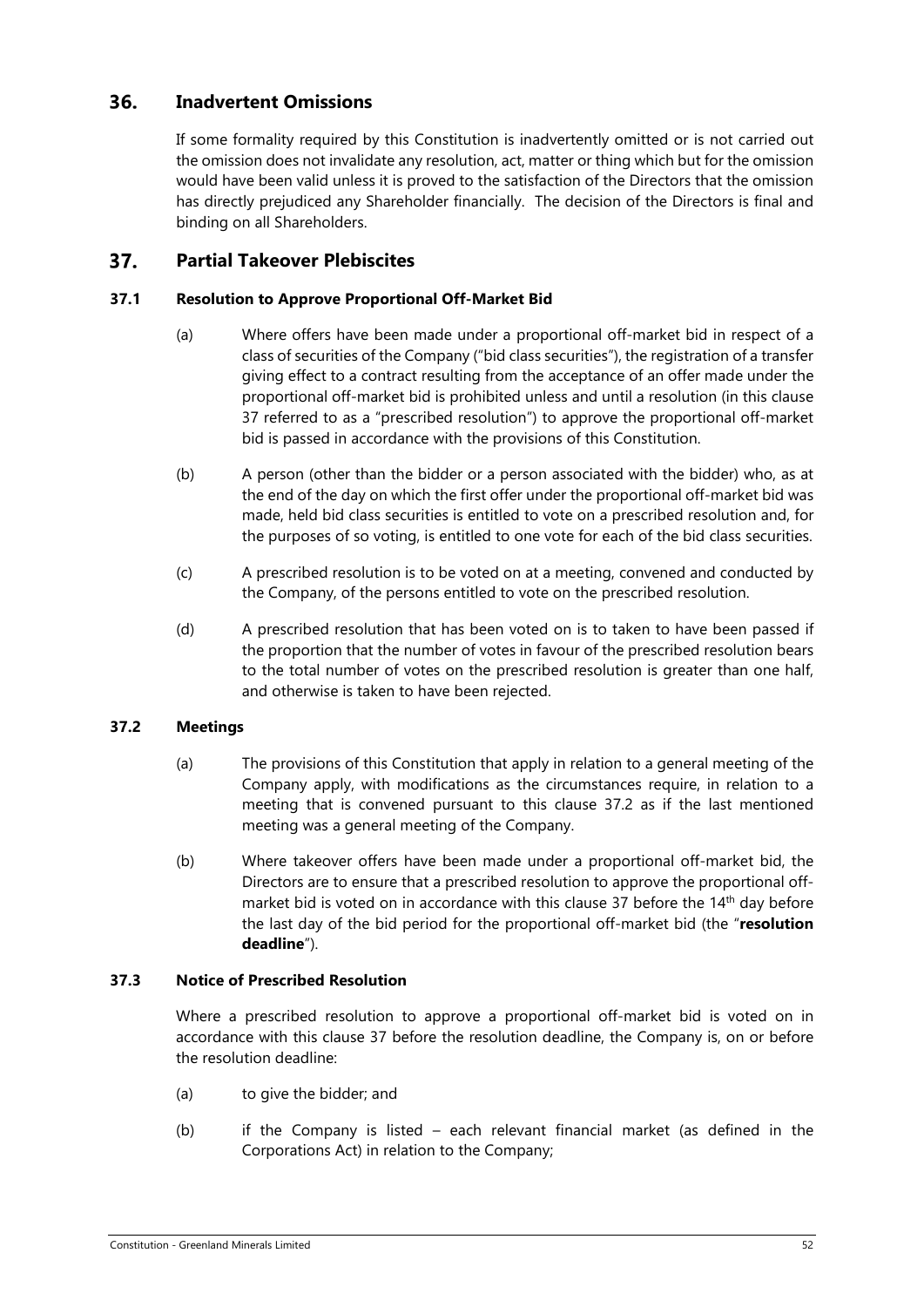a notice in writing stating that a prescribed resolution to approve the proportional off-market bid has been voted on and that the prescribed resolution has been passed, or has been rejected, as the case requires.

# **37.4 Takeover Resolution Deemed Passed**

Where, at the end of the day before the resolution deadline, no prescribed resolution to approve the proportional off-market bid has been voted on in accordance with this clause [37,](#page-51-0) a resolution to approve the proportional off-market bid is to be, for the purposes of this clause [37,](#page-51-0) deemed to have been passed in accordance with this clause [37.](#page-51-0)

# **37.5 Takeover Resolution Rejected**

Where a prescribed resolution to approve a proportional off-market bid under which offers have been made is voted on in accordance with this clause [37](#page-51-0) before the resolution deadline, and is rejected, then:

- <span id="page-52-0"></span>(a) despite section 652A of the Corporations Act:
	- (i) all offers under the proportional off-market bid that have not been accepted as at the end of the resolution deadline; and
	- (ii) all offers under the proportional off-market bid that have been accepted and from whose acceptance binding contracts have not resulted as at the end of the resolution deadline,

are deemed to be withdrawn at the end of the resolution deadline;

- (b) as soon as practicable after the resolution deadline, the bidder must return to each person who has accepted any of the offers referred to in clause [37.5\(a\)\(ii\)](#page-52-0) any documents that were sent by the person to the bidder with the acceptance of the offer;
- (c) the bidder:
	- (i) is entitled to rescind; and
	- (ii) must rescind as soon as practicable after the resolution deadline,

each binding takeover contract resulting from the acceptance of an offer made under the proportional off-market bid; and

(d) a person who has accepted an offer made under the proportional off-market bid is entitled to rescind the takeover contract (if any) resulting from the acceptance.

# **37.6 Renewal**

This clause [37](#page-51-0) ceases to have effect on the third anniversary of its date of the adoption or the last renewal of this clause [37.](#page-51-0)

#### 38. **Transitional**

# <span id="page-52-1"></span>**38.1 Provisions Relating to Official Quotation of Securities**

Subject to clause [38.2](#page-53-0) the provisions of this Constitution which relate to the official quotation of the Company's securities on ASX (**Official Quotation**), including but not limited to clauses which refer to ASX, the Listing Rules, the ASX Settlement Operating Rules, the Home Branch, CHESS, Restricted Securities or Listed Securities shall not have effect except while the Company is admitted to the Official List.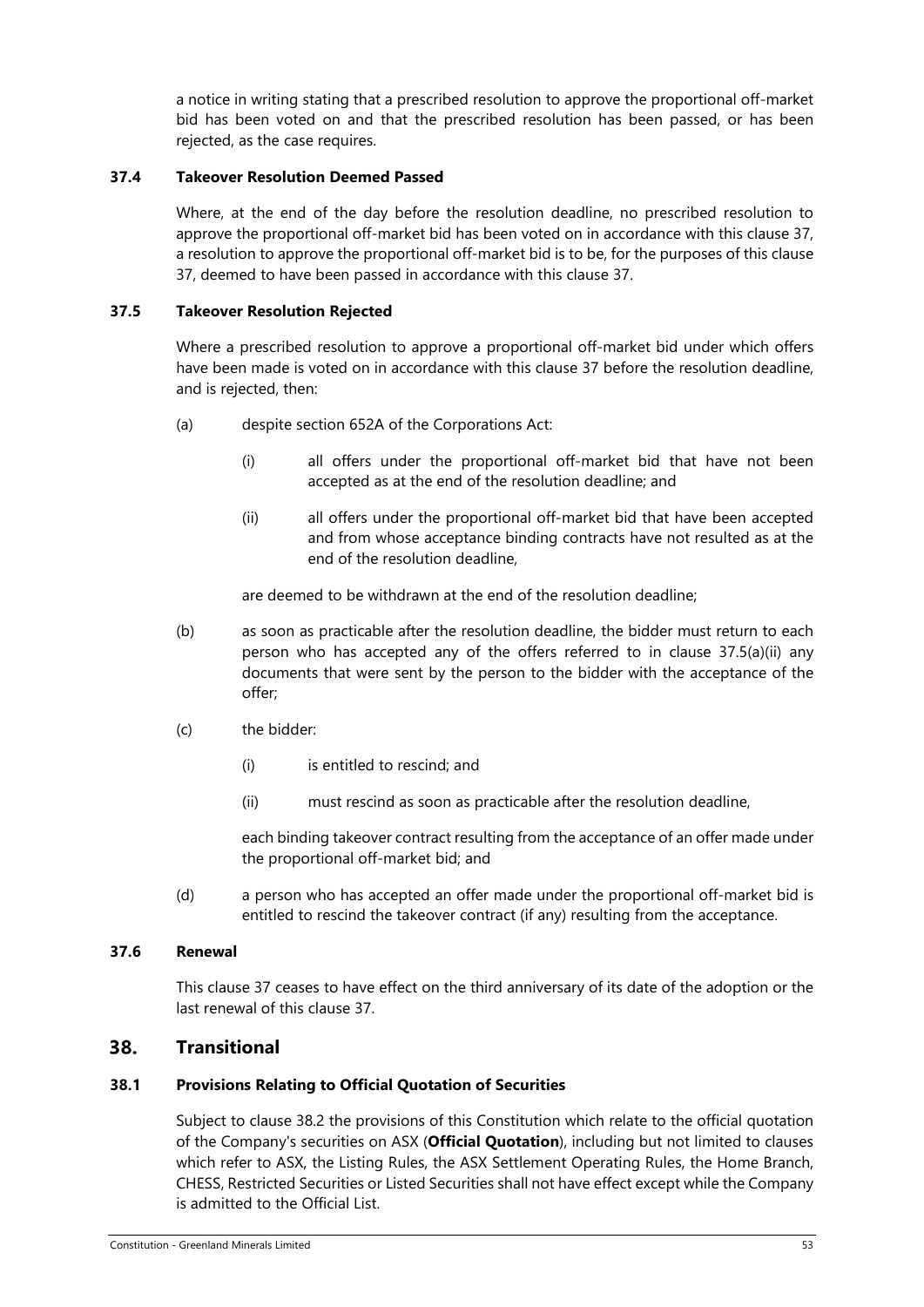# <span id="page-53-0"></span>**38.2 Severance**

To the extent that any of the provisions of this Constitution referred to in clause [38.1](#page-52-1) above can continue to have effect following severance of the matters relating to Official Quotation, then such provisions shall be valid and effectual, notwithstanding clause [38.1,](#page-52-1) as from the date of adoption of this Constitution by special resolution of the Shareholders of the Company.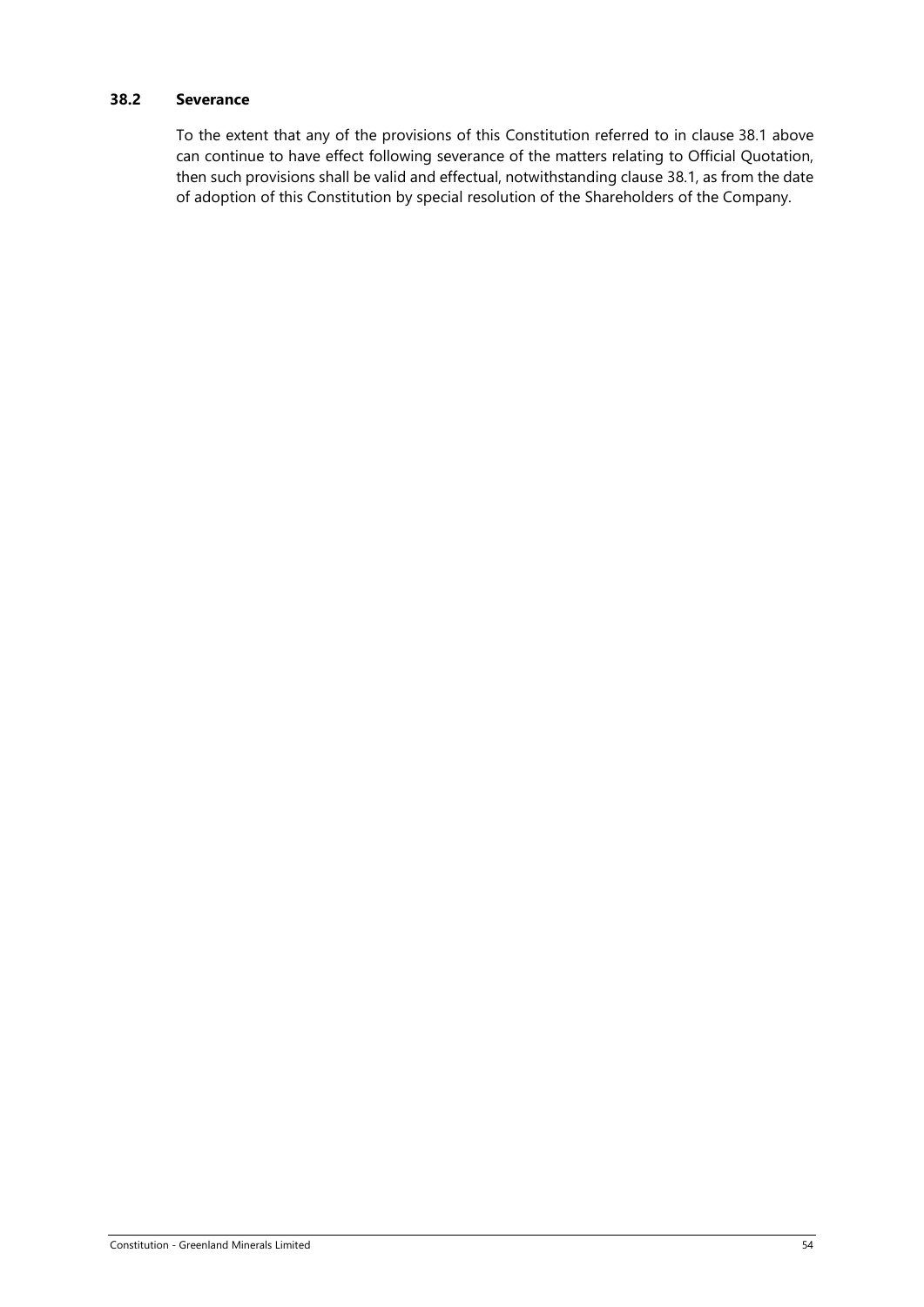# **Schedule 1 – Preference Shares (Clause [2.6\)](#page-5-3)**

1. In this schedule, unless the context otherwise requires:

**Dividend Date** means, in relation to a Preference Share, a date specified in the Issue Resolution on which a dividend in respect of that Preference Share is payable.

**Dividend Rate** means, in relation to a Preference Share, the term specified in the Issue Resolution for the calculation of the amount of dividend to be paid in respect of that Preference Share on any Dividend Date, which calculation may be wholly or partly established by reference to an algebraic formula.

**Franked Dividend** has the same meaning ascribed to Franked Distribution in Part 3-6 of the Tax Act.

**Issue Resolution** means the resolution specified in clause 4 of this schedule.

**Preference Share** means a preference share issued under clause [2.6.](#page-5-3)

**Redeemable Preference Share** means a Preference Share which the Issue Resolution specified as being, or being at the option of the Company to be, liable to be redeemed.

**Redemption Amount** means, in relation to a Redeemable Preference Share, the amount specified to be paid on redemption of the Redeemable Preference Share.

**Redemption Date** means, in relation to a Redeemable Preference Share, the date specified in the Issue Resolution for the redemption of that Preference Share.

**Tax Act** means the Income Tax Assessment Act 1997.

- <span id="page-54-0"></span>2. Each Preference Share confers upon its holder:
	- (a) the right in a winding up to payment in cash of the capital (including any premium) then paid up on it, and any arrears of dividend in respect of that Preference Share, in priority to any other class of Shares;
	- (b) the right in priority to any payment of dividend to any other class of Shares to a cumulative preferential dividend payable on each Dividend Date in relation to that Preference Share calculated in accordance with the Dividend Rate in relation to that Preference Share; and
	- (c) no right to participate beyond the extent elsewhere specified in clause [2](#page-54-0) of this schedule in surplus assets or profits of the Company, whether in a winding up or otherwise.
- 3. Each Preference Share also confers upon its holder the same rights as the holders of ordinary Shares to receive notices, reports, audited accounts and balance sheets of the Company and to attend general meetings and confers upon its holder the right to vote at any general meeting of the Company in each of the following circumstances and in no others:
	- (a) during a period during which a dividend (or part of a dividend) in respect of the Preference Share is in arrears;
	- (b) on a proposal to reduce the Company's share capital;
	- (c) on a resolution to approve the terms of a buy-back agreement;
	- (d) on a proposal that affects rights attached to the Preference Share;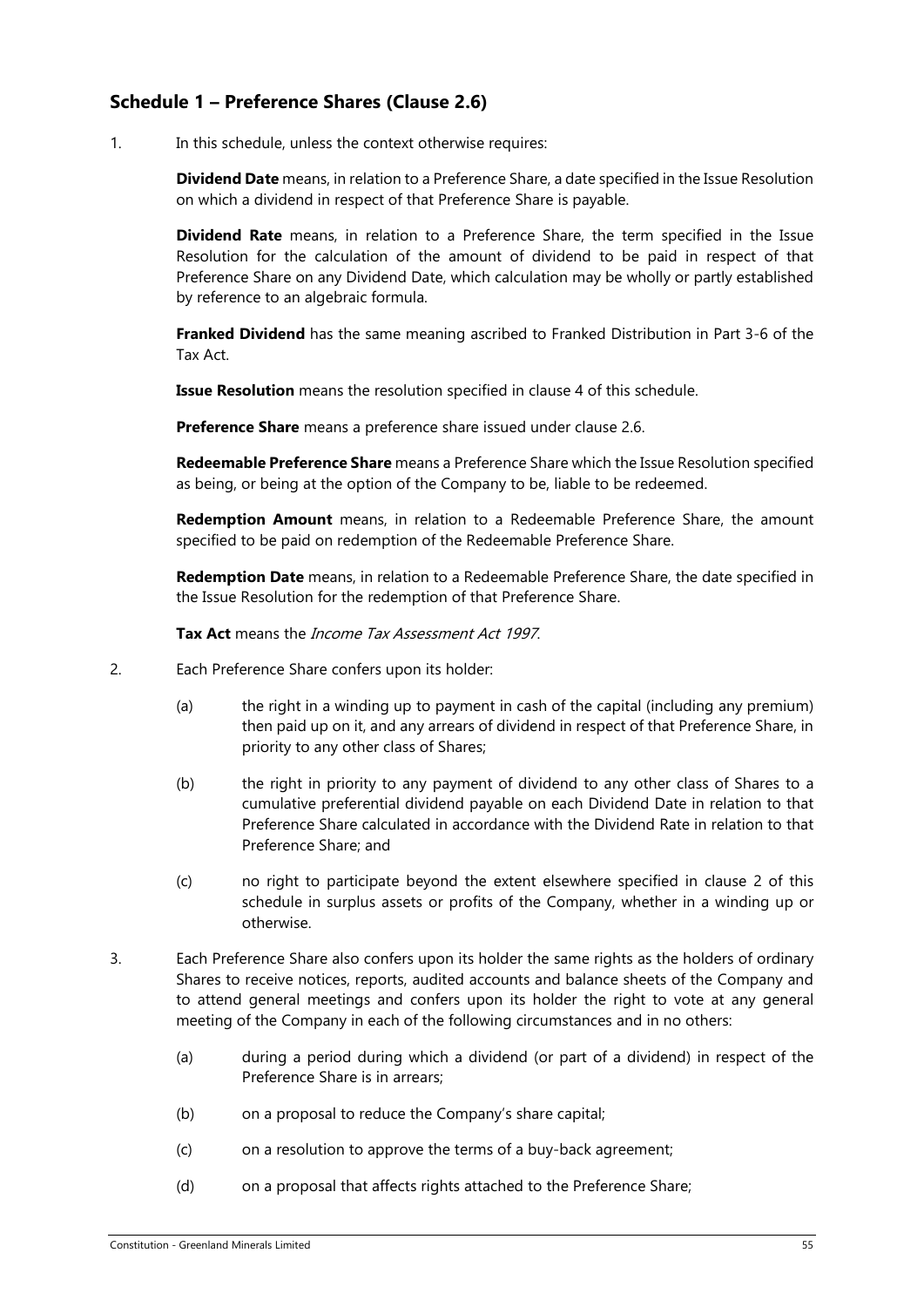- (e) on a proposal to wind up the Company;
- (f) on a proposal for the disposal of the whole of the Company's property, business and undertaking;
- (g) during the winding up of the Company; and
- (h) in any other circumstances in which the Listing Rules require holders of preference shares to vote.
- 4. The Board may only allot a Preference Share where by resolution it specifies the Dividend Date, the Dividend Rate, and whether the Preference Share is or is not, or at the option of the Company is to be, liable to be redeemed, and, if the Preference Share is a Redeemable Preference Share, the Redemption Amount and Redemption Date for that Redeemable Preference Share and any other terms and conditions to apply to that Preference Share.
- 5. The Issue Resolution in establishing the Dividend Rate for a Preference Share may specify that the dividend is to be one of:
	- (a) fixed;
	- (b) variable depending upon any variation of the respective values of any factors in an algebraic formula specified in the Issue Resolution; or
	- (c) variable depending upon such other factors as the Board may specify in the Issue Resolution,

and may also specify that the dividend is to be a Franked Dividend or not a Franked Dividend.

- 6. Where the Issue Resolution specifies that the dividend to be paid in respect of the Preference Share is to be a Franked Dividend the Issue Resolution may also specify:
	- (a) the extent to which such dividend is to be franked (within the meaning of the Tax Act); and
	- (b) the consequences of any dividend paid not being so franked, which may include a provision for an increase in the amount of the dividend to such an extent or by reference to such factors as may be specified in the Issue Resolution.
- 7. Subject to the Corporations Act, the Company must redeem a Redeemable Preference Share on issue:
	- (a) on the specified date where the Company, at least 15 Business Days before that date, has given a notice to the holder of that Redeemable Preference Share stating that the Redeemable Preference Share will be so redeemed on the specified date; and
	- (b) in any event, on the Redemption Date,

but no Redeemable Preference Share may be redeemed and no notice of redemption may be given before the date set by the Directors (if any) upon which that Redeemable Preference Share is issued.

- 8. The certificate issued by the Company in relation to any Preference Share must specify in relation to that Preference Share:
	- (a) the date of issue of the Preference Share;
	- (b) the Dividend Rate and Dividend Dates;